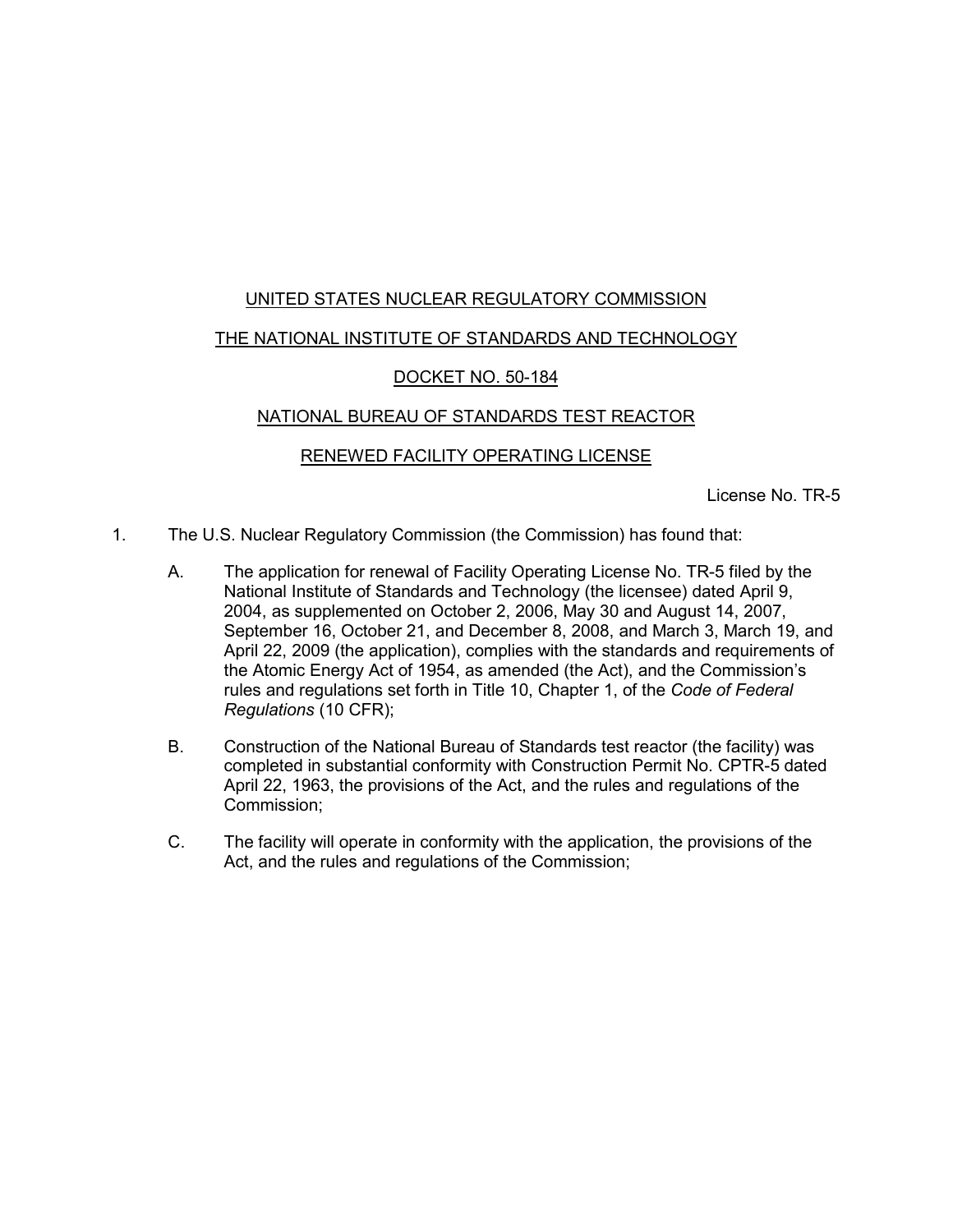- D. There is reasonable assurance that (i) the activities authorized by this renewed license can be conducted at the designated location without endangering the health and safety of the public, and (ii) such activities will be conducted in compliance with the rules and regulations of the Commission;
- E. The licensee is technically and financially qualified to engage in the activities authorized by this license in accordance with the rules and regulations of the Commission;
- F. The licensee is a Federal agency which, in accordance with 10 CFR Part 140, is not required to furnish proof of financial protection. The licensee has executed an indemnity agreement which satisfies the requirements of 10 CFR Part 140;
- G. The issuance of this license will not be inimical to the common defense and security or to the health and safety of the public;
- H. The issuance of this license is in accordance with 10 CFR Part 51, "Environmental Protection Regulations for Domestic Licensing and Related Regulatory Functions," of the Commission's regulations and all applicable requirements; and
- I. The receipt, possession and use of byproduct and special nuclear materials as authorized by this license will be in accordance with the Commission's regulations in 10 CFR Part 30 and 10 CFR Part 70.
- 2. Facility Operating License No. TR-5 is hereby renewed in its entirety to read as follows:
	- A. This license applies to the National Bureau of Standards test reactor (the reactor) that is owned by the National Institute of Standards and Technology (NIST or the licensee), located on NIST's campus one mile southwest of Gaithersburg, Maryland, and described in the licensee's application, as supplemented.
	- B. Subject to the conditions and requirements incorporated herein, the Commission hereby licenses the National Institute of Standards and Technology:
		- 1. Pursuant to subsection 104c of the Act, and Title 10, Part 50, "Domestic Licensing of Production and Utilization Facilities," of the Code of Federal Regulations (10 CFR Part 50), to possess, use, and operate the reactor as a utilization facility at the designated location in accordance with the procedures and limitations described in the application and this license.
		- 2. Pursuant to the Act and 10 CFR Part 70, "Domestic Licensing of Special Nuclear Material," to receive, possess, and use in connection with operation of the reactor: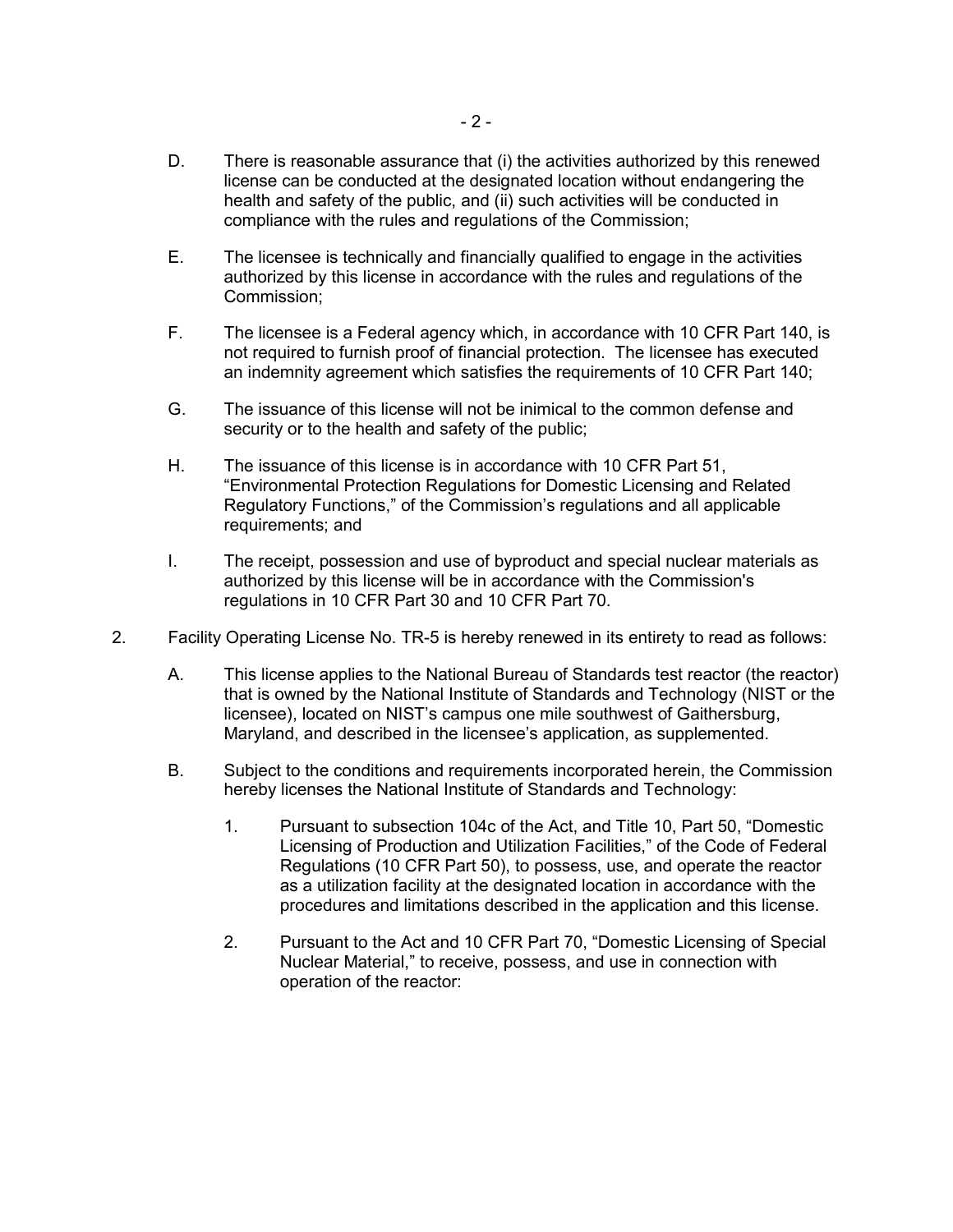- a. up to 45.0 kilograms of contained uranium-235 of any enrichment, provided that less than 5.0 kilograms of this amount be unirradiated;
- b. to possess and use, but not to separate such special nuclear material as may be produced by operation of the reactor.
- 3. Pursuant to the Act and 10 CFR Part 30, "Rules of General Applicability to Domestic Licensing of Byproduct Material," to receive, possess, and use in connection with the operation of the reactor: (1) a two-curie americium-beryllium neutron source which may be used for reactor startup, and (2) up to a total of 8 curies of byproduct material (Atomic number 1 through 83) and up to 100 micro curies of americium-241, in the form of instrument calibration sources.
- 4. Pursuant to the Act and 10 CFR Part 30 to possess, use, and transfer but not to separate, except for byproduct material produced in non-fueled experiments, such byproduct material as may be produced by operation of the reactor.
- C. This license shall be deemed to contain and is subject to the conditions specified in Parts 20, 30, 50, 51, 55, 70, 73, and 100 of the Commission's regulations; is subject to all applicable provisions of the Act and rules, regulations, and orders of the Commission now or hereafter in effect; and is subject to the additional conditions specified below:
	- 1. The licensee is authorized to operate the reactor at steady-state power levels up to a maximum of 20 megawatts (thermal).
	- 2. The technical specifications contained in Appendix A, as revised by Amendment Nos. 9, 10, 11, and 12, are hereby incorporated in the license. The licensee shall operate the reactor in accordance with the technical specifications.
	- 3. The licensee shall maintain and fully implement all of the provisions of the Commission-approved physical security plan, including changes made pursuant to the authority of 10 CFR 50.54(p). The approved physical security plan consists of a National Institute of Standards and Technology document, withheld from public disclosure pursuant to 10 CFR 73.21, entitled, "National Institute of Standards and Technology Center for Neutron Research Physical Security Plan," dated June 12, 2020, transmitted by letter dated June 12, 2020.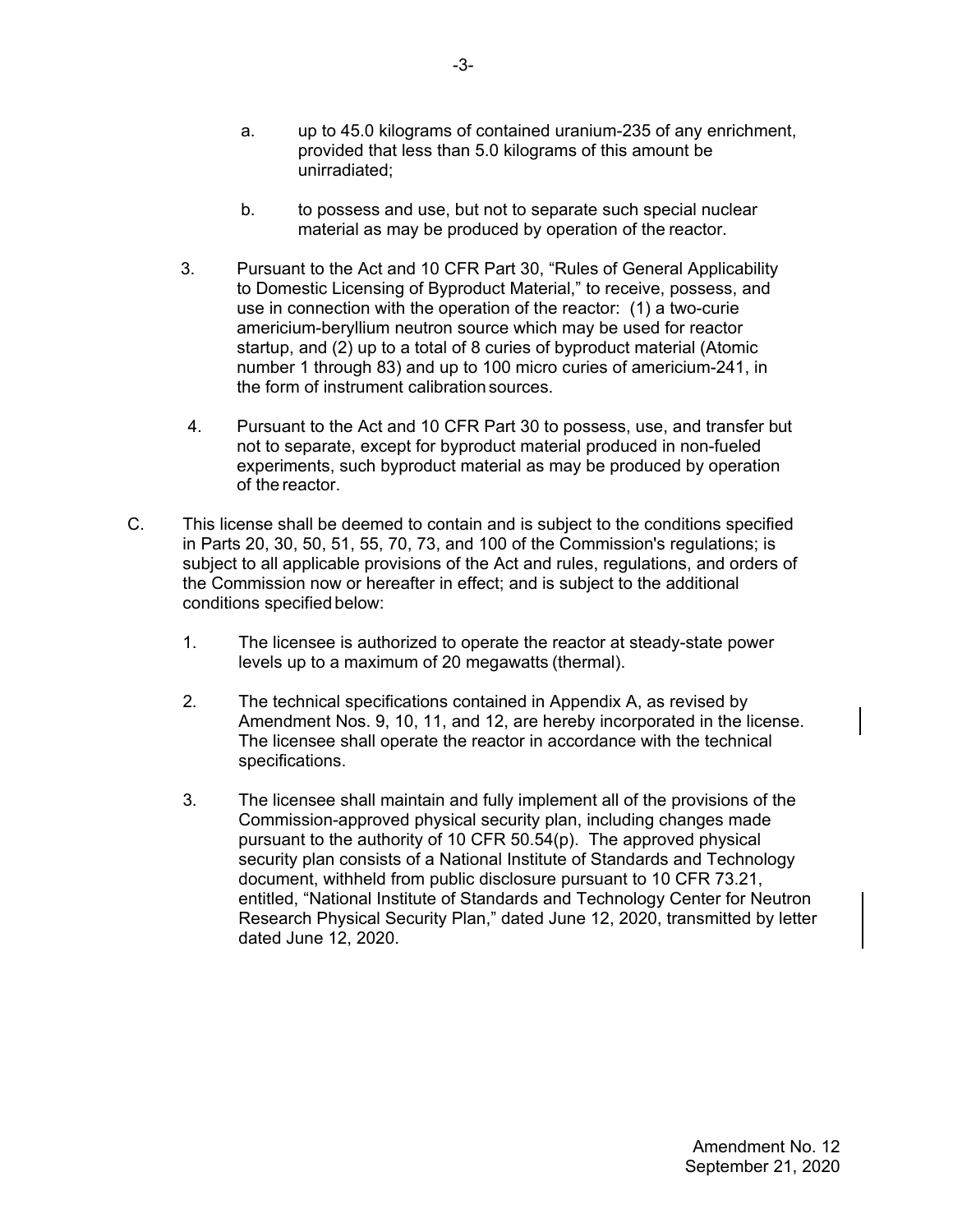D. This license is effective as of the date of issuance and shall expire at midnight twenty years from the date of issuance.

FOR THE NUCLEAR REGULATORY COMMISSION

# **/RA/**

Eric J. Leeds, Director Office of Nuclear Reactor Regulation

Attachment: Appendix A, Technical Specifications

Date of Issuance: July 2, 2009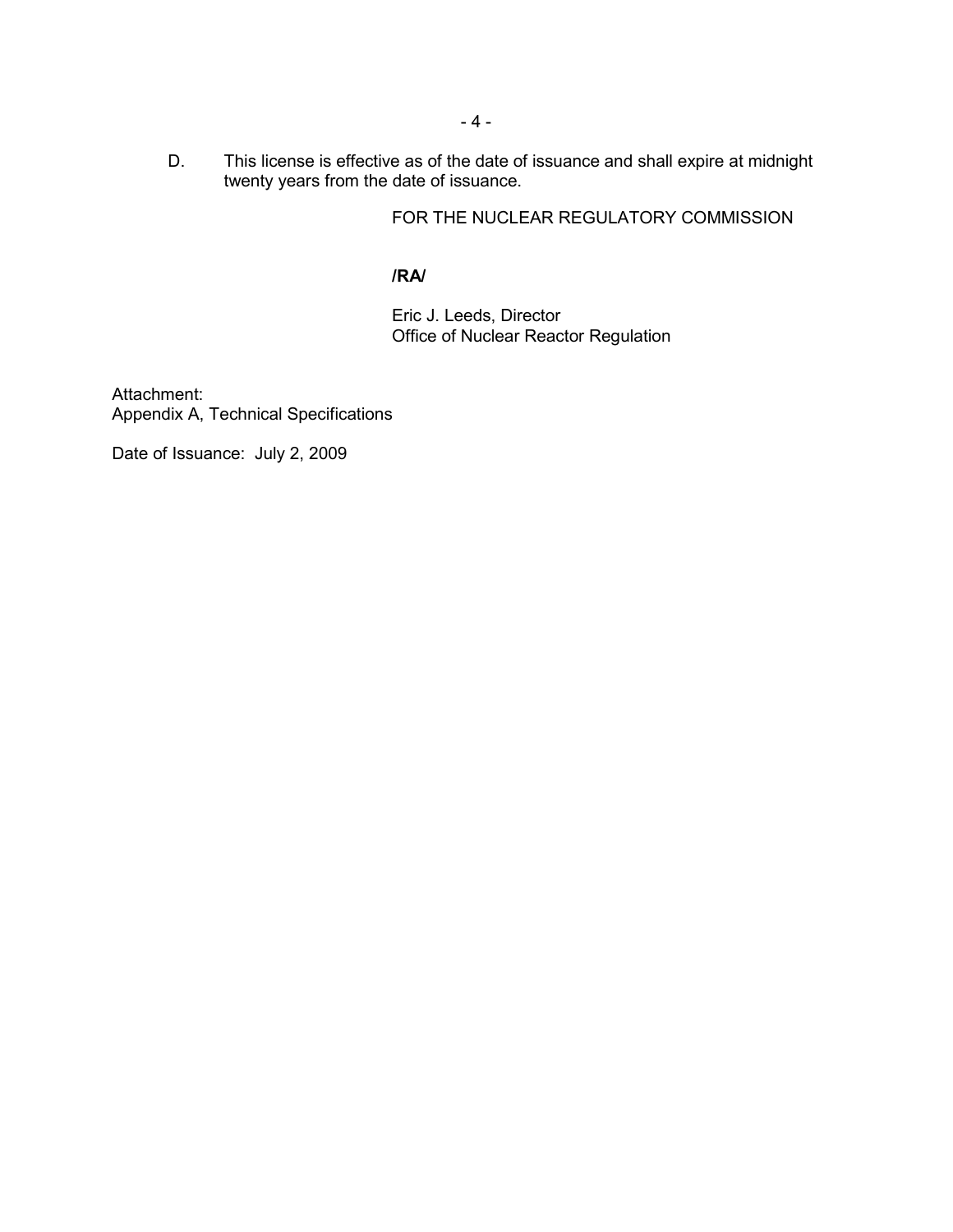Appendix A

License No. TR-5

Technical Specifications for the NIST Test Reactor (NBSR)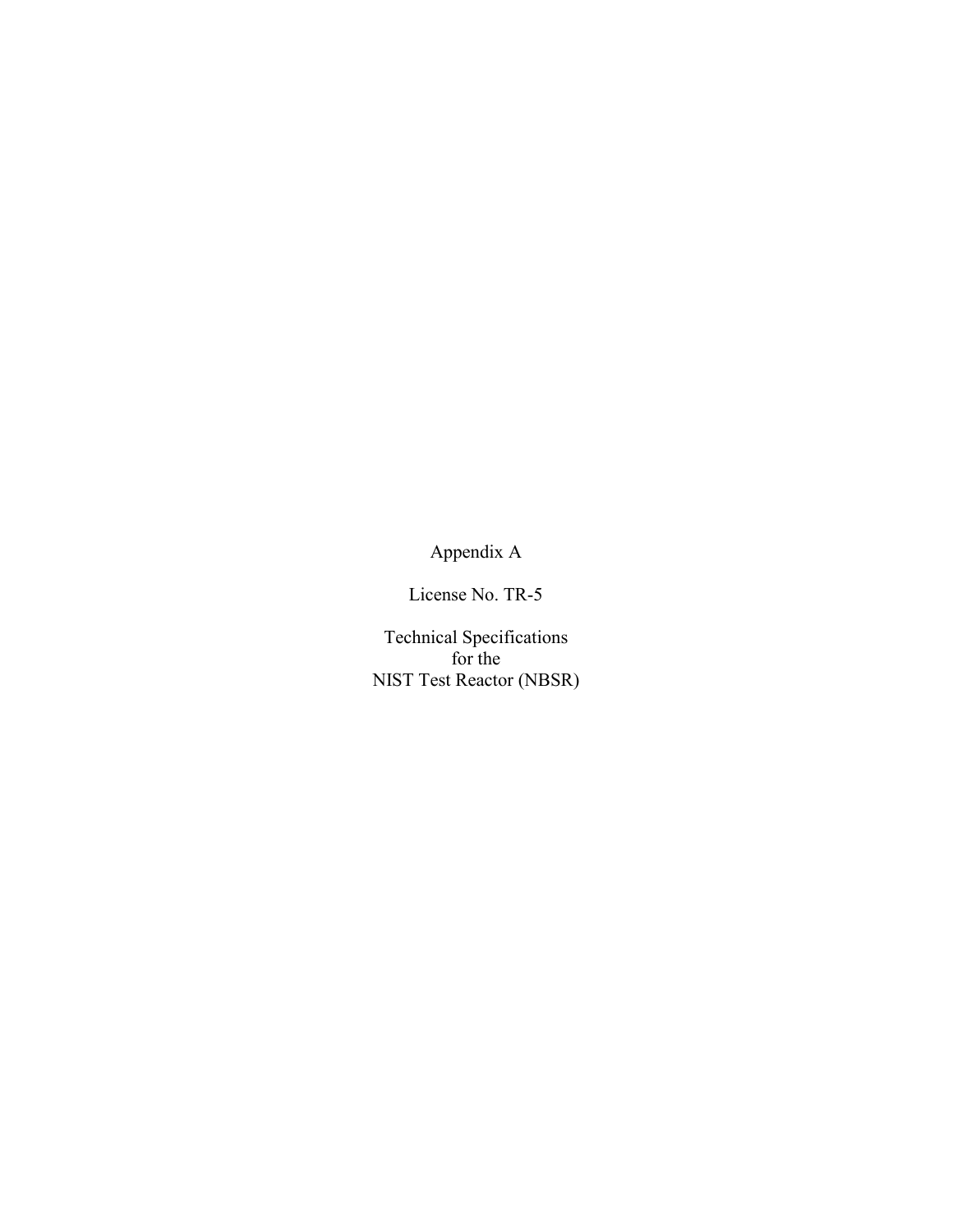| 1.0 |          |  |
|-----|----------|--|
| 1.1 |          |  |
| 1.2 |          |  |
|     | 1.2.1    |  |
|     | 1.2.2    |  |
|     |          |  |
|     | 1.3.1    |  |
|     | 1.3.2    |  |
|     | 1.3.2.1  |  |
|     | 1.3.2.2  |  |
|     | 1.3.2.3  |  |
|     | 1.3.3    |  |
|     | 1.3.4    |  |
|     | 1.3.5    |  |
|     | 1.3.6    |  |
|     | 1.3.7    |  |
|     | 1.3.7.1  |  |
|     | 1.3.7.2  |  |
|     | 1.3.7.3  |  |
|     | 1.3.7.4  |  |
|     | 1.3.8    |  |
|     | 1.3.9    |  |
|     | 1.3.10   |  |
|     | 1.3.11   |  |
|     | 1.3.12   |  |
|     | 1.3.13   |  |
|     | 1.3.14   |  |
|     | 1.3.15   |  |
|     | 1.3.16   |  |
|     | 1.3.17   |  |
|     | 1.3.18   |  |
|     | 1.3.19   |  |
|     | 1.3.20   |  |
|     | 1.3.21   |  |
|     | 1.3.22   |  |
|     | 1.3.23   |  |
|     | 1.3.24   |  |
|     | 1.3.25   |  |
|     | 1.3.26   |  |
|     | 1.3.26.1 |  |
|     | 1.3.27   |  |
|     | 1.3.28   |  |
|     | 1.3.29   |  |
|     | 1.3.30   |  |

# Table of Contents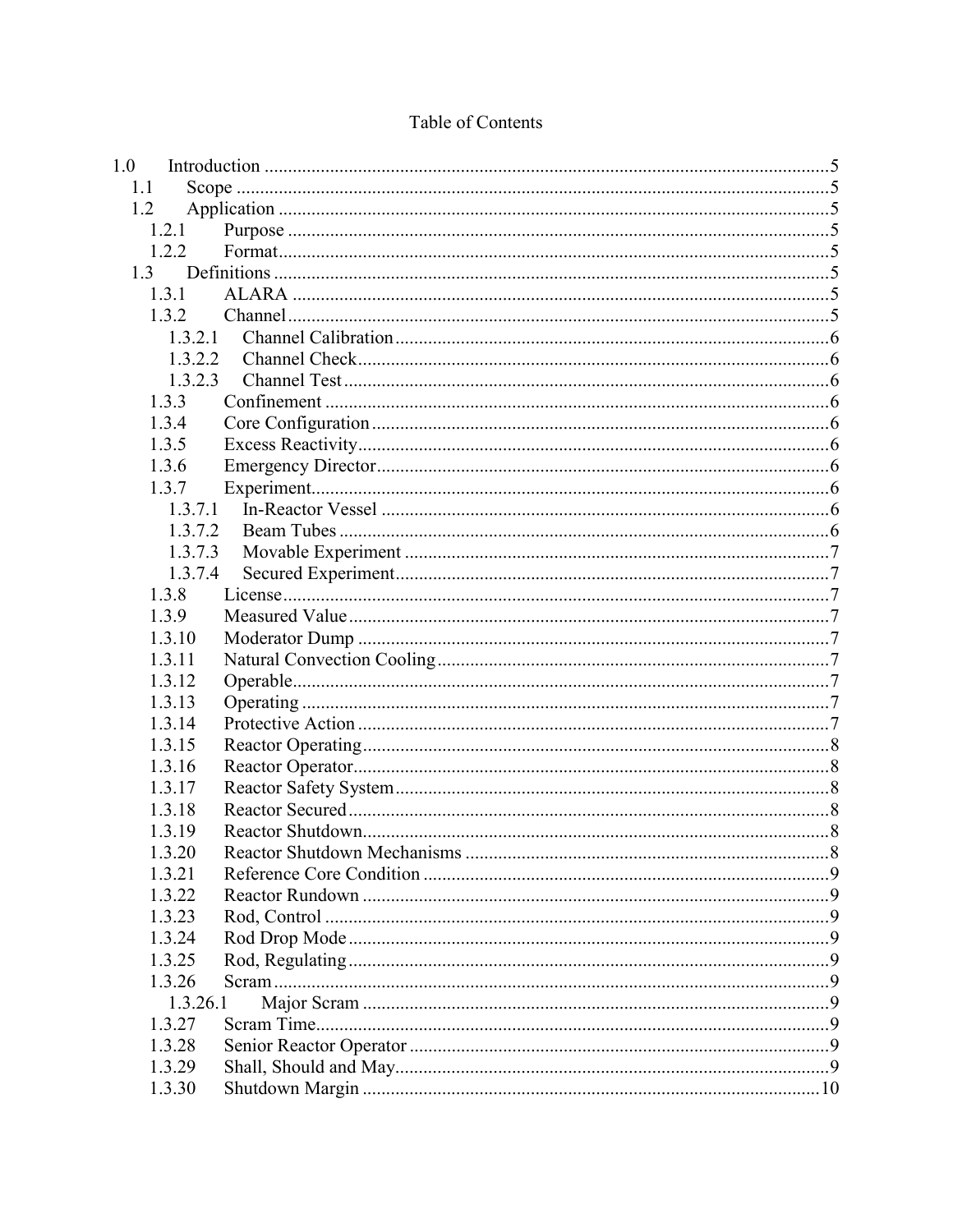| 1.3.32<br>1.3.33<br>2.0<br>2.1<br>2.2<br>3.0<br>3.1<br>3.1.1<br>3.1.2<br>3.1.3<br>3.1.4<br>3.2.1<br>3.2.2<br>3.3.1<br>3.3.2<br>3.3.3<br>3.4.1<br>3.4.2<br>3.5<br>3.6<br>3.7<br>3.7.1<br>3.7.2<br>3.8<br>3.8.1<br>3.8.2<br>3.9<br>3.9.1<br>3.9.2.1<br>3.9.2.2<br>4.0<br>41<br>4 1 1<br>4.1.2<br>4.2<br>4.2.1<br>4.2.2<br>4.3<br>4.3.1<br>4.3.2<br>4.3.3 | 1.3.31 |  |  |  |
|--------------------------------------------------------------------------------------------------------------------------------------------------------------------------------------------------------------------------------------------------------------------------------------------------------------------------------------------------------|--------|--|--|--|
|                                                                                                                                                                                                                                                                                                                                                        |        |  |  |  |
|                                                                                                                                                                                                                                                                                                                                                        |        |  |  |  |
|                                                                                                                                                                                                                                                                                                                                                        |        |  |  |  |
|                                                                                                                                                                                                                                                                                                                                                        |        |  |  |  |
|                                                                                                                                                                                                                                                                                                                                                        |        |  |  |  |
|                                                                                                                                                                                                                                                                                                                                                        |        |  |  |  |
|                                                                                                                                                                                                                                                                                                                                                        |        |  |  |  |
|                                                                                                                                                                                                                                                                                                                                                        |        |  |  |  |
|                                                                                                                                                                                                                                                                                                                                                        |        |  |  |  |
|                                                                                                                                                                                                                                                                                                                                                        |        |  |  |  |
|                                                                                                                                                                                                                                                                                                                                                        |        |  |  |  |
|                                                                                                                                                                                                                                                                                                                                                        |        |  |  |  |
|                                                                                                                                                                                                                                                                                                                                                        |        |  |  |  |
|                                                                                                                                                                                                                                                                                                                                                        |        |  |  |  |
|                                                                                                                                                                                                                                                                                                                                                        |        |  |  |  |
|                                                                                                                                                                                                                                                                                                                                                        |        |  |  |  |
|                                                                                                                                                                                                                                                                                                                                                        |        |  |  |  |
|                                                                                                                                                                                                                                                                                                                                                        |        |  |  |  |
|                                                                                                                                                                                                                                                                                                                                                        |        |  |  |  |
|                                                                                                                                                                                                                                                                                                                                                        |        |  |  |  |
|                                                                                                                                                                                                                                                                                                                                                        |        |  |  |  |
|                                                                                                                                                                                                                                                                                                                                                        |        |  |  |  |
|                                                                                                                                                                                                                                                                                                                                                        |        |  |  |  |
|                                                                                                                                                                                                                                                                                                                                                        |        |  |  |  |
|                                                                                                                                                                                                                                                                                                                                                        |        |  |  |  |
|                                                                                                                                                                                                                                                                                                                                                        |        |  |  |  |
|                                                                                                                                                                                                                                                                                                                                                        |        |  |  |  |
|                                                                                                                                                                                                                                                                                                                                                        |        |  |  |  |
|                                                                                                                                                                                                                                                                                                                                                        |        |  |  |  |
|                                                                                                                                                                                                                                                                                                                                                        |        |  |  |  |
|                                                                                                                                                                                                                                                                                                                                                        |        |  |  |  |
|                                                                                                                                                                                                                                                                                                                                                        |        |  |  |  |
|                                                                                                                                                                                                                                                                                                                                                        |        |  |  |  |
|                                                                                                                                                                                                                                                                                                                                                        |        |  |  |  |
|                                                                                                                                                                                                                                                                                                                                                        |        |  |  |  |
|                                                                                                                                                                                                                                                                                                                                                        |        |  |  |  |
|                                                                                                                                                                                                                                                                                                                                                        |        |  |  |  |
|                                                                                                                                                                                                                                                                                                                                                        |        |  |  |  |
|                                                                                                                                                                                                                                                                                                                                                        |        |  |  |  |
|                                                                                                                                                                                                                                                                                                                                                        |        |  |  |  |
|                                                                                                                                                                                                                                                                                                                                                        |        |  |  |  |
|                                                                                                                                                                                                                                                                                                                                                        |        |  |  |  |
|                                                                                                                                                                                                                                                                                                                                                        |        |  |  |  |
|                                                                                                                                                                                                                                                                                                                                                        |        |  |  |  |
|                                                                                                                                                                                                                                                                                                                                                        |        |  |  |  |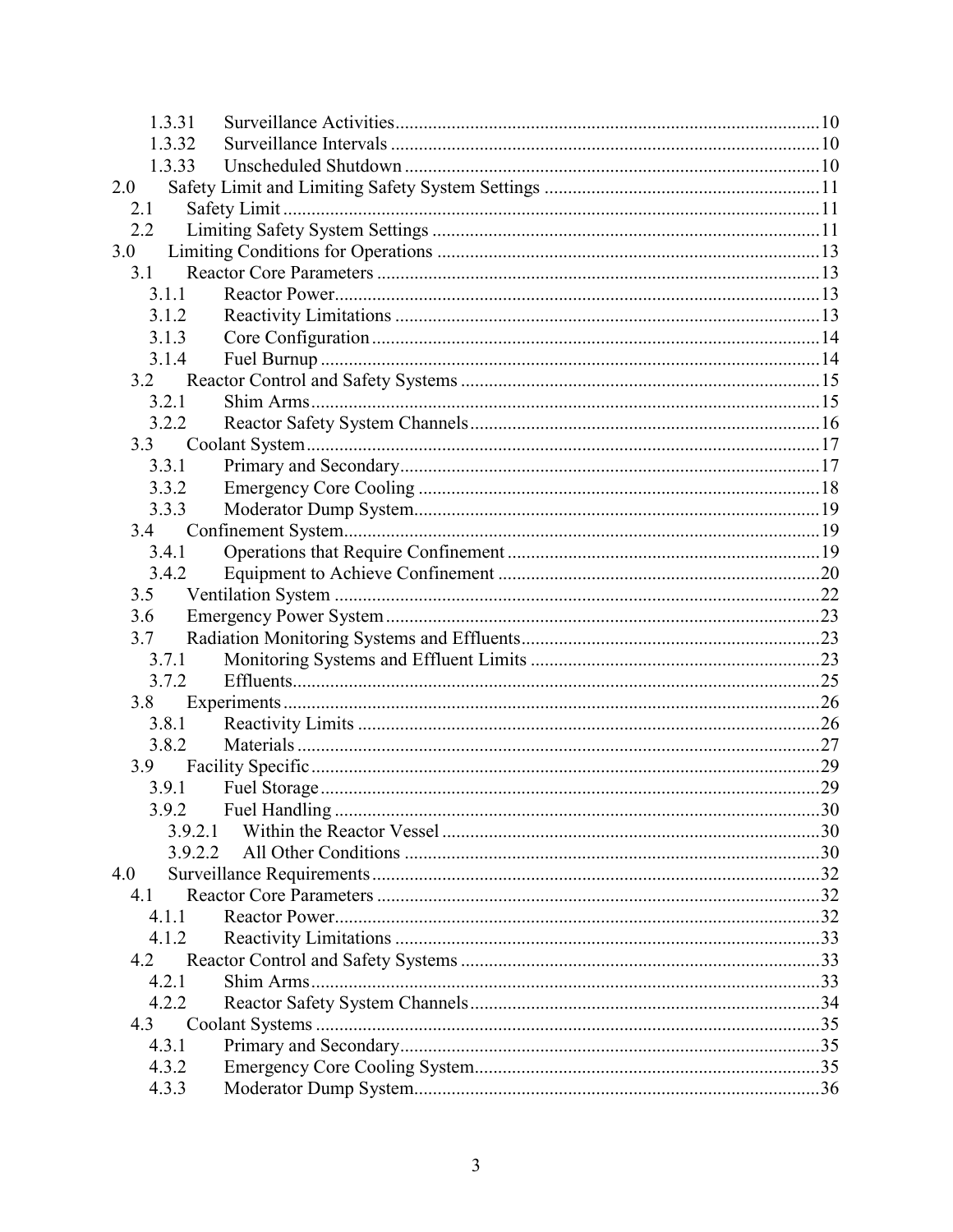| 4.4 |         |                                                                                   |     |
|-----|---------|-----------------------------------------------------------------------------------|-----|
| 4.5 |         |                                                                                   |     |
| 4.6 |         |                                                                                   |     |
| 4.7 |         |                                                                                   |     |
|     | 4.7.1   |                                                                                   |     |
|     | 4.7.2   |                                                                                   |     |
| 4.8 |         |                                                                                   |     |
| 5.0 |         |                                                                                   |     |
| 5.1 |         |                                                                                   |     |
| 5.2 |         |                                                                                   |     |
| 5.3 |         |                                                                                   |     |
| 6.0 |         |                                                                                   |     |
| 6.1 |         |                                                                                   |     |
|     | 6.1.1   |                                                                                   |     |
|     | 6.1.2   |                                                                                   |     |
|     | 6.1.3   |                                                                                   |     |
|     | 6.1.4   |                                                                                   |     |
|     | 6.1.4.1 |                                                                                   |     |
|     |         |                                                                                   |     |
| 6.2 |         |                                                                                   |     |
|     | 6.2.1   |                                                                                   |     |
|     | 6.2.2   |                                                                                   |     |
|     | 6.2.3   |                                                                                   |     |
|     | 6.2.4   |                                                                                   |     |
|     | 6.2.5   |                                                                                   |     |
| 6.3 |         |                                                                                   |     |
| 6.4 |         |                                                                                   |     |
| 6.5 |         |                                                                                   |     |
| 6.6 |         |                                                                                   |     |
|     | 6.6.2   | Actions to Be Taken in the Event of an Occurrence of the Type Identified in       |     |
|     |         |                                                                                   |     |
| 6.7 |         |                                                                                   |     |
|     |         |                                                                                   |     |
|     | 6.7.2   |                                                                                   |     |
| 6.8 |         |                                                                                   |     |
|     | 6.8.1   | Records to be Retained for a Period of at Least Five Years or for the Life of the |     |
|     |         |                                                                                   | .53 |
|     | 6.8.2   | Records to be Retained for at Least One Operator Licensing Cycle54                |     |
|     | 6.8.3   |                                                                                   |     |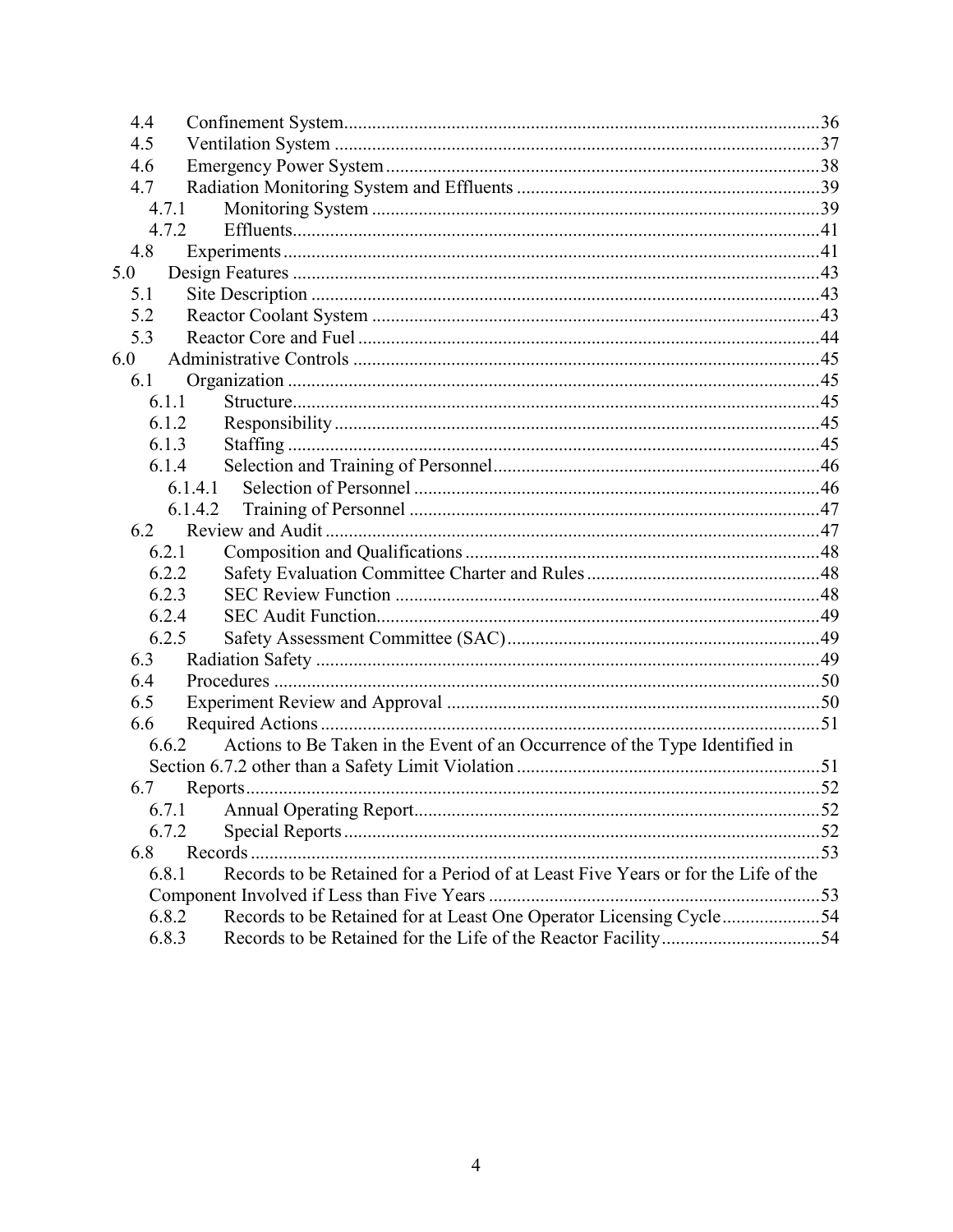### 1.0 Introduction

These technical specifications apply to the National Institute of Standards and Technology (NIST) Test Reactor (NBSR) license TR-5.

### 1.1 Scope

The following areas are addressed: Definitions, Safety Limits (SL) and Limiting Safety System Settings (LSSS), Limiting Conditions for Operation (LCO), Surveillance Requirements, Design Features, and Administrative Controls.

# 1.2 Application

The dimensions, measurements, and other numerical values given in these specifications may differ slightly from actual values as a result of the normal construction and manufacturing tolerances, or normal accuracy of instrumentation.

### 1.2.1 Purpose

These specifications are derived from NISTIR 7102 (NBSR 14 Safety Analysis Report). They consist of specific limitations and equipment requirements for the safe operation of the reactor and for dealing with abnormal situations. These specifications represent a comprehensive envelope of safe operation. Only those operational parameters and equipment requirements directly related to verifying and preserving this safety envelope are listed.

### 1.2.2 Format

The format of these specifications is as described in ANSI/ANS 15.1-2007.

### 1.3 Definitions

The following terms are sufficiently important to be separately defined:

1.3.1 ALARA

As Low As is Reasonably Achievable. The practice of making every reasonable effort to maintain exposures to radiation as far below dose limits as is practicable, consistent with the purpose and benefits of licensed activities and the mission of the NBSR.

### 1.3.2 Channel

The combination of sensor, line, amplifier, and output devices which are connected for the purpose of measuring the value of a parameter.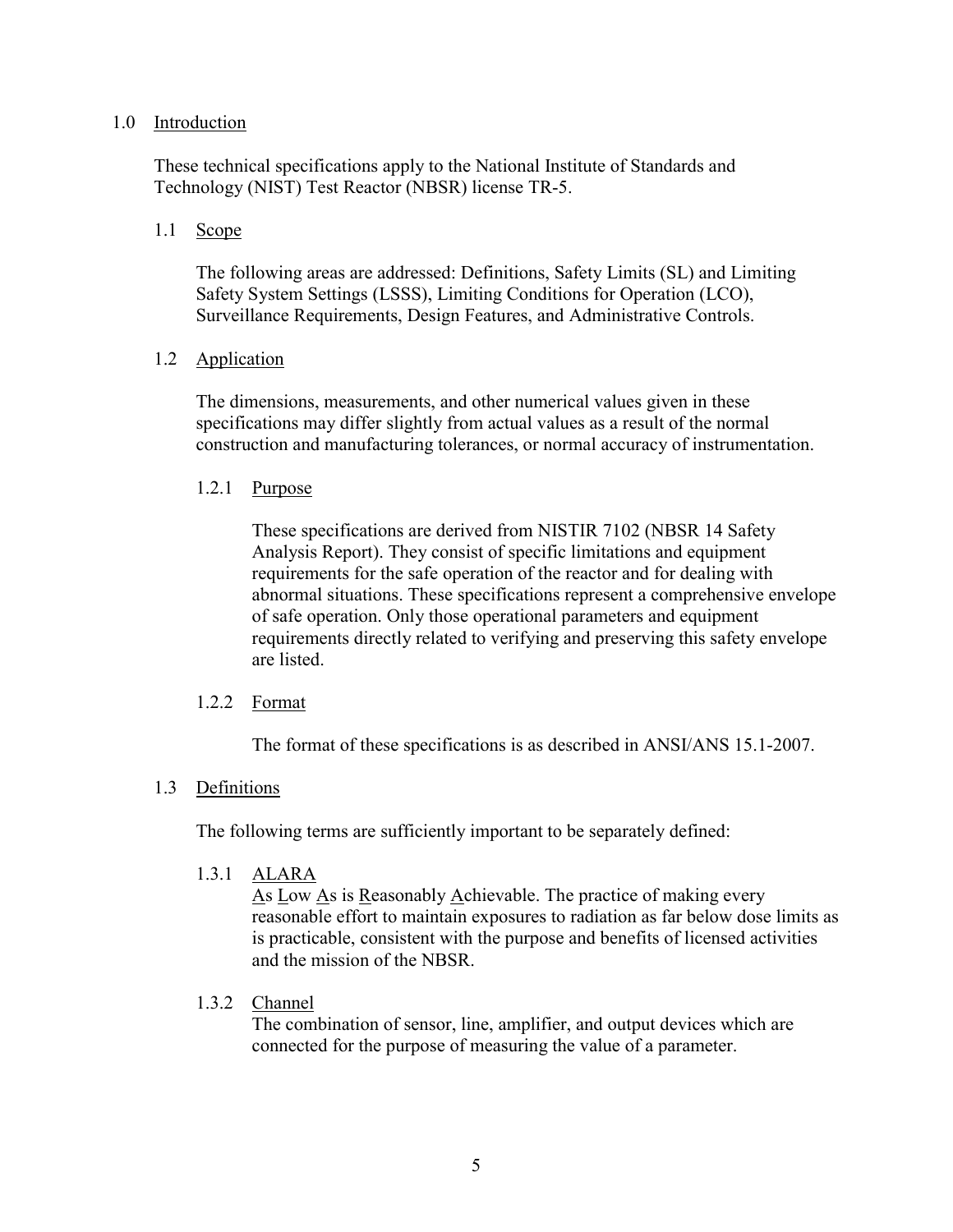# 1.3.2.1 Channel Calibration

 The adjustment of the channel such that its output corresponds with acceptable accuracy to known values of the parameter which the channel measures. Calibration shall encompass the entire channel, including equipment actuation, alarm, or trip and shall be deemed to include a channel test.

# 1.3.2.2 Channel Check

A qualitative verification of acceptable performance by observation of channel behavior, or by comparison of the channel with other independent channels or systems measuring the same variable.

# 1.3.2.3 Channel Test

The introduction of a signal into the channel for verification that it is operable.

# 1.3.3 Confinement

An enclosure of the C wing of the NCNR that is designed to limit the release of effluents between the enclosure and its external environment through controlled or defined pathways.

# 1.3.4 Core Configuration

The number, type, or arrangement of fuel elements, reflector elements and regulating or control rods occupying the core grid.

# 1.3.5 Excess Reactivity

 That amount of reactivity that would exist if all reactivity control devices were moved to the maximum reactive condition from the point where the reactor is critical.

# 1.3.6 Emergency Director

 The functions of the Emergency Director are defined in the NBSR Emergency Plan.

# 1.3.7 Experiment

# 1.3.7.1 In-Reactor Vessel

Any operation, hardware, or target (excluding devices such as detectors and foils), that is designed to investigate non-routine reactor characteristics or that is intended for irradiation within the reactor vessel.

# 1.3.7.2 Beam Tubes

 Any sample or hardware placed in a beam tube that has an unobstructed view of the reactor vessel or any materials placed in a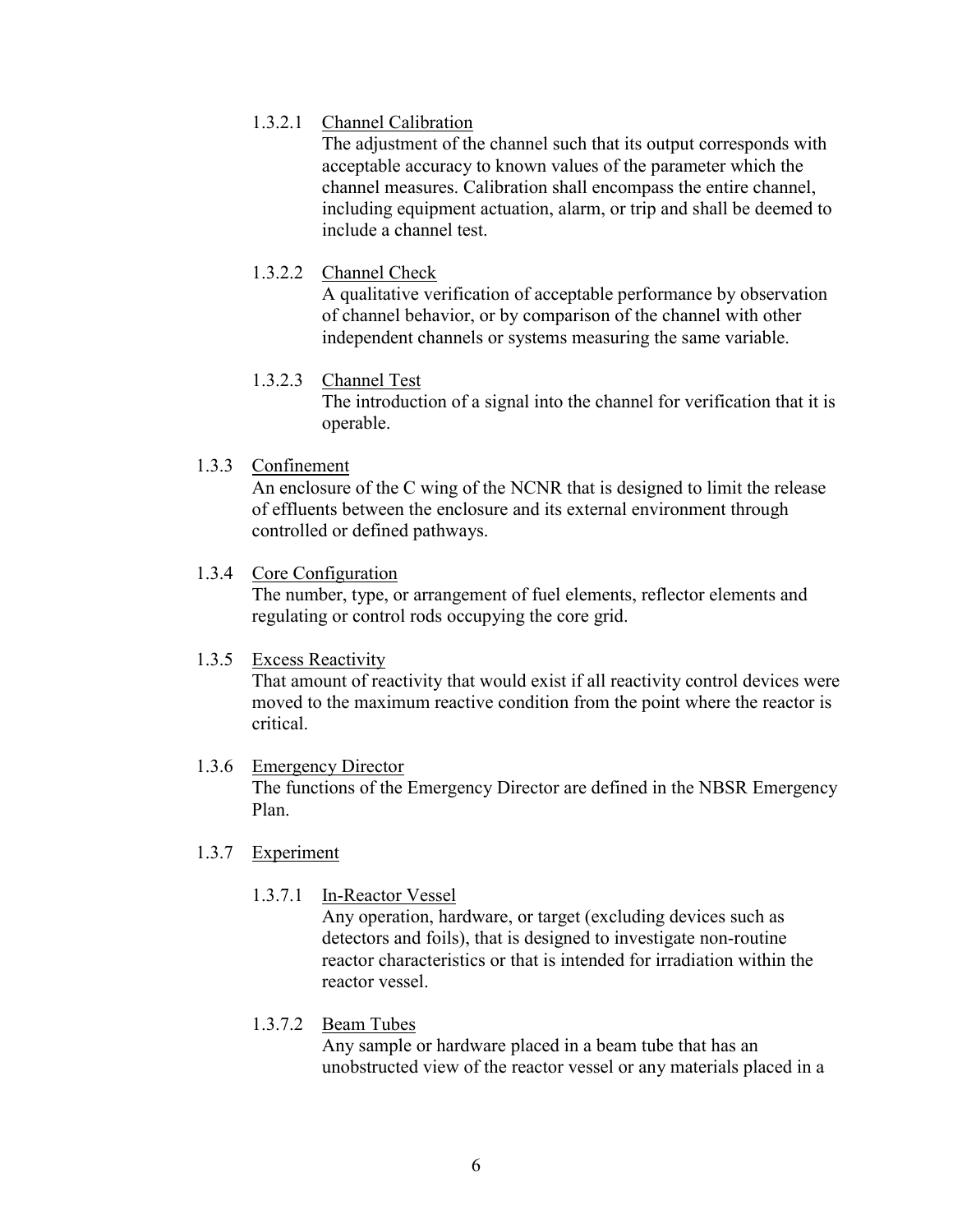beam tube, such as filters and shields for which accident mitigation credit is taken.

# 1.3.7.3 Movable Experiment

Any experiment in which all or part of the experiment may be moved in or near the core or into and out of the reactor while the reactor is operating

# 1.3.7.4 Secured Experiment

 Any experiment, experimental apparatus, or component of an experiment that is held in a stationary position relative to the reactor by mechanical means. The restraining force must be substantially greater than those to which the experiment might be subjected by hydraulic, pneumatic, buoyant, or other forces which are normal to the operating environment of the experiment, or by forces which can arise as a result of credible malfunctions.

# 1.3.8 License

 The written authorization, by the Nuclear Regulatory Commission, for an individual or organization to carry out the duties and responsibilities associated with the NBSR.

# 1.3.9 Measured Value

The value of a parameter as it appears on the output of a channel.

### 1.3.10 Moderator Dump

 An action which drops the water level to approximately one inch (2.5 cm) above the reactor core, thereby ensuring a subcritical state for an emergency shutdown under all reactor operating conditions.

# 1.3.11 Natural Convection Cooling

The flow of primary water between the reactor core and a heat exchanger with no pumps operating.

### 1.3.12 Operable

The condition of a system or component when it is capable of performing its intended function, as determined by testing or indication.

1.3.13 Operating

The condition of a component or system when it is performing its intended function.

# 1.3.14 Protective Action

The initiation of a signal or the operation of equipment within the reactor safety system in response to a variable or condition of the reactor facility having reached a specified limit.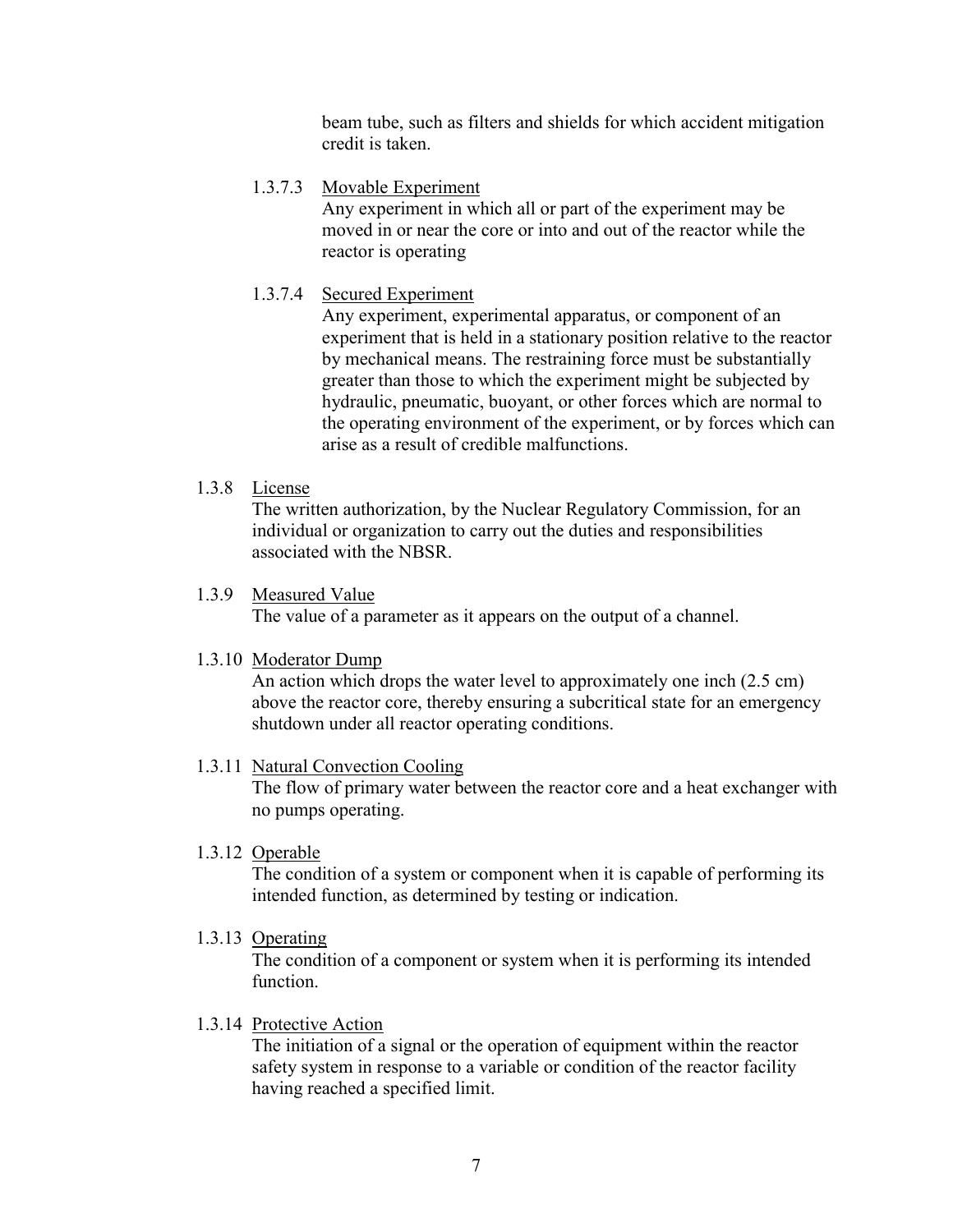1.3.15 Reactor Operating

The condition of the reactor when it is not secured or shutdown.

1.3.16 Reactor Operator

An individual licensed by the U.S. Nuclear Regulatory Commission to manipulate the controls of the NBSR.

1.3.17 Reactor Safety System

Those systems designated in these technical specifications, including their associated input channels, which are designed to initiate automatic reactor protection or to provide information for initiation of manual protective action.

### 1.3.18 Reactor Secured

The condition of the reactor when (a), (b), or (c) is true.

(a) (1) The Control Power key switch or the Rod Drive Power key switch is in the off position with the key removed and under the control of a licensed operator; and

(2) The condition of the shim arms is per the specification of Section 3.1.2(2); and

(3) No work is in progress involving core fuel, core structure, installed shim arms, or shim arm drives, unless the shim arm drive shafts are mechanically fixed; and

(4) No experiments in any reactor experiment facility, or in any other way near the reactor, are being moved or serviced if the experiments have, on movement, reactivity worth exceeding the maximum value allowed for a single experiment or \$1.00, whichever is smaller.

- (b) There is insufficient fissile material in the reactor core or adjacent experiments to attain criticality under optimum available conditions of moderation and reflection.
- (c) The reactor is in the rod drop test mode, and a senior reactor operator is in direct charge of the operation.
- 1.3.19 Reactor Shutdown

When the reactor is subcritical by at least one dollar  $(\$1.00)$  in the Reference Core Condition with all installed experiments in their most reactive condition.

# 1.3.20 Reactor Shutdown Mechanisms

Mechanisms that can place the reactor in a shutdown condition, and include:

- (a) Rundown
- (b) Scram
- (c) Major Scram
- (d) Moderator Dump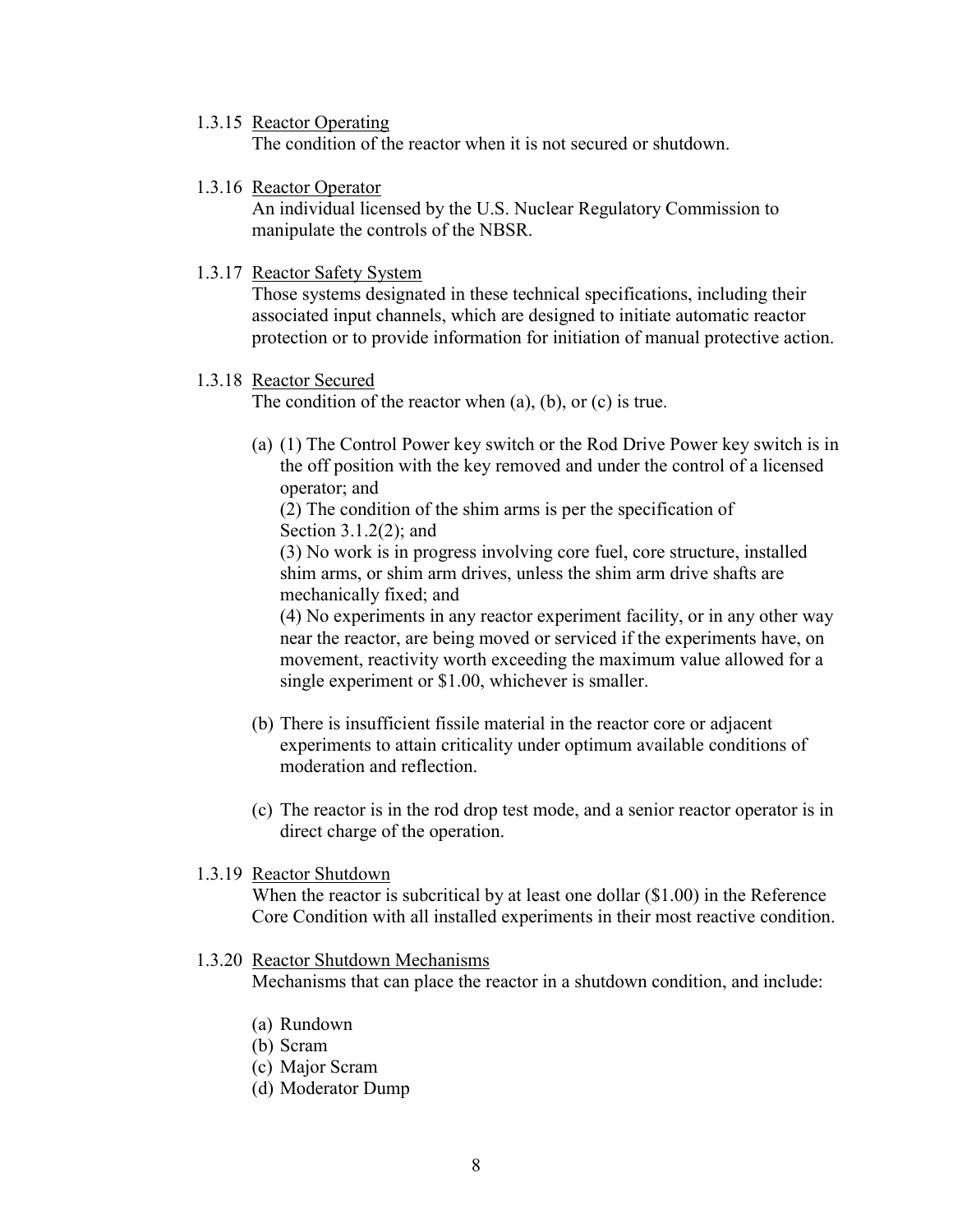1.3.21 Reference Core Condition

The condition of the core when it is at ambient temperature and the reactivity worth of xenon is negligible.

1.3.22 Reactor Rundown

The electrically driven insertion of all shim arms and the regulating rod at their normal operating speed.

1.3.23 Rod, Control

A device, also known as a shim arm, fabricated from neutron absorbing material that is used to establish neutron flux changes and to compensate for routine reactivity losses. The shim arms, when coupled to their drives, provide reactivity control and therefore flux control. When the shim arm becomes decoupled from its drive mechanism it provides a safety function by rapidly introducing negative reactivity into the reactor core.

1.3.24 Rod Drop Mode

Any combination of control systems and mechanical systems that allows for the movement of only a single shim arm and ensures the reactor remains shutdown, when sufficient fissile material for criticality is present.

1.3.25 Rod, Regulating

A low worth control rod used primarily to maintain an intended power level that need not have scram capability. Its position may be varied manually or automatically.

# 1.3.26 Scram

The spring assisted gravity insertion of all shim arms.

1.3.26.1 Major Scram

A scram accompanied by the immediate activation of the confinement isolation system.

1.3.27 Scram Time

The elapsed time between the initiation of a scram signal and a specified movement of a control or safety device.

1.3.28 Senior Reactor Operator

An individual licensed to direct the activities of reactor operators. Such an individual is also a reactor operator.

1.3.29 Shall, Should and May

The word "shall" is used to denote a requirement; the word "should" to denote a recommendation; and the word "may" to denote permission, neither a requirement nor a recommendation.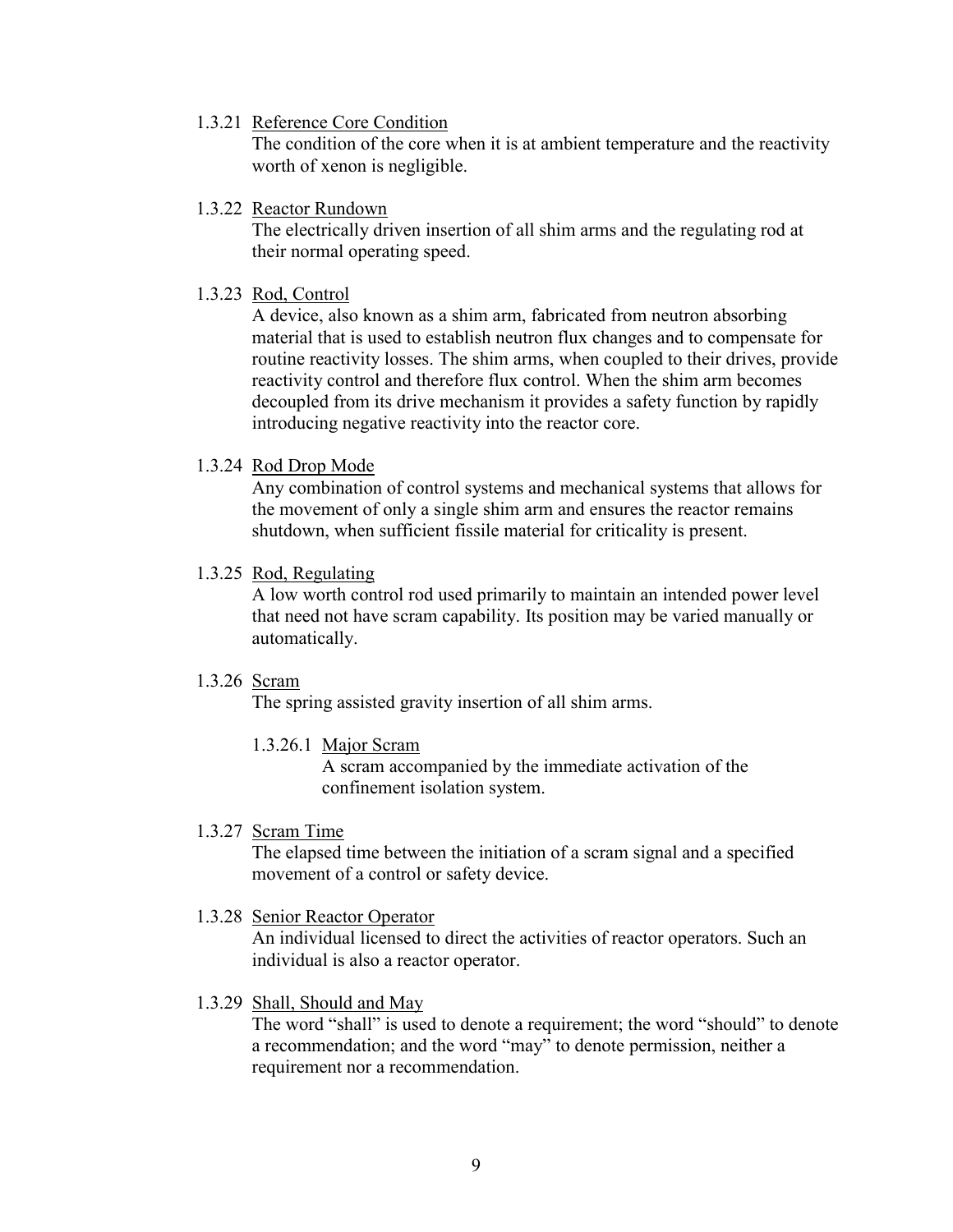### 1.3.30 Shutdown Margin

 The minimum shutdown reactivity necessary to provide confidence that the reactor can be shutdown by means of the control and safely systems starting from any permissible operating condition, with the most reactive shim arm in the most reactive position and the regulating rod fully withdrawn, and that the reactor will remain shutdown without further operator action.

### 1.3.31 Surveillance Activities

 Those tests, checks and calibrations done to predict the operability of the equipment described in Section 4.0.

### 1.3.32 Surveillance Intervals

 Maximum intervals are established to provide operational flexibility and not to reduce frequency. Established frequencies shall be maintained over the long term. The surveillance interval is the time between a check, test or calibration, whichever is appropriate to the item being subjected to the surveillance, and is measured from the date of the last surveillance. Surveillance intervals are:

(a) Five Year

Interval not to exceed six years.

(b) Biennial

Interval not to exceed two and one-half years.

- (c) Annual Interval not to exceed 15 months.
- (d) Semi-annual

Interval not to exceed seven and a half months.

- (e) Quarterly Interval not to exceed four months.
- (f) Monthly Interval not to exceed six weeks.
- (g) Weekly Interval not to exceed ten days.

#### 1.3.33 Unscheduled Shutdown

Any unplanned shutdown of the reactor caused by actuation of the reactor safety system, operator error, equipment malfunction, or a manual shutdown in response to conditions that could adversely affect safe operation, not including shutdowns that occur during testing or equipment operability checks.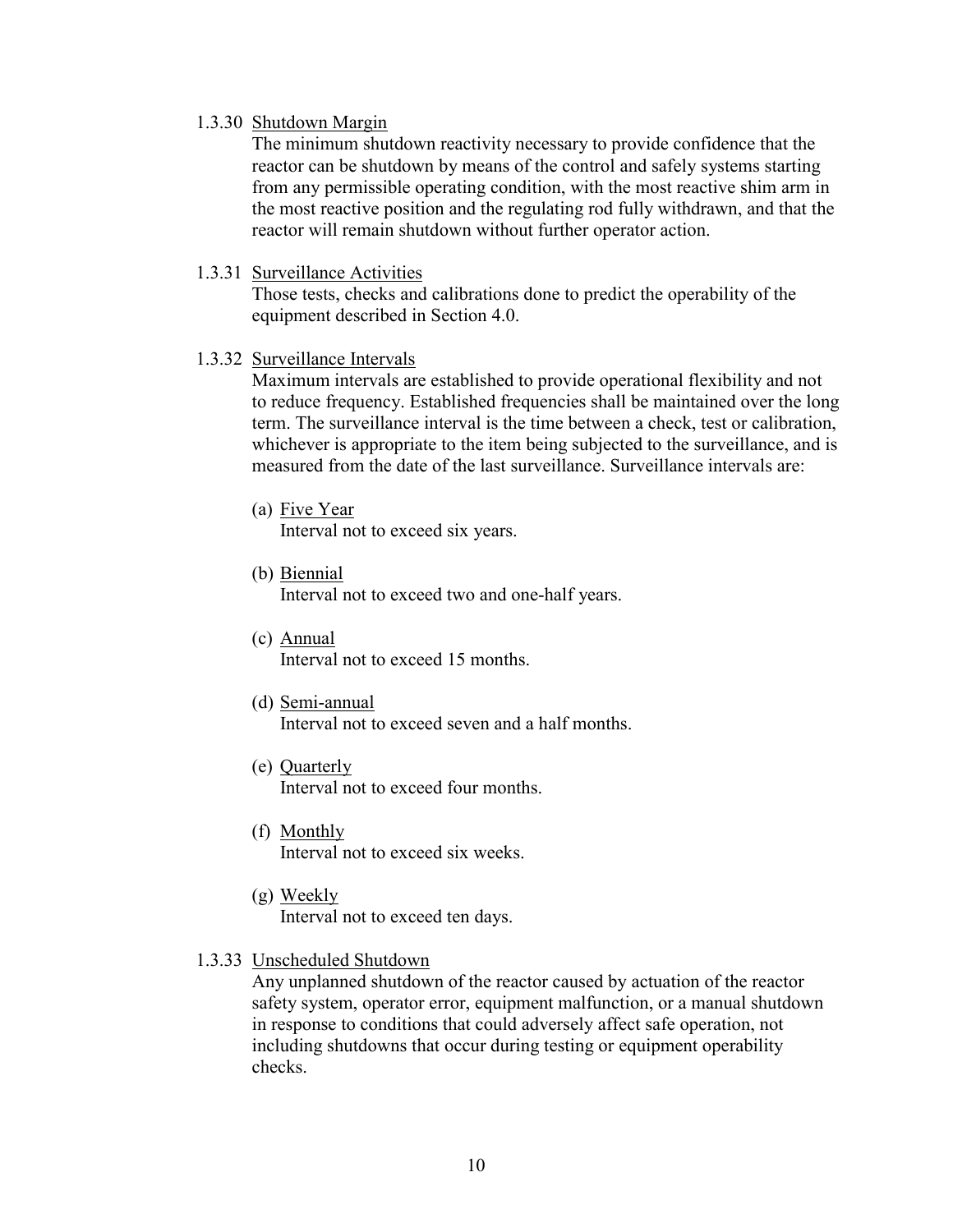# 2.0 Safety Limit and Limiting Safety System Settings

# 2.1 Safety Limit

Applicability: Fuel temperature

Objective: To maintain the integrity of the fuel cladding and prevent the release of significant amounts of fission products.

# Specification

The reactor fuel cladding temperature shall not exceed 842°F (450°C) for any operating conditions of power and flow.

# Basis

Maintaining the integrity of the fuel cladding requires that the cladding remain below its blistering temperature of 842°F (450°C). For all reactor operating conditions that avoid either a departure from nucleate boiling (DNB), or exceeding the Critical Heat Flux (CHF)), or the onset of flow instability (OFI), cladding temperatures remain substantially below the fuel blistering temperature. Conservative calculations have shown that limiting combinations of reactor power and reactor coolant system flow and temperature will prevent DNB and thus fuel blistering.

# 2.2 Limiting Safety System Settings

Applicability: Power, flow, and temperature parameters

Objective: To ensure protective action if any combination of the principal process variables should approach the safety limit.

- (1) Reactor power shall not exceed 130% of full power.
- (2) Reactor outlet temperature shall not exceed 147°F.
- (3) Forced coolant flow shall not be less than 60 gpm/MW for the inner plenum and not less than 235 gpm/MW for the outer plenum.
- (4) Reactor power, with natural circulation cooling flow, shall not exceed 10 kW. Operation in this mode shall only be made with a core that has been previously analyzed and shown to be within the envelope of conditions described in the SAR.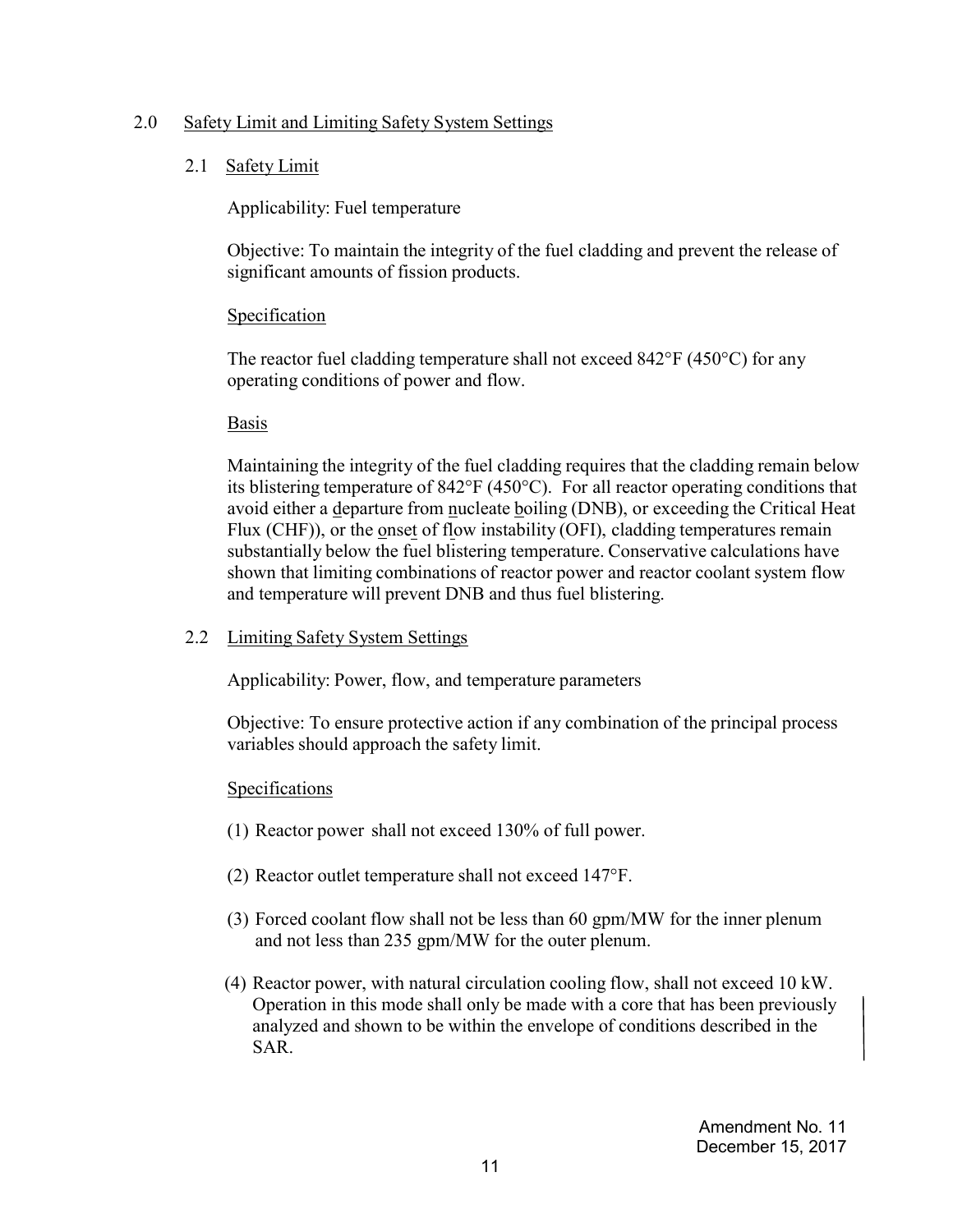At the values established above, the Limiting Safety System Settings provide a significant margin from the Safety Limit. Even in the extremely unlikely event that reactor power, coolant flow, and outlet temperature simultaneously reach their Limiting Safety System Settings, the critical heat flux ratio (CHFR) is at least 2. For all other conditions the CHFR is considerably higher. This will ensure that any reactor transient caused by equipment malfunction or operator error will be terminated well before the safety limit is reached. Overall uncertainties in process instrumentation have been incorporated in the Limiting Safety System Settings.

Steady state thermal hydraulic analysis shows that operation at less than 500 kW with natural circulation results in a CHFR and OFI ratio greater than 2. Transient analysis of reactivity insertion accidents shows that the fuel cladding temperature remains far below the safety limit. The limit of 10 kW was chosen since that was deemed adequate for any operational situation requiring natural circulation operation, such as testing of a previously measured core loading.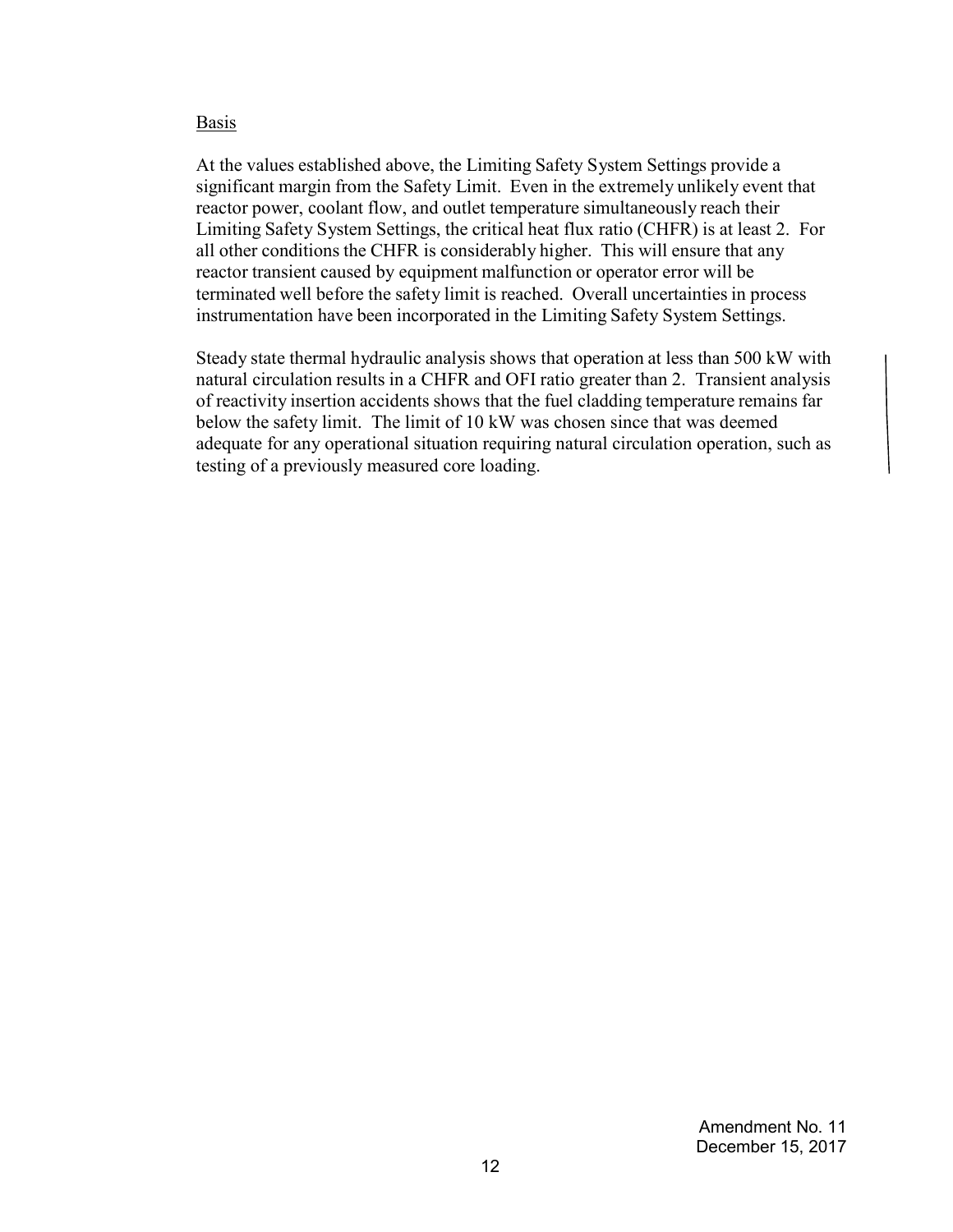#### 3.0 Limiting Conditions for Operations

#### 3.1 Reactor Core Parameters

#### 3.1.1 Reactor Power

Applicability: Reactor power

 Objective: To ensure that licensed power is not exceeded and the safety limit is not exceeded through initiation of protective action at a specified power.

### **Specification**

The nominal reactor power shall not exceed 20 MW thermal. The reactor scram set point for a reactor power level safety channel shall not exceed 125% of full power.

#### Basis

Operational experience and thermal-hydraulic calculations demonstrate that the fuel elements may be safely operated at these power levels. The operating limits developed here are based upon well tested correlations, are conservative, and provide ample margin to ensure that there will be no damage to fuel during normal operation. In addition, the operating conditions provide ample margin for all credible accident scenarios to ensure that there will be no fuel damage.

### 3.1.2 Reactivity Limitations

Applicability: Core reactivity and shim arm worth

Objective: To ensure that the reactor can be placed in a shutdown condition at all times and that the safety limit shall not be exceeded.

- (1) The maximum available excess reactivity for reference core conditions shall not exceed 15%  $\Delta \rho$  (approximately \$20).
- (2) The reactor shall not be operated unless the shutdown margin provided by the shim arms is greater than  $0.757\%$   $\Delta \rho$  (\$1.00) with:
	- (a) The reactor in any core condition, and
	- (b) All movable experiments in their most reactive condition.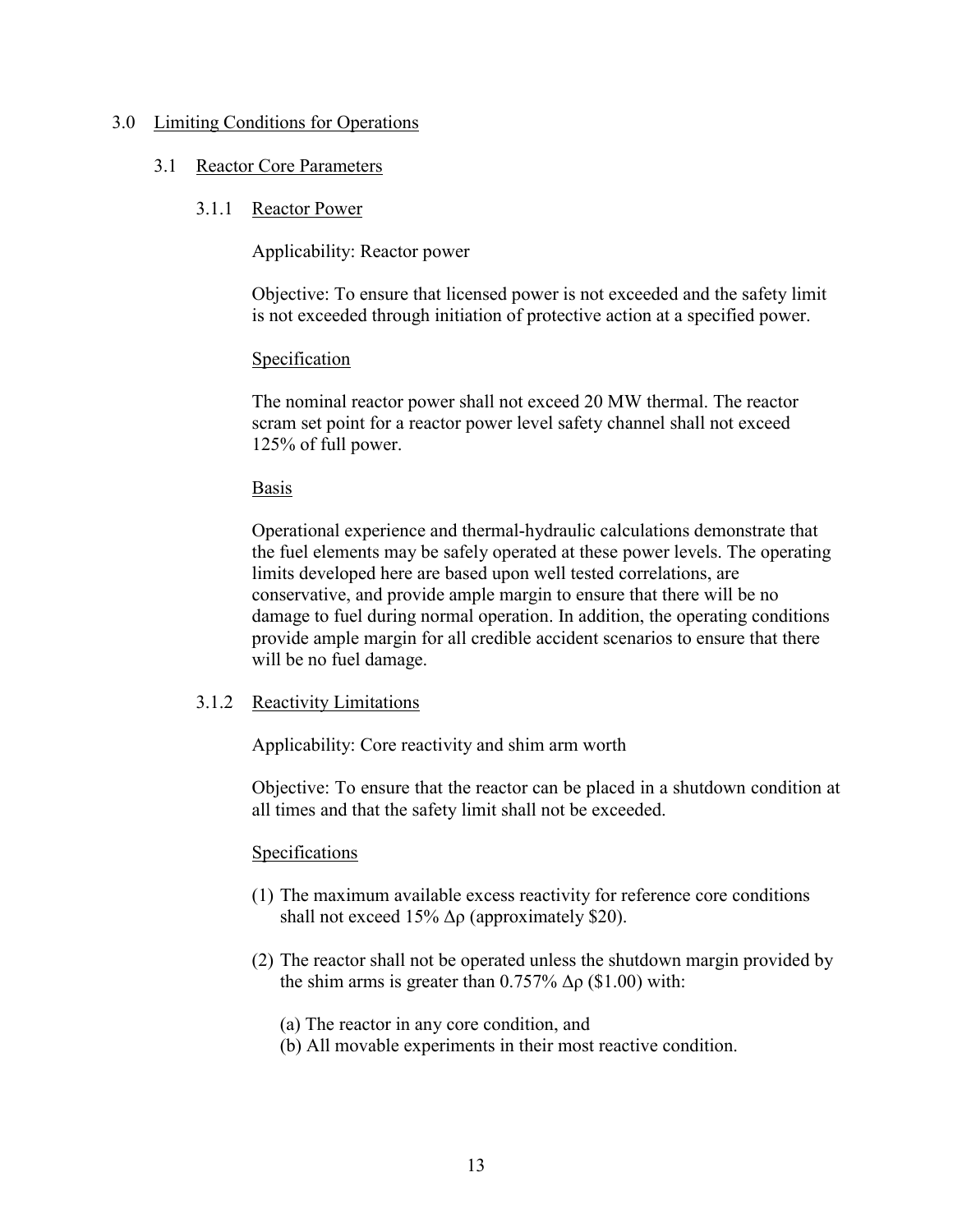- (1) An excess reactivity limit provides adequate excess reactivity to override the xenon buildup and to overcome the temperature change in going from zero power to 20 MW, without affecting the required shutdown margin. In addition, the maximum reactivity insertion accident at startup, which assumes the insertion of 0.5%  $\Delta \rho$  into a critical core, is not affected by the total core excess reactivity.
- (2) These specifications ensure that the reactor can be put into a shutdown condition from any operating condition and remain shutdown even if the maximum worth shim arm should stick in the fully withdrawn position with the regulating rod also fully withdrawn.
- 3.1.3 Core Configuration

Applicability: Core grid positions

Objective: To ensure that effective fuel cooling is maintained during forced flow reactor operation.

#### Specification

The reactor shall not operate unless all grid positions are filled with full length fuel elements or thimbles, except during subcritical and critical startup testing with natural convection flow.

#### Basis

Core grid positions shall be filled to prevent coolant flow from bypassing the fuel elements for operation of the reactor with forced coolant flow.

### 3.1.4 Fuel Burnup

Applicability: Fuel

Objective: To remain within allowable limits of burnup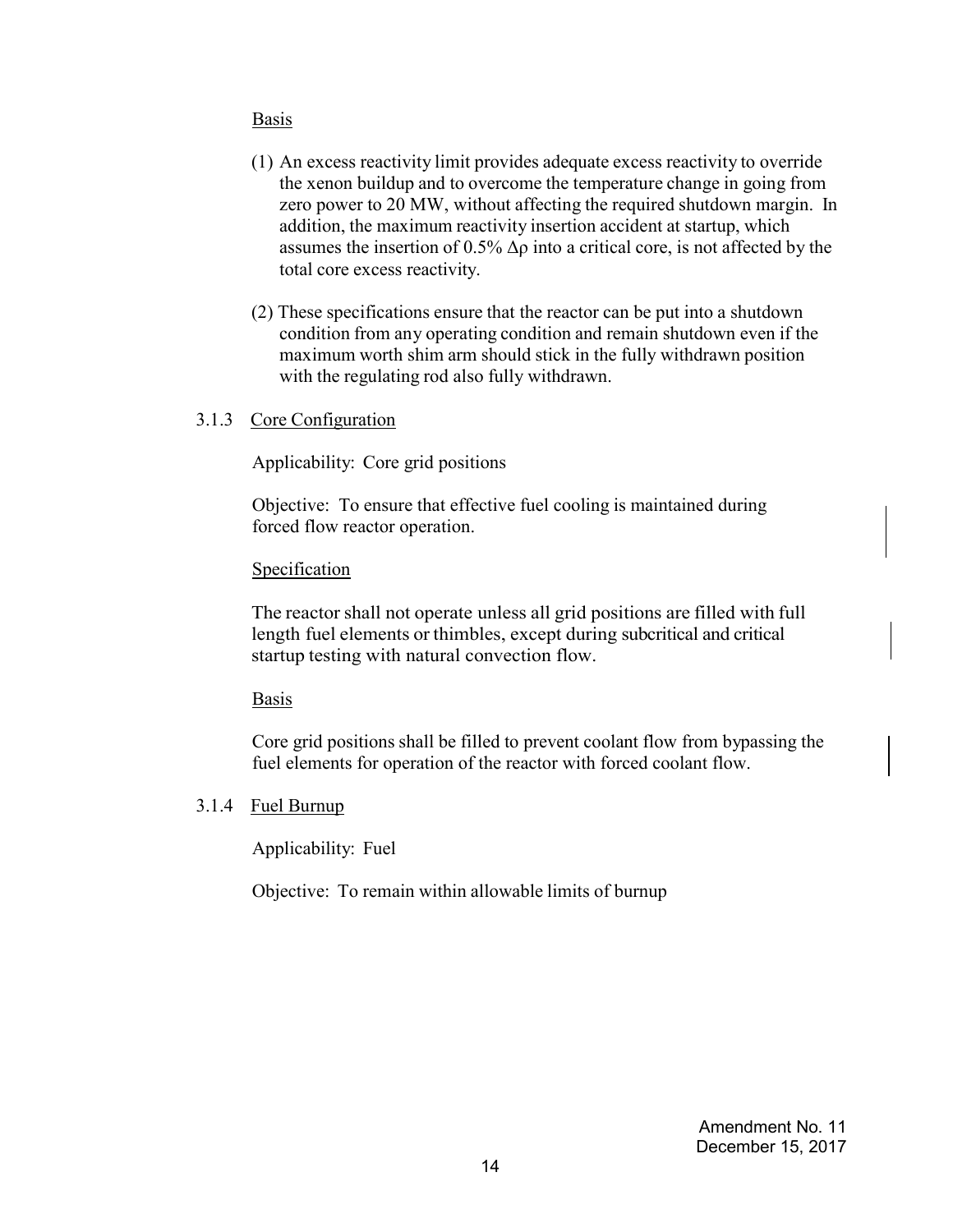# Specification

The average fission density shall not exceed  $2 \times 10^{27}$  fissions/m<sup>3</sup>.

### Basis

Fuel elements in the NBSR are burned for seven (7) or eight (8) cycles. An eight (8) cycle fuel element has an average fission density of approximately  $1.9 \times 10^{27}$  fissions/m<sup>3</sup>. The U<sub>3</sub>O<sub>8</sub> – Al dispersion MTR fuels have been in widespread use for over 40 years. Extensive testing of fuel plates has been performed to determine the limits on fission density as a function of fuel loading. Several measurements of swelling in fuel plates show that NBSR fuel, which is moderately loaded at 18% is well below the curve that represents the allowable limit of burnup.

# 3.2 Reactor Control and Safety Systems

3.2.1 Shim Arms

Applicability: Shim arms and shim arm worth

Objective: To ensure proper shim arm reactivity insertion.

### **Specifications**

The reactor shall not be operated unless:

- (1) All four shim arms are operable.
- (2) The scram time shall not exceed 240 msec for a shim arm insertion of 5 degrees.
- (3) The reactivity insertion rate for the four shim arms shall not exceed 5 x  $10^{-4}$  Δρ/sec.

### Basis

- (1) Although the NBSR could operate and maintain a substantial shutdown margin with less than the four installed shim arms, flux and shim arm worth distortions could occur by operating in this manner. Furthermore, operation of the reactor with one shim arm known to be inoperable would further reduce the shutdown margin that would be available if one of the remaining three shim arms were to suffer a mechanical failure that prevented its insertion.
- (2) and (3) A shim arm withdrawal accident for the NBSR was analyzed using the maximum reactivity insertion rate, corresponding to the maximum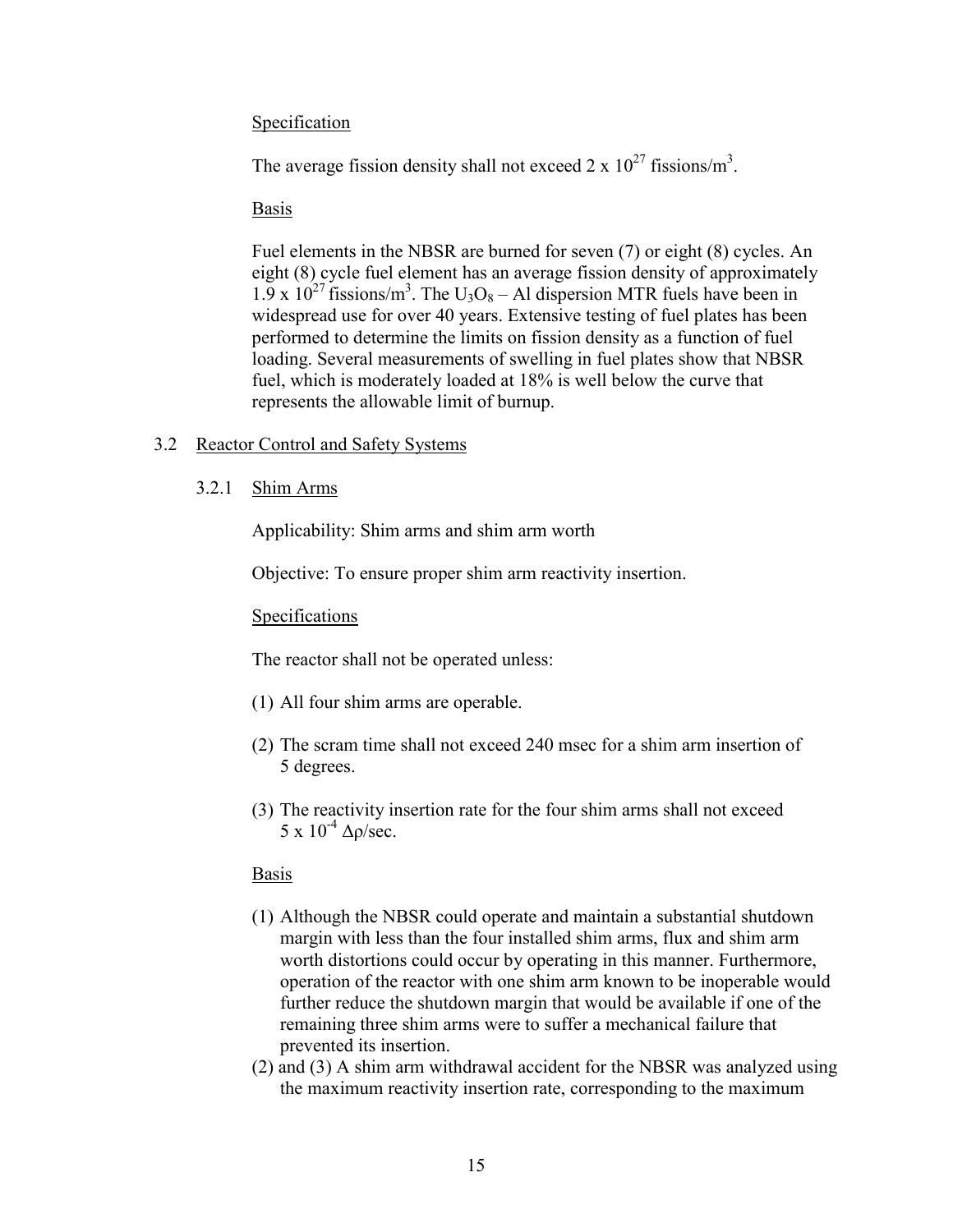beginning-of-life shim arm worths with the shim arms operating at the design speed of their constant speed mechanisms. The analysis shows that the most severe accident, a startup from source level, will not result in core damage.

### 3.2.2 Reactor Safety System Channels

Applicability: Required instrument channels

Objective: To provide protective action for nuclear and process variables to ensure the LSSS values are not exceeded.

# Specifications

The reactor shall not be operated unless the channels described in Table 3.2.2 are operable and the information is displayed in the reactor Control Room. Table 3.2.2 Reactor Safety System Channels

Minimum Nuclear and Process Channels Required

| Channel                                             | Scram Major Scram Rundown |  |
|-----------------------------------------------------|---------------------------|--|
| $(1)$ High Flux level                               |                           |  |
| (2) Short period below 5% rated power               |                           |  |
| (3) Low reactor vessel $D_2O$ level $^{1,3}$        |                           |  |
| (4) Low flow reactor outlet $2,3$                   |                           |  |
| (5) Low flow reactor inner or outer plenum $^{2,3}$ |                           |  |
| (6) Manual (outside of the Control Room)            |                           |  |
| $(7)$ Manual                                        |                           |  |
| $(8)$ Reactor Outlet Temperature <sup>3</sup>       |                           |  |
| $(9)$ Gaseous Effluent Monitors <sup>4</sup>        |                           |  |
|                                                     |                           |  |

 $1$  One (1) of two (2) channels may be bypassed for tests or during the time maintenance involving the replacement of components and modules or calibrations and repairs are actually being performed.

 $2$  One (1) of these two (2) flow channels may be bypassed during tests, or during the time maintenance involving the replacement of components and modules or calibrations and minor repairs are actually being performed. However, outlet low flow may not be bypassed unless both inner and outer low flow reactor inlet safety systems are operating.

 $3$  May be bypassed during periods of reactor operation when a reduction in Limiting Safety System Settings are permitted by the specifications of Sections 2.2(4) and  $3.3.1(1)$ .

Amendment No. 11 December 15, 2017

<sup>4</sup> See specifications of Section 3.7.1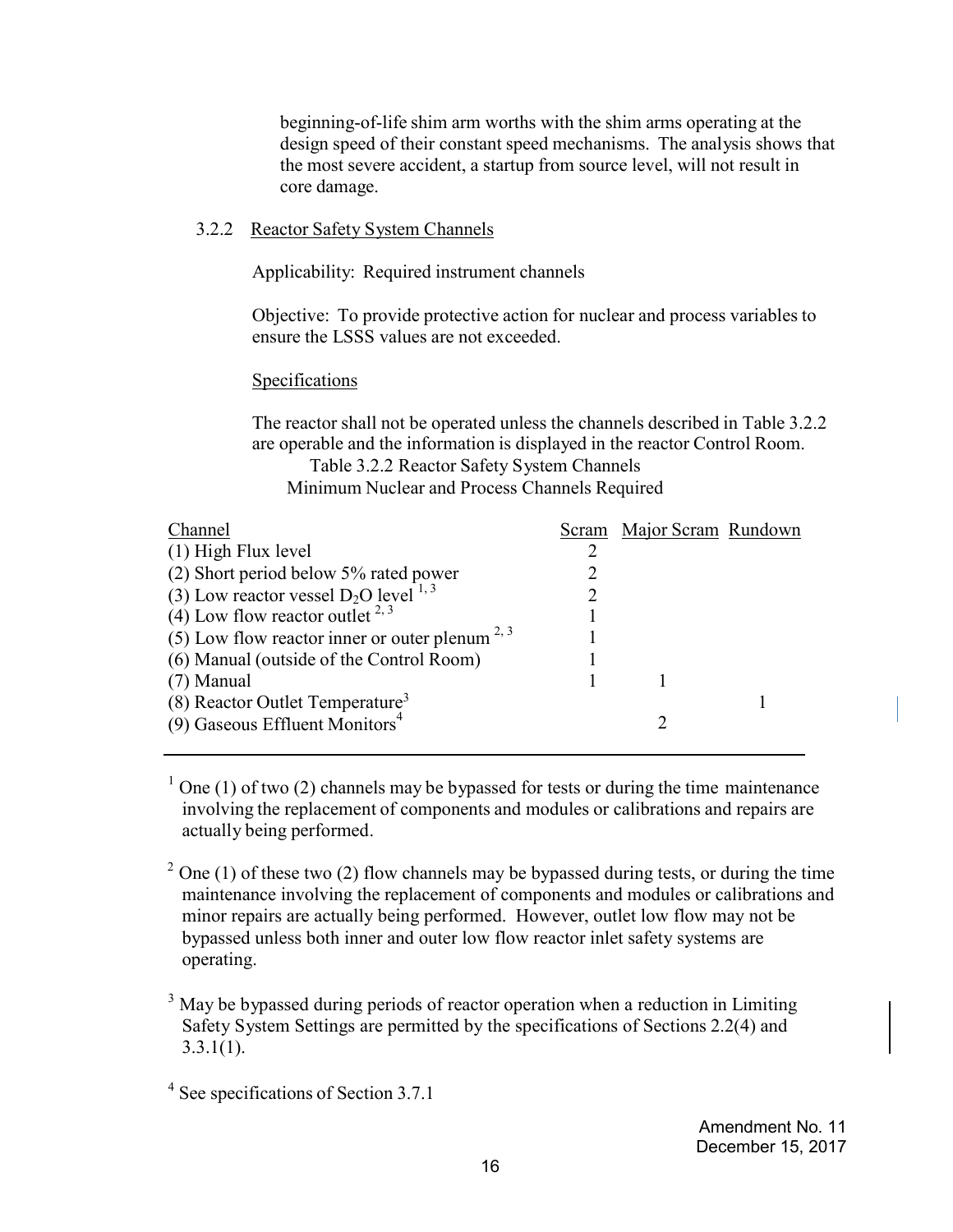The nuclear and process channels of Table 3.2.2 initiate protective action to ensure that the safety limit is not exceeded. With these channels operable, the safety system has redundancy.

#### 3.3 Coolant System

3.3.1 Primary and Secondary

Applicability: Primary fluid systems

Objective: To prevent degradation of primary systems' materials.

#### **Specifications**

The reactor shall not be operated unless:

(1) The reactor vessel coolant level is no more than 25 inches below the overflow standpipe.

Exception: To perform periodic surveillance of the effectiveness of the moderator dump or approach to critical testing for a previously unmeasured core loading, it is necessary to operate the reactor as permitted in the specifications of Section 2.2(4) and without restriction on reactor vessel level above the top of the 6" overflow pipe (refueling level).

- (2) The  $D_2$  concentration in the Helium Sweep System shall not exceed 4% by volume.
- (3) All materials, including those of the reactor vessel, in contact with the primary coolant shall be compatible with the  $D_2O$  environment.

#### Basis

(1) The limiting value for reactor vessel coolant level is somewhat arbitrary because the core is in no danger so long as it is covered with water. However, a drop of vessel level indicates a malfunction of the reactor cooling system and possible approach to uncovering the core. Thus, a measurable value well above the minimum level is chosen in order to provide a generous margin of approximately 7 feet (2.13 m) above the fuel elements. To permit periodic testing, such as surveillance of the effectiveness of the moderator dump or approach to critical for a previously unmeasured core loading, it is necessary to operate the reactor without restriction on reactor vessel level. This is permissible under conditions when forced reactor cooling flow is not required, such as is permitted in the specifications of Section 2.2(4).

> Amendment No. 11 December 15, 2017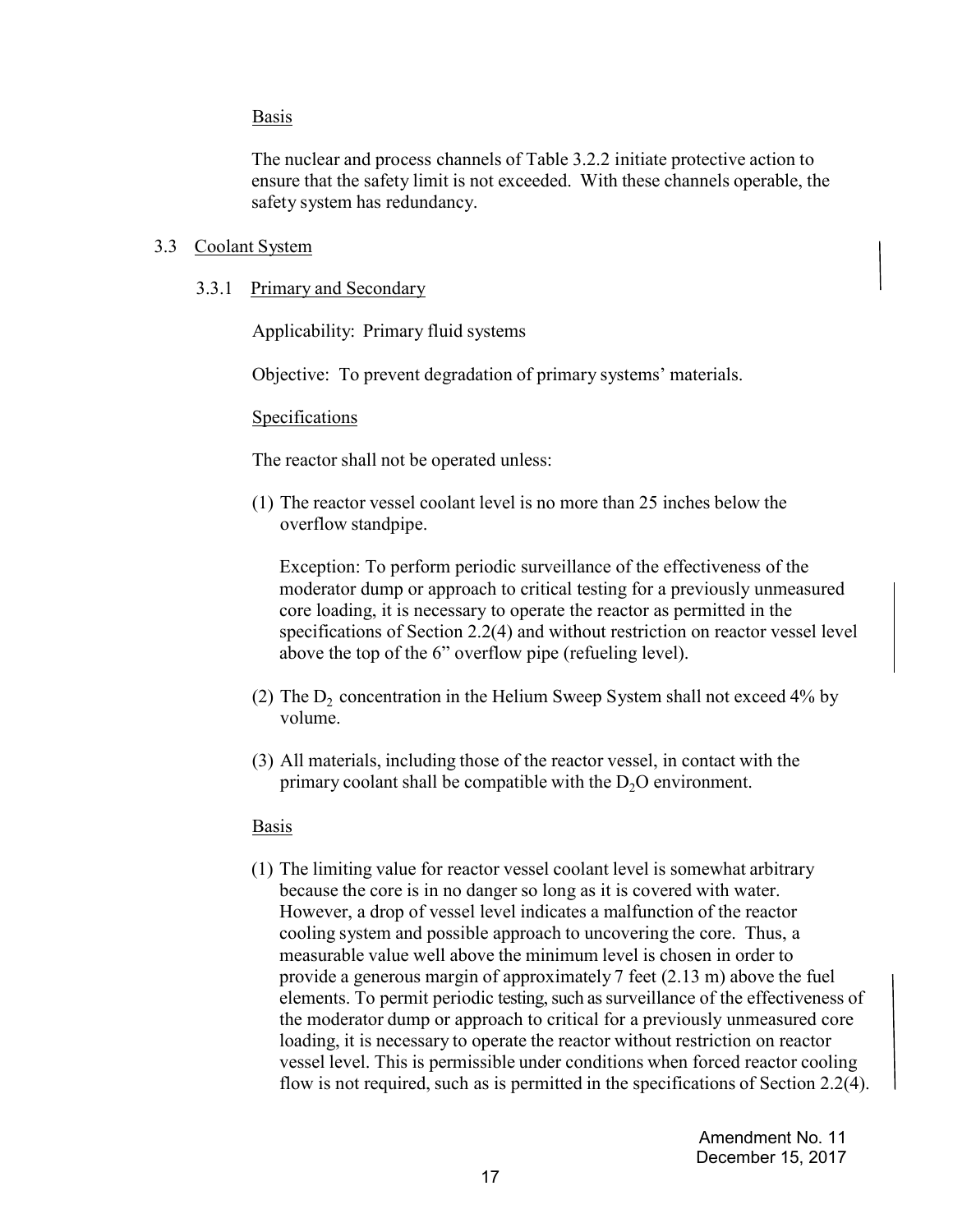- (2) Deuterium gas will collect in the helium cover gas system because of radiolytic disassociation of  $D_2O$ . Damage to the primary system could occur if this gas were to reach an explosive concentration (about 7.8% by volume at 77°F (25°C) in helium if mixed with air). To ensure a substantial margin below the lowest potentially explosive value, a 4% limit is imposed.
- (3) Materials of construction, being primarily low activation alloys and stainless steel, are chemically compatible with the primary coolant. The stainless steel pumps are heavy walled members and are in areas of low stress, so they should not be susceptible to chemical attack or stress corrosion failures. A failure of the gaskets or valve bellows would not result in catastrophic failure of the primary system. Other materials should be compatible so as not to cause a loss of material and system integrity.

#### 3.3.2 Emergency Core Cooling

Applicability: Emergency Core Cooling System

Objective: To ensure an emergency supply of coolant.

#### Specifications

The reactor shall not be operated unless:

 (1) The D2O emergency core cooling system is operable, except when operating under specification 2.2(4), and

(2) A source of makeup water to the D2O emergency cooling tank is available.

#### **Basis**

(1) In the event of a loss of core coolant, the emergency core cooling system provides adequate protection against melting of the reactor core and associated release of fission products.

Full operability is not available, nor is it needed, when operating as permitted by the specifications of Sections 2.2(4) and 3.3.1(1). However, the 3000 gallon D2O emergency cooling tank and a source of makeup water would be available.

(2) The emergency core cooling system employs one sump pump to return spilled coolant to the overhead storage tank. Because only one sump pump is used, it must be operational whenever the reactor is operational. There is sufficient  $D_2O$  available to provide approximately 2.5 hours of cooling on a once-through basis. In the event that the sump pump fails and the  $D<sub>2</sub>O$ supply in the overhead storage tank is exhausted, domestic water or a suitable alternative would be used to furnish water for once-through cooling. The water makeup capacity must be in excess of 25 gpm, which was found adequate in cooling calculations to prevent fuel damage.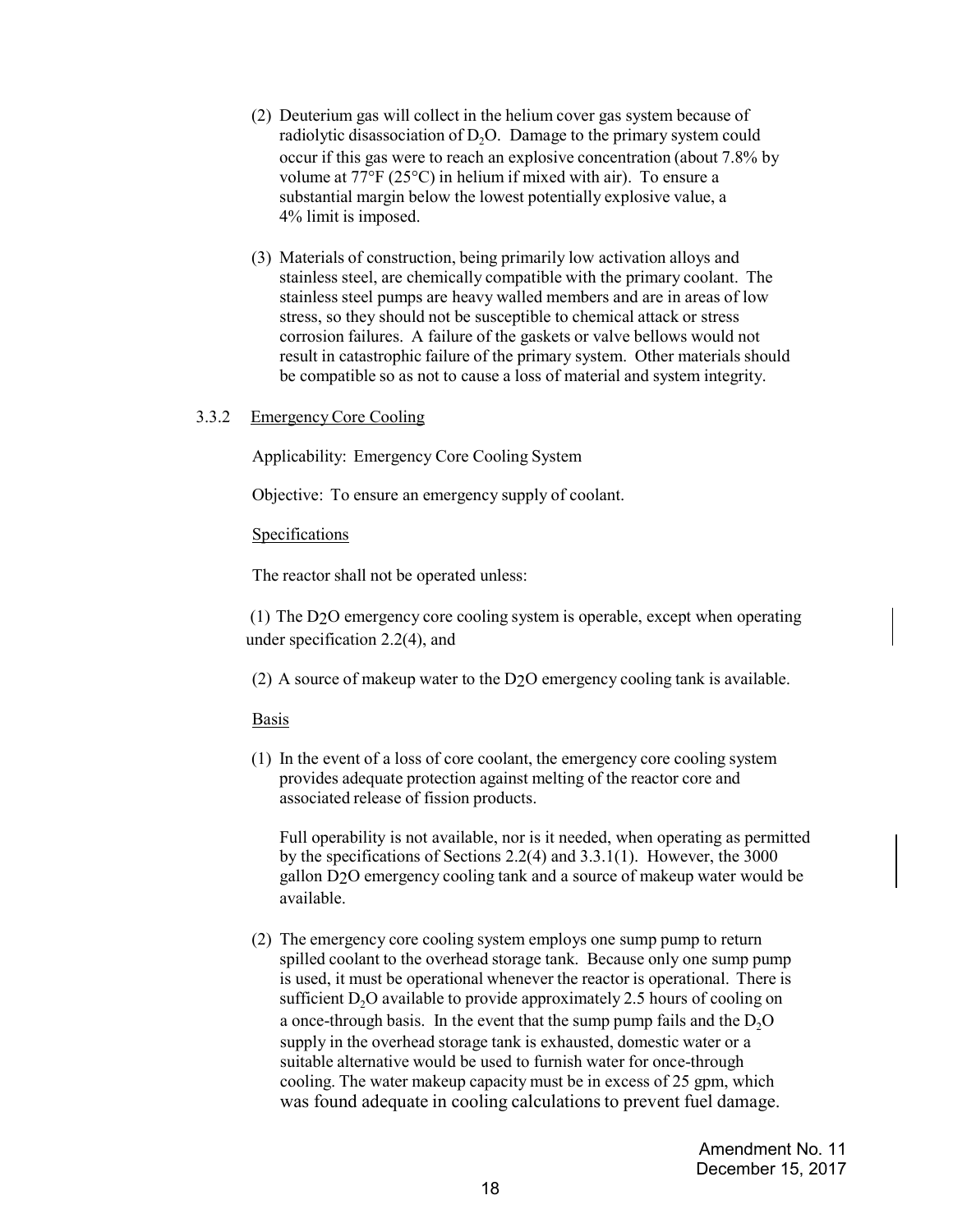### 3.3.3 Moderator Dump System

Applicability: Moderator dump

Objective: To provide a backup shutdown mechanism.

# **Specification**

The reactor shall not be operated unless the reactor moderator dump system is operable.

# Basis

In the unlikely event that the shim arms cannot be inserted, an alternate means of shutting down the reactor is provided by the moderator dump. The moderator dump provides a shutdown capability for any core configuration. Hence, it is considered necessary for safe operation. It has been shown that the moderator dump provides sufficient negative reactivity to make the normal startup (SU) core subcritical even with all four shim arms fully withdrawn.

# 3.4 Confinement System

# 3.4.1 Operations that Require Confinement

Applicability: Reactivity changes within the vessel and fuel movements outside of the vessel

Objective: To provide an additional barrier to fission product releases.

### Specifications

Confinement shall be maintained when:

- (1) The reactor is operating.
- (2) Changes of components or equipment within the confines of the thermal shield, other than rod drop tests or movement of experiments, are being made which could cause a significant change in reactivity.
- (3) There is movement of irradiated fuel outside a sealed container or system.
- (4) The reactor has been shutdown for shorter than the time specified in the specification of Section 3.9.2.2.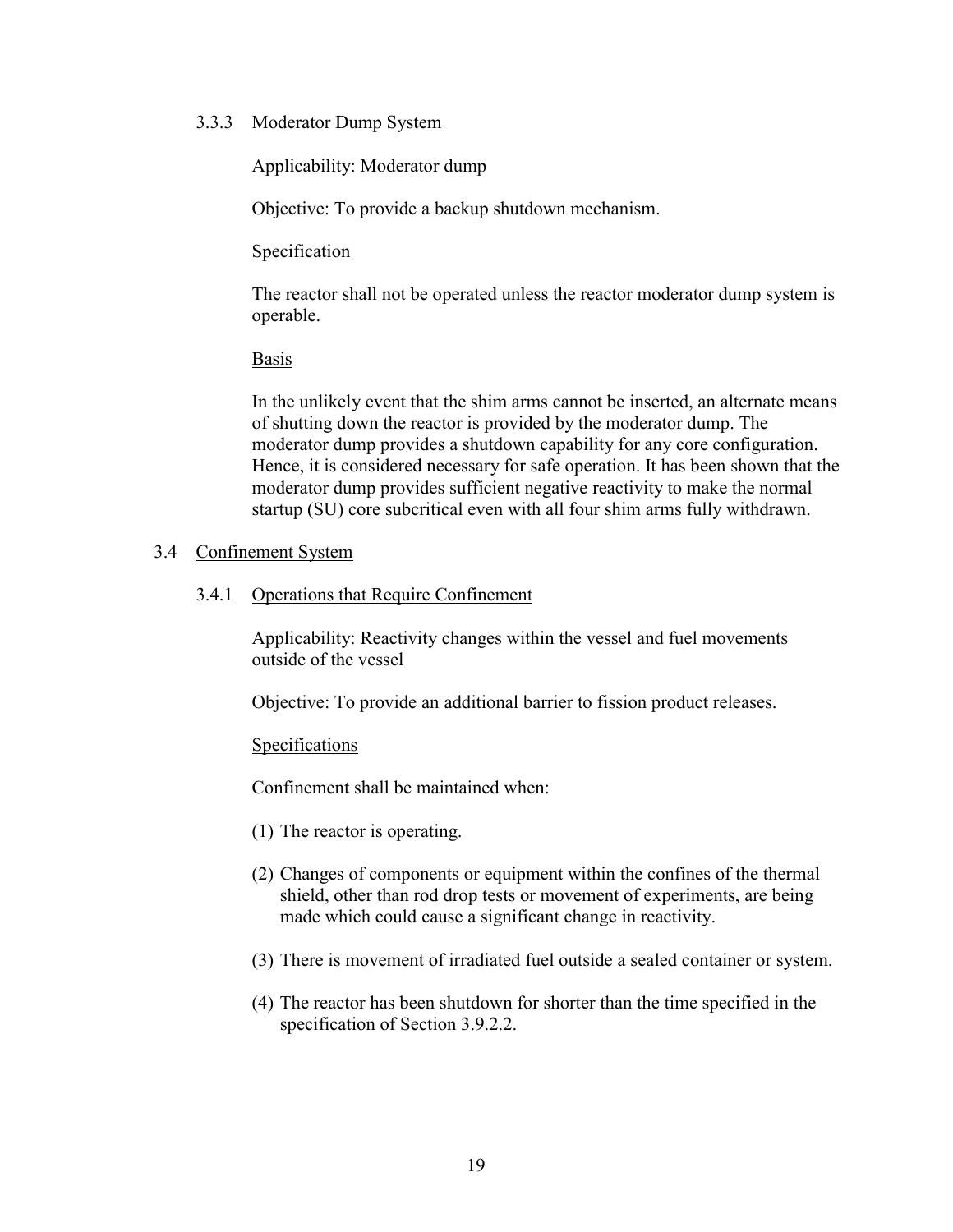- (1) The confinement system is a major engineered safety feature. It is the final physical barrier to mitigate the release of radioactive particles and gasses to the environment following accidents. Confinement is stringently defined to ensure that the confinement building shall perform in accordance with its design basis. Confinement is not required when the reactor is shutdown and experiments are to be inserted or removed.
- (2) Changes in the core involving such operations as irradiated fuel handling or shim arm repairs affect the reactivity of the core and could reduce the shutdown margin of the reactor. Confinement shall be required when these changes are made because they affect the status of the core.

The reactor is normally shutdown by a substantial reactivity margin. Experiments are usually inserted and removed one at a time; hence, the total reactivity change in any single operation shall be limited to the specified maximum worth of 0.5%  $\Delta \rho$  for any single experiment (including "fixed" experiments). Under this circumstance, the shutdown margin would be substantial.

- (3) Even when the reactor is shutdown, irradiated fuel contains fission product inventories sufficient to allow the specification of Section 3.7.2 to be exceeded should the element fail. This fuel poses a potential hazard in that its cladding could be damaged when it is not contained in a closed system, such as during transit or during sawing of aluminum end pieces. Confinement integrity is not required when irradiated fuel is contained within a closed system, such as the reactor vessel, the transfer lock of the refueling system, or a sealed shipping cask, that serves as a secondary barrier of fission product release.
- (4) The specification of Section 3.9.2.2 restricts fuel movement for a specified period. Maintenance that would disable the confinement is prohibited during that period. Building doors could be opened, however, provided that confinement can be rapidly re-established. Confinement integrity is no longer required after the waiting period, because a loss of all water to fuel in a sealed container or system will not cause fuel damage.

### 3.4.2 Equipment to Achieve Confinement

Applicability: Confinement system

Objective: To ensure that TS 3.4.1 can be met.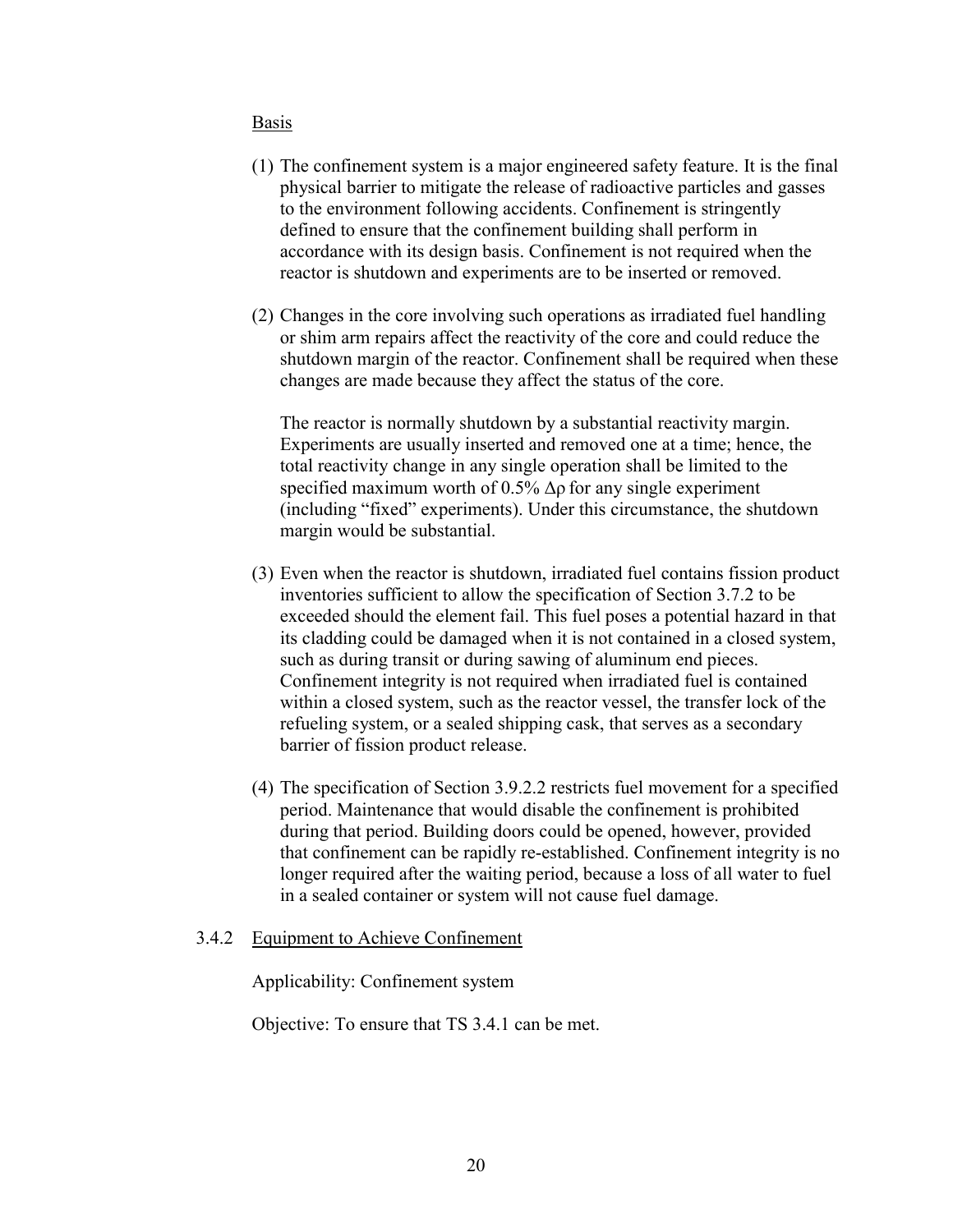### Specifications

Confinement shall mean that:

- (1) All penetrations of the confinement building are either sealed or capable of being isolated. All piping penetrations within the reactor building are capable of withstanding the confinement test pressure.
- (2) All automatic isolation valves in the ventilation, process piping and guide tubes are either operable or can be closed.
- (3) All automatic personnel access doors can be closed and sealed.
- (4) Except during passage, at least one set of the reactor building vestibule doors for each automatic personnel door is closed or attended, or the automatic door is closed and sealed.
- (5) The reactor building truck door is closed and sealed.

Exception to  $(1)$  -  $(5)$ : In order to provide for prompt remedial action, reactor confinement effectiveness may be reduced for a period of no longer than 15 minutes when specifications (1) - (5) are not met or do not exist.

### Basis

- (1) and (2) The confinement building is designed to be automatically sealed upon indication of high activity. To attempt to operate the reactor with any of these conditions unmet is a violation of the confinement design basis. Although tests have shown that the confinement building can continue to operate with one or more of these closures failed, its margin of effectiveness is reduced. If a closure device is placed in its closed or sealed condition, then operability of the automatic closure device is not required.
- (3) and (4) Tests performed on the confinement building have shown that even if one of the automatically closing personnel doors fails to operate properly, confinement design capability can be met if one set of building vestibule doors per vestibule are closed. By specifying that these doors remain closed except when they are being used or attended, a backup to the normal confinement closure is provided.
- (5) The reactor building truck door is not provided with automatic closure devices. Tests have shown that the confinement building can continue to operate properly, although at reduced efficiency, if the truck door seal were to fail. Confinement cannot be established if the truck door is open.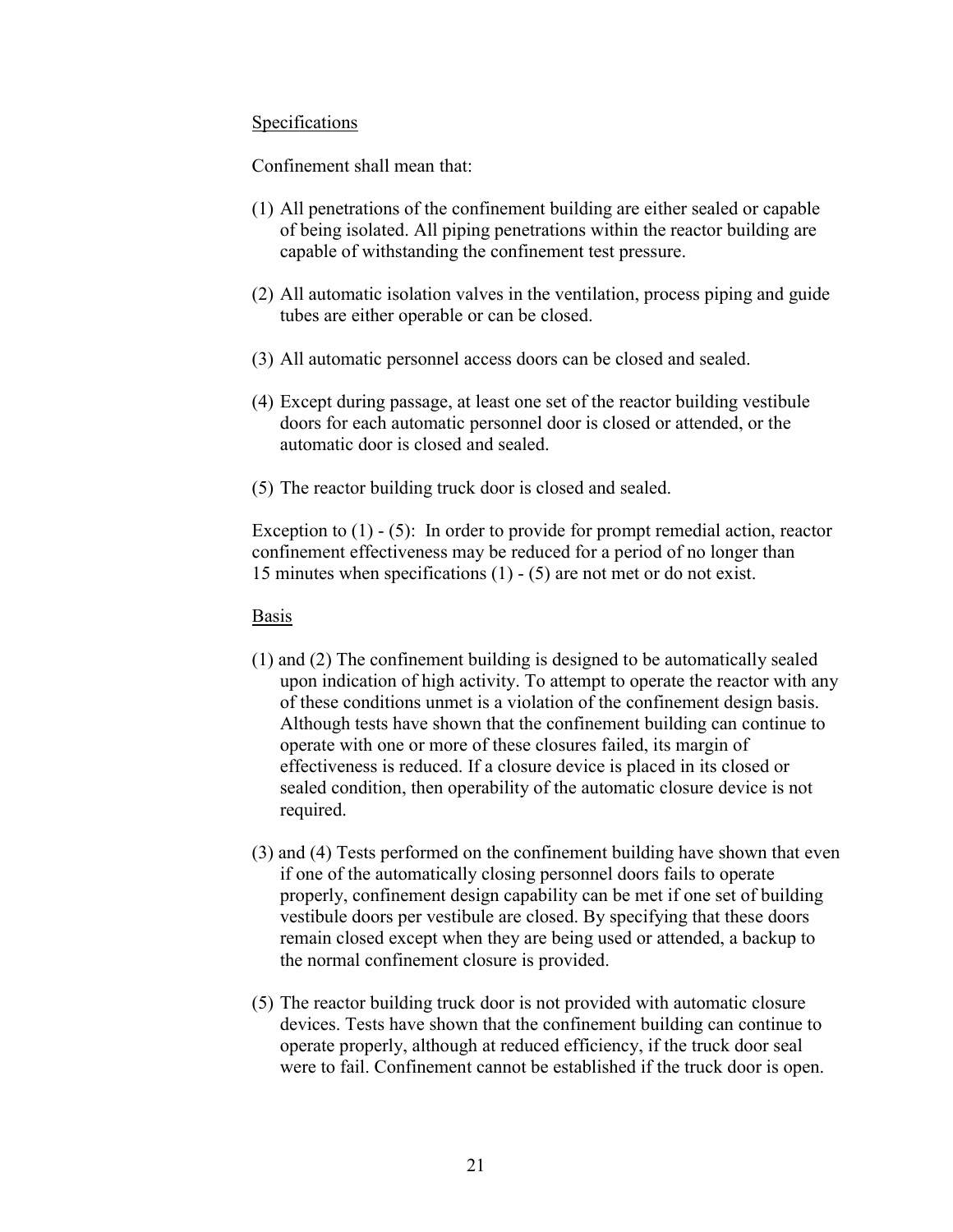### 3.5 Ventilation System

Applicability: Emergency and normal ventilation

Objective: To minimize exposures outside of the confinement building.

# **Specifications**

The reactor shall not be operated unless:

- (1) The building emergency recirculation system and emergency exhaust systems, including both fans, are operable, and both the absolute and charcoal filter efficiencies are at 99% or greater.
- (2) The reactor building ventilation system can filter exhaust air and discharge it above the confinement building roof level.

 Exception to (1) and (2): In order to provide time for prompt remedial action, reactor ventilation may be inoperable for a period of no longer than 15 minutes when the specifications are not met or do not exist. Minor maintenance which disables a single fan and can be suspended without affecting the operability of the system may be performed during reactor operation.

### Basis

The potential radiation exposure to staff personnel and persons at the site boundary and beyond has been calculated following an accidental release of fission product activity. These calculations are based on the proper operation of the building recirculation system and the emergency exhaust system to maintain the confinement building at a negative pressure and to direct all effluents through filters and up through the reactor building stack. The emergency exhaust system is a redundant system to ensure its operation. Because of its importance, this redundancy should be available at all times so that any single failure would not preclude system operation when required.

The emergency exhaust system is designed to pass reactor building effluents through high-efficiency particulate filters capable of removing particles of 0.3 µm or greater with an efficiency of at least 99% and the charcoal filters are capable of removing greater than 99% of the Iodine from the air. All discharge of the effluents is above the reactor building roof level. This system ensures filtering and dilution of gaseous effluents before these effluents reach personnel either onsite or offsite. The system can properly perform this function using various combinations of its installed fans and the building stack.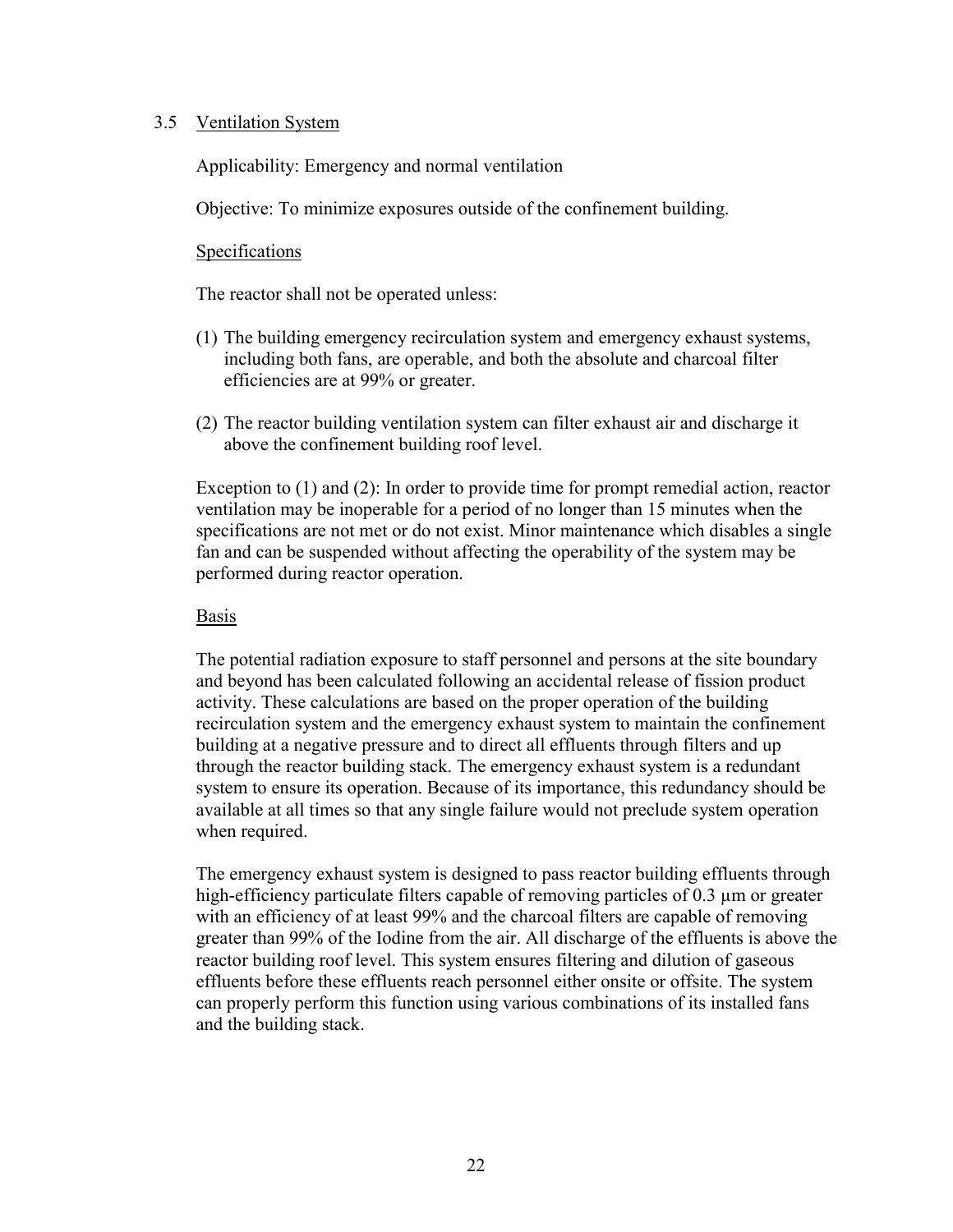# 3.6 Emergency Power System

Applicability: Emergency electrical power supplies

Objective: To ensure emergency power for vital equipment.

### Specification

The reactor shall not be operated unless at least one (1) of the diesel-powered generators and the station batteries (consisting of at least one (1) battery supplying a critical power UPS and one (1) battery supplying the 125 VDC buses) are operable, including associated distribution equipment, and the nuclear instrumentation and emergency exhaust fans can be supplied with electrical power from the diesel generator or the batteries.

Exception: In order to provide time for prompt remedial action, the Emergency Power System may be inoperable for a period of no longer than 15 minutes when the specification is not met or does not exist.

# Basis

One diesel-powered generator is capable of supplying emergency power to all necessary emergency equipment. The second diesel-powered generator is provided to permit outages for maintenance and repairs.

The station batteries provide an additional source of emergency power for the nuclear instruments and the emergency exhaust fans. These fans may be powered from AC or DC power supplies. The batteries are capable of supplying this emergency load for a minimum of 4 hours. By allowing this amount of time and by requiring operability of at least one diesel and the station batteries, adequate emergency power sources shall always be available.

# 3.7 Radiation Monitoring Systems and Effluents

# 3.7.1 Monitoring Systems and Effluent Limits

Applicability: Radiation monitoring systems

Objective: To detect abnormal levels or locations of radioactivity.

### **Specifications**

The reactor shall not be operated unless:

(1) Two of three gaseous effluent monitors are operable for normal air, irradiated air, and stack air.

> Amendment No.: 10 September 10, 2015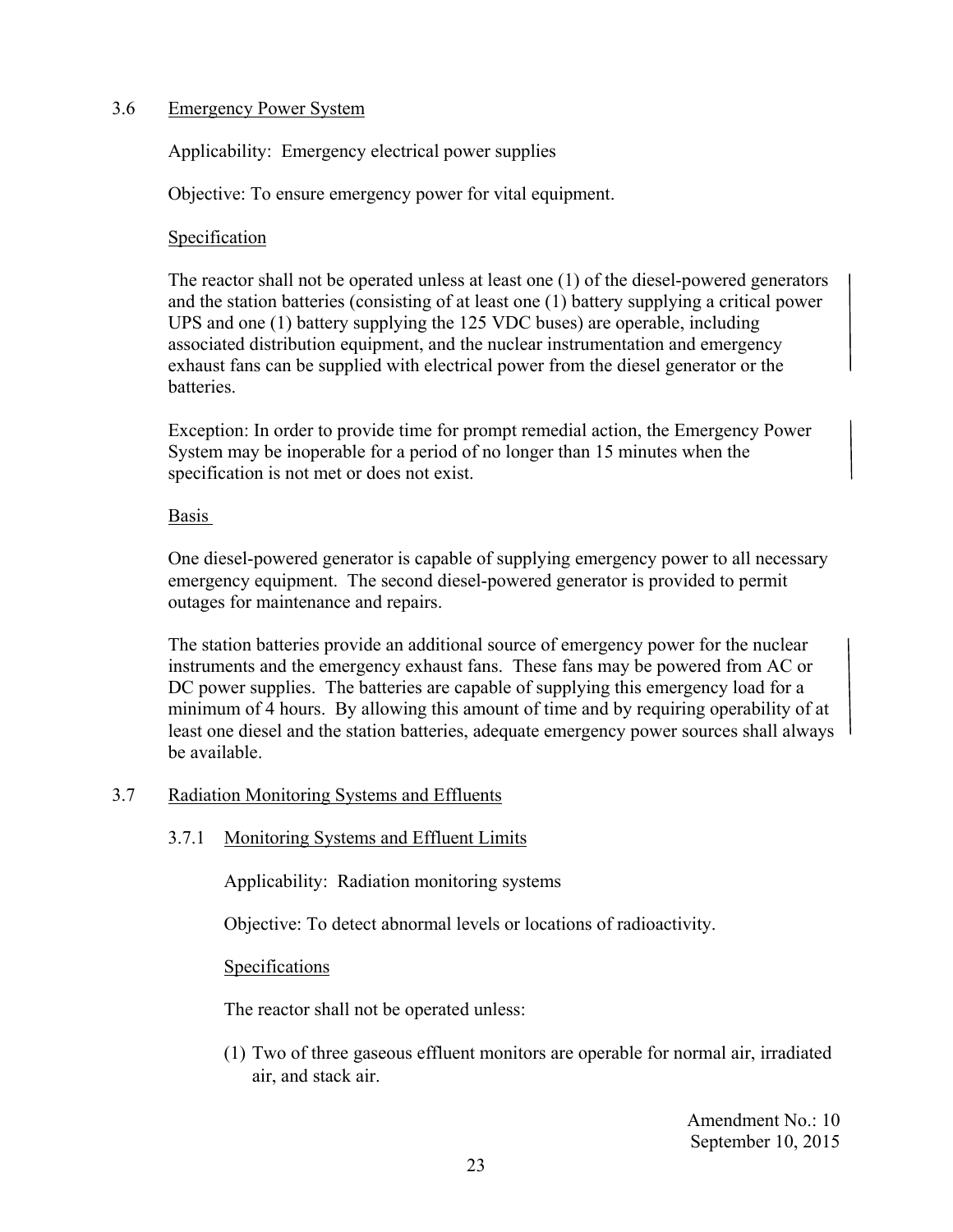- (2) One fission product monitor is operable or sample analysis for fission product activity is conducted daily,  $<sup>1</sup>$ </sup>
- (3) One secondary coolant activity monitor is operable or a D2O storage tank level monitor is operable.
- (4) Two area radiation monitors are operable on floors C-100 and C-200.
- (5) The primary tritium concentration is less than or equal to 5 Ci/l.
- (6) Removed to 3.7.2.

When required monitors are inoperable, then portable instruments, survey or analysis may be substituted for any of the normally installed monitors in specifications  $(1) - (4)$  for periods of one  $(1)$  week or for the duration of a reactor run.

1 Operability of the monitor specified in (2) above is not required for operation permitted by the specifications in Section 2.2(4) since the fission product monitor is neither operable nor needed without forced primary coolant flow.

#### Basis

- (1) The requirements of 10 CFR 20.1502(b) (2007) are met by regular monitoring for airborne radionuclides and bioassay of exposed personnel. The two primary airborne radionuclides present at the NBSR are <sup>41</sup>Ar and <sup>3</sup>H. The normal air exhaust system draws air from areas supplied by conditioned air, such as the first and second floors of the confinement building. The irradiated air exhaust system draws air from areas most likely to have contaminated air, such as waste sumps and penetrations in the biological shield. Normal and irradiated air are monitored continuously with detectors sensitive to  $\beta$  and  $\gamma$  emissions and the combined air is exhausted through the stack. The stack release is monitored with a detector sensitive to  $\beta$  and  $\gamma$  emissions.
- (2) A fission products monitor located in the helium sweep gas will give an indication of a "pin-hole" breach in the cladding so that early preventive measures can be taken. When this monitor is not functional, daily testing will ensure that the fuel cladding is intact. These two measures ensure that there are no undetected releases of fission products to the primary coolant. Specification (1) alone is adequate to assure detection of abnormal effluent radioactivity during operation as permitted by Section 2.2(4).
- (3) Monitoring for primary water leakage into the secondary coolant is done by a secondary water monitor that is sensitive to radionuclides in the primary water. Leakage of primary to secondary would also be detected by a change in the  $D_2$  O storage tank level.
- (4) Fixed gamma area radiation monitors are positioned at selected locations in the confinement building. Typical alarm setting are less than 5 mrem/hr and adjusted as needed for non-routine activities, generally with the objective of identifying unusual changes in radiation conditions.
- (5) At the end of the term of the NBSR license the maximum tritium.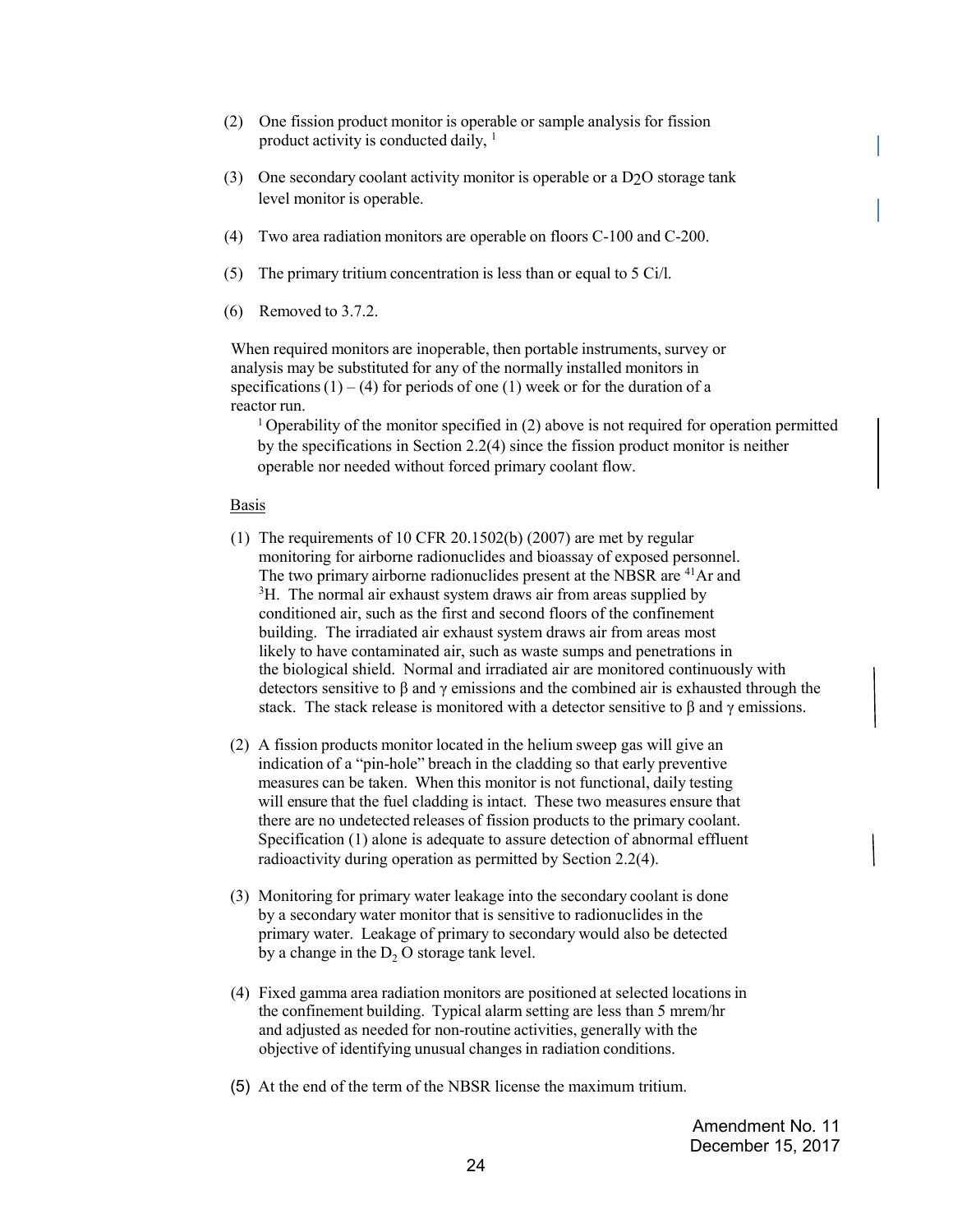concentration in the primary coolant is estimated to be 5 Ci/l. This value and reliable leak detection ensures that tritium concentrations in effluents shall be as low as is practicable.

(6) Removed to 3.7.2.

# 3.7.2 Effluents

Applicability: Annual releases

Objective: To minimize exposures to the public.

# Specification

The reactor shall not be operated unless:

- (1) The total exposure from effluents from the reactor facility to a person at the site boundary shall not exceed 100 mrem per calendar year, less any external dose from the facility. The limit shall be established at the point of release or measurement using accepted diffusion factors to the boundary. For halogens and particulates with half-lives longer than 8 days, a reconcentration factor shall be included where appropriate.
- (2) An environmental monitoring program shall be carried out and shall include as a minimum the analysis of samples from surface waters from the surrounding areas, vegetation or soil and air sampling.

# Basis

 The criteria for determination of concentration limits specified above ensure that 10 CFR 20 (2007) limits are not exceeded at the site boundary. The allowance for dilution from the reactor building stack to the nearest site boundary is 1,000. This value of 1,000 from the diffusion view point is the minimum expected at the nearest site boundary under the least favorable meteorological conditions. This number could be increased by one or two orders of magnitude if normal variations in wind speed and direction were considered. Because these variations are not considered, a one or two order of magnitude margin is inherent in this limit.

 In specifying the limits on particulates and long lived (longer than 8 days) halogens, consideration was given to the possibility of biological reconcentration in food crops or dairy products. Using available information (Soldat, J.D., Health Physics 9, p. 1170, 1963), a conservative (both the COMPLY and CAP88 codes indicate that 700 is at least an order of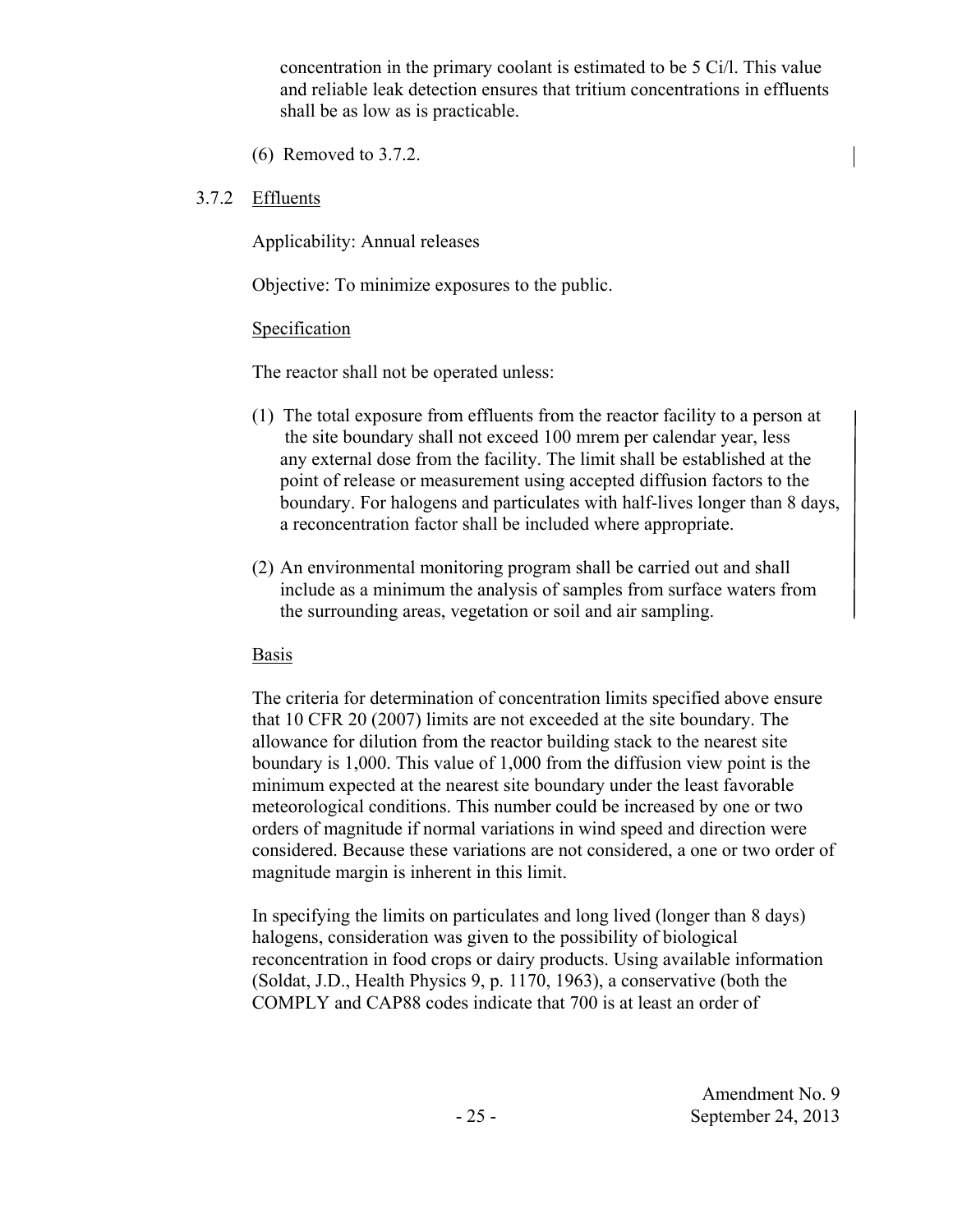magnitude higher than needed) reconcentration factor of 700 is applied. Thus, the limits for those isotopes are the Effluent Concentration Limits as specified in Appendix B, Table II of 10 CFR 20 (2007) multiplied by the 1,000 dilution factor divided by the 700 reconcentration factor; that is, 1.4 times the Effluent Concentration Limit.

 For the purpose of converting concentrations to dose, the values of 10 CFR 20, Appendix B, Table 2 (2007), represent an annual dose of 50 mrem, except for submersion gases where they represent an annual dose of 100 mrem. It should be taken into consideration that the values for submersion gases are based on an infinite hemisphere geometry which is rarely achievable and therefore tends to overestimate the dose.

 Area vegetation and soil samples are collected for analysis. Grass samples are collected during the growing season, April through September, and soil samples during the non-growing season, October through March. Thermoluminescent dosimeters or other devices also are placed around the perimeter of the NBSR site to monitor direct radiation. The continuation of this environmental monitoring program will verify that the operation of the NBSR presents no significant risk to the public health and safety. Since 1969, when the NBSR began routine power operation, the environmental monitoring program has revealed nothing of significance, thereby confirming that operation of the NBSR has had little or no effect on the environment.

A report published in March 2003 supports the findings of previous studies conducted on the hydrology and geology of the NIST site and vicinity. No significant changes in the hydro-geologic systems or ground water use were identified. This report further verifies the assumptions and techniques developed in 1964.

### 3.8 Experiments

### 3.8.1 Reactivity Limits

Applicability: Reactivity of experiments

Objective: To limit reactivity excursions.

### **Specifications**

The reactor shall not be operated unless:

- (1) The absolute reactivity of any experiment shall not exceed  $0.5\%$   $\Delta \rho$ .
- (2) The sum of the absolute values of reactivity of all experiments in the reactor and experimental facilities shall not exceed 2.6% Δρ.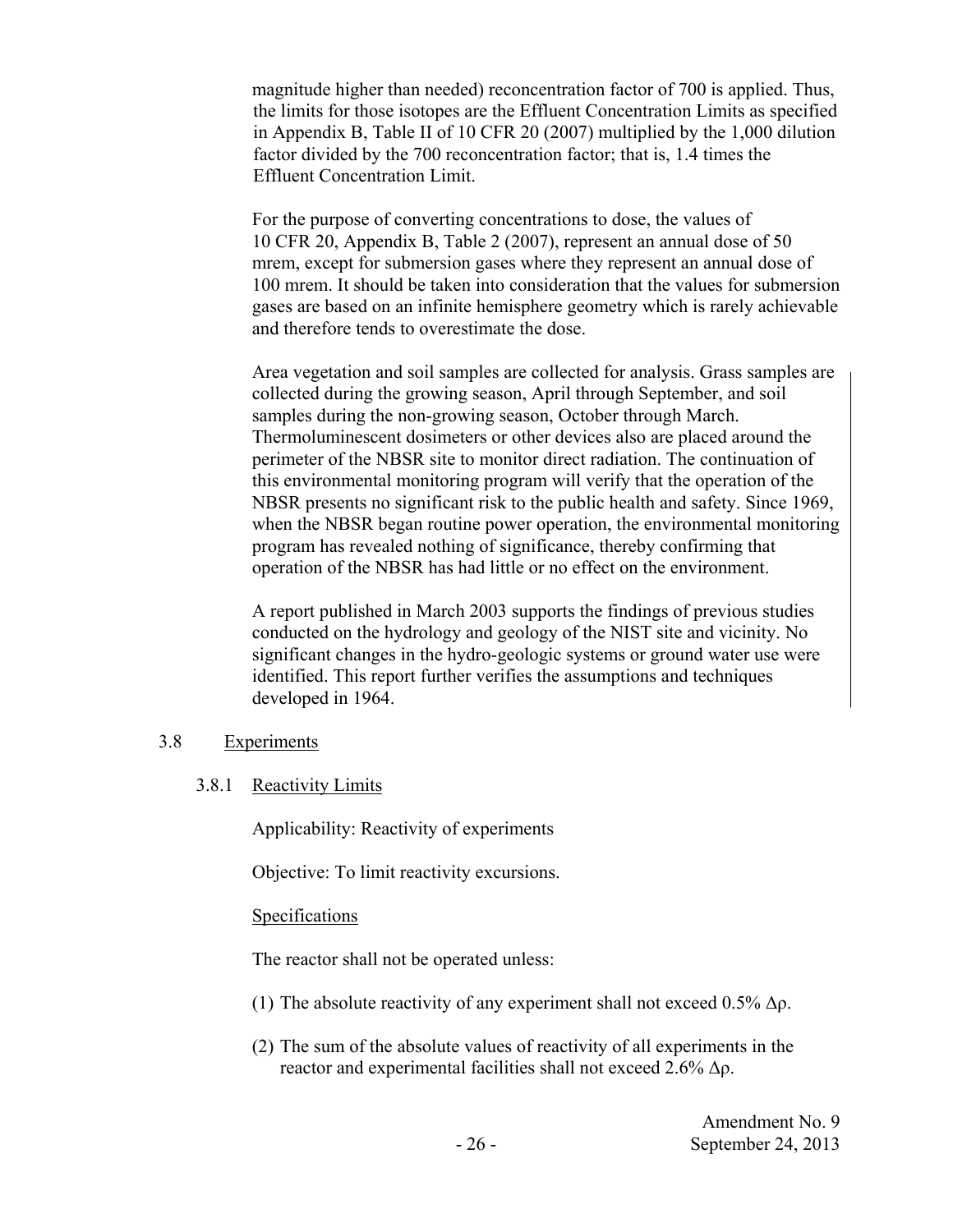(3) No experiment malfunction shall affect any other experiment so as to cause its failure. Similarly, no reactor transient shall cause an experiment to fail in such a way as to contribute to an accident.

#### Basis

- (1) The individual experiment reactivity limit is chosen so that the failure of an experimental installation or component shall not cause a reactivity increase greater than can be controlled by the regulating rod. Because the failure of individual experiments cannot be discounted during the operating life of the NBSR, failure should be within the control capability of the reactor. This limit does not include such semi-permanent structural materials as brackets, supports, and tubes that are occasionally removed or modified, but which are positively attached to reactor structures. When these components are installed, they are considered structural members rather than part of an experiment.
- (2) The combined reactivity allowance for experiments was chosen to allow sufficient reactivity for contemplated experiments while limiting neutron flux depressions to less than 10%. Included within the specified  $2.6\%$   $\Delta \rho$ is a 0.2% Δρ allowance for the pneumatic irradiation system, 1.3% Δρ for experiments that can be removed during reactor operation, and the remainder for semi-permanent experiments that can only be removed during reactor shutdown. Even if it were assumed that one experiment with the maximum allowable reactivity of 0.5%  $\Delta \rho$  for movable experiments was removed in 0.5 seconds, analysis shows that this ramp insertion into the NBSR operating at 20 MW would not result in any fuel failure leading to the release of fission products. The  $0.2\%$   $\Delta \rho$  for the combined pneumatic irradiation systems has been shown to be bounded by the ramp insertion of 0.5%  $\Delta \rho$  and is well below this referenced accident as well as being within the  $\Delta \rho$  capability of the regulating rod.
- (3) In addition to all reactor experiments being designed not to fail from internal gas buildup or overheating, they shall be designed so that their failure does not affect either the reactor or other experiments. They shall also be designed to withstand, without failure, the same transients that the reactor itself can withstand without failure.

#### 3.8.2 Materials

Applicability: All materials used in experiments

Objective: To prevent damage to the reactor or a significant release of radioactivity.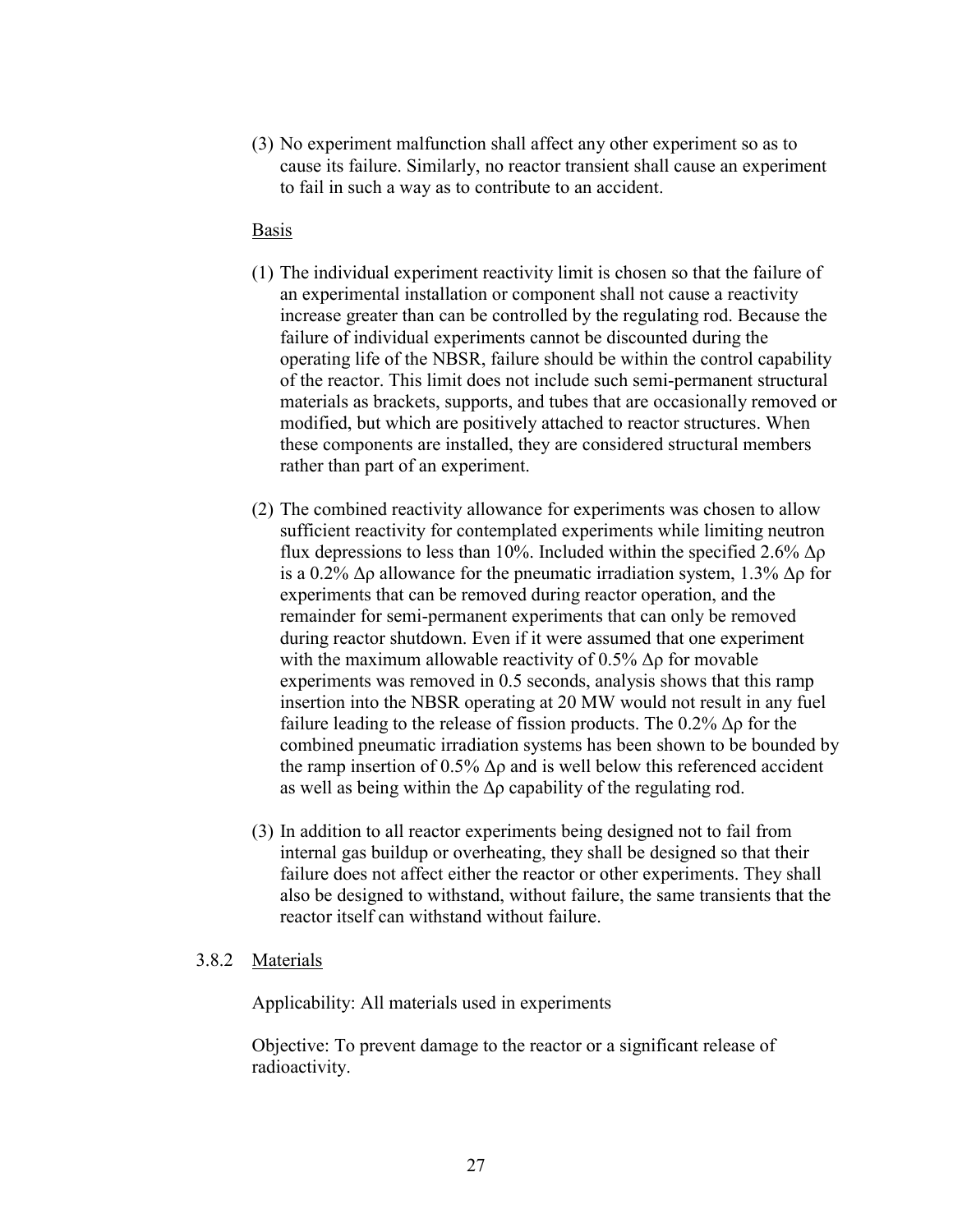#### Specifications

- (1) Explosive or metastable materials capable of significant energy releases shall be irradiated in double walled containers that have been satisfactorily tested.
- (2) Each experiment containing materials corrosive to reactor components or highly reactive with the reactor or experimental coolants shall be doubly contained.
- (3) All experiments performed at the NBSR shall be reviewed and authorized in accordance with the specifications of Section 6.5.

#### Basis

(1) In addition to all reactor experiments being designed not to fail from internal overheating or gas buildup, they shall also be designed to be compatible with their environment in the reactor. Specifically, their failures shall not lead to failures of the core structure or reactor fuel, or to the failure of other experiments. Also, reactor experiments shall be able to withstand the same transients that the reactor itself can withstand, such as loss of reactor cooling flows and startup accident.

The detonation of explosive or metastable materials within the reactor is not an intended part of the experimental procedure for the NBSR, but the possibility of a rapid energy release shall be considered when these materials are present. Full testing of the container design shall be done.

- (2) Experiments containing materials corrosive to reactor components or highly reactive with reactor or experimental coolants shall have an added margin of safety to prevent the release of these materials to the reactor coolant system. This margin of safety is provided by the double encapsulation, each container being capable of containing the materials to be irradiated.
- (3) An independent technical review of experiments ensures the experiment will not reduce the reactor safety margin.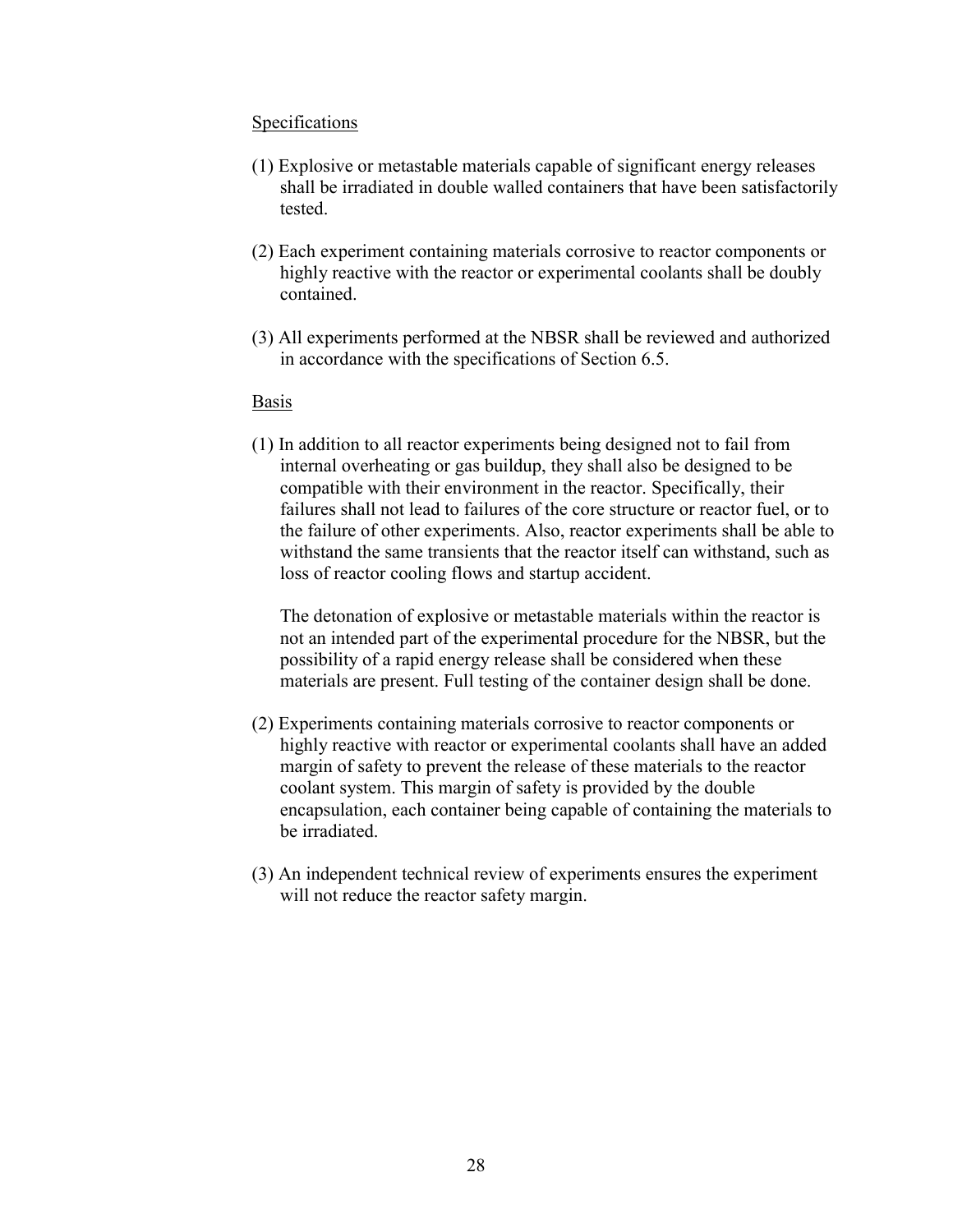### 3.9 Facility Specific

# 3.9.1 Fuel Storage

Applicability: Fuel element storage

Objective: To prevent inadvertent criticality and maintain fuel element cladding integrity.

# **Specifications**

- (1) All fuel elements or fueled experiments shall be stored and handled in geometry such that the calculated  $k_{\text{eff}}$  shall not exceed 0.90 under optimum conditions of water moderation and reflection.
- (2) The water chemistry, level, and temperature in the spent fuel storage pool shall be maintained so as to ensure the integrity of the fuel elements.

### Basis

- (1) To ensure that no inadvertent criticality of stored fuel elements or fueled experiments occurs, they shall be maintained in a geometry that ensures an adequate margin below criticality exists. This margin is established as a keff of no greater than 0.90 for the storage and handling of fuel or fueled experiments.
- (2) The cooling of spent fuel elements in storage at the NBSR depends upon the decay heat of the elements, the volume of water in a storage pool, and any additional cooling, such as the use of pumps and heat exchangers. A storage pool is a stable environment, where water chemistry, temperature and level are easily monitored and the fuel is adequately shielded.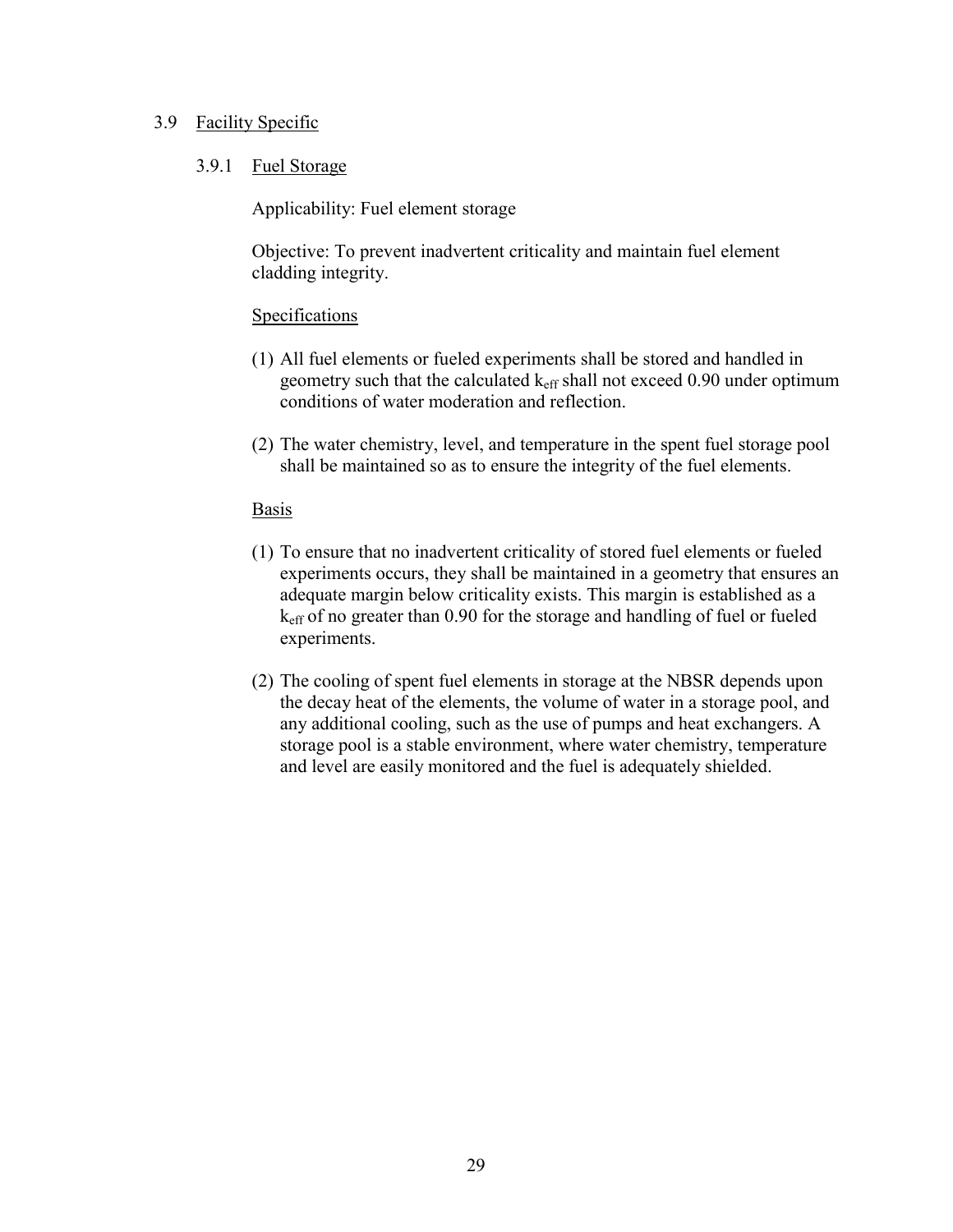#### 3.9.2 Fuel Handling

#### 3.9.2.1 Within the Reactor Vessel

Applicability: Fuel element latching

Objective: To ensure that all fuel elements are latched between the reactor grid plates.

#### **Specifications**

Following handling of fuel within the reactor vessel, the reactor shall not be operated until all fuel elements that have been handled are inspected to determine that they are locked in their proper positions in the core grid structure. This shall be accomplished by one of the following methods:

- (1) Elevation check of the fuel element with main pump flow.
- (2) Rotational check of the element head in the latching direction only.
- (3) Visual inspection of the fuel element head or latching bar.

#### Basis

Each NBSR fuel element employs a latching bar, which shall be rotated to lock the fuel element in the upper grid plate. Following fuel handling, it is necessary to ensure that this bar is properly positioned so that an element cannot be lifted out of the lower grid plate, which could lead to a reduction in flow to the element after pump flow is initiated. Any of the three methods above may be used to verify bar position. Tests have shown that flow from a primary pump will raise an unlatched element above its normal position and thus will be detected by the pickup tool under flow conditions. The efficacy of rotational checks has been confirmed by visual inspections.

### 3.9.2.2 All Other Conditions

Applicability: Refueling system

Objective: To ensure the integrity of the fuel element cladding.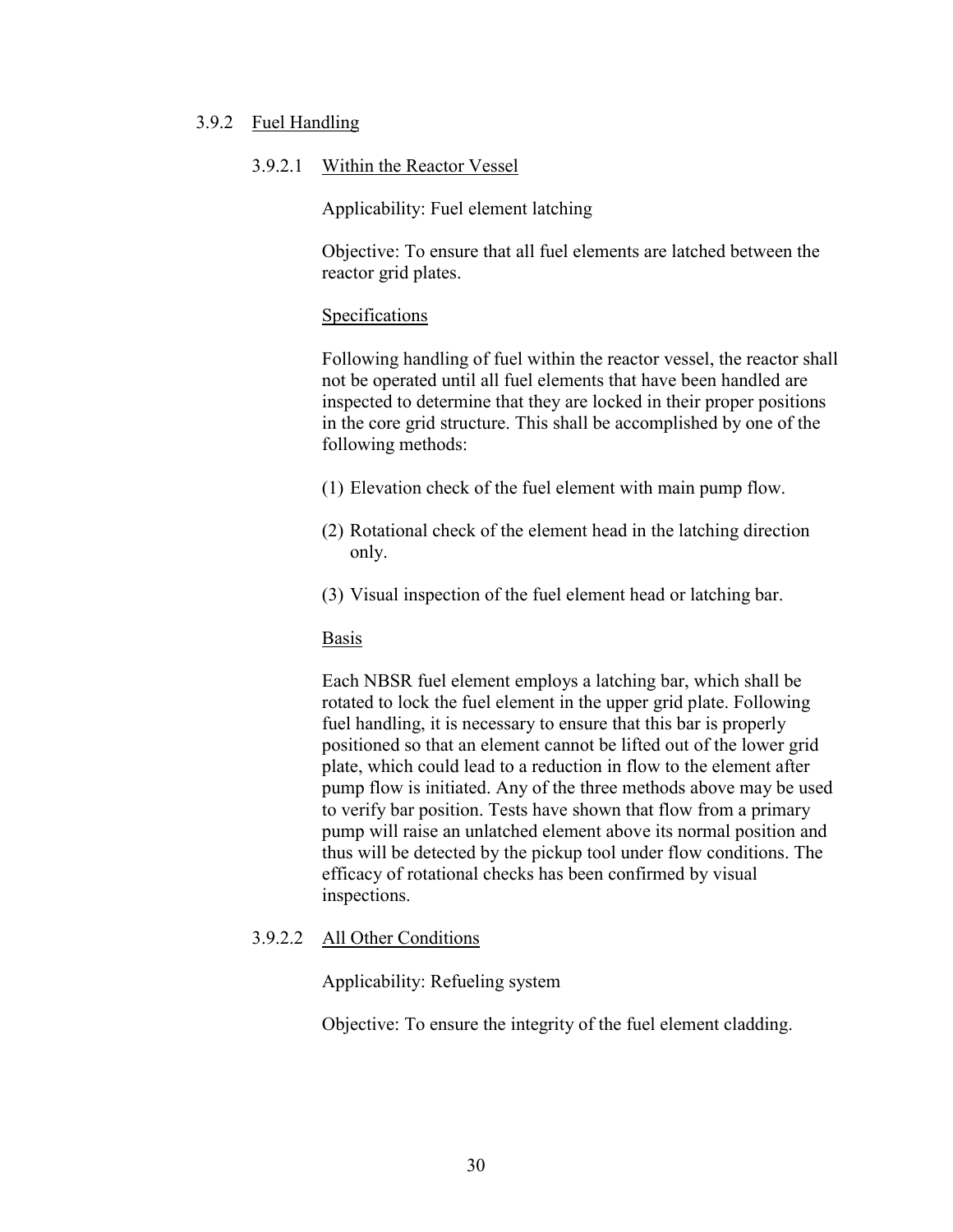#### Specification

A fuel element shall not be removed from water in the reactor vessel unless the reactor has been shutdown for a period equal to or longer than one hour for each megawatt of operating power level.

### Basis

To ensure that a fuel element does not melt and release radioactive material, a time limit is specified before a fuel element may be removed from the vessel following reactor shutdown. Measurements carried out during reactor startup showed that for the hottest element placed dry in the transfer chute, 8 hours after shutdown from 10 MW, the maximum temperature was only 550°F without auxiliary cooling. Extrapolation of these measurements shows that 20 hours after shutdown from 20 MW, the maximum temperature for the hottest element would be less than 800°F without auxiliary coolant. For all other power levels below 20 MW the specified waiting time would result in even lower temperatures. This provides a substantial margin of safety from the safety limit.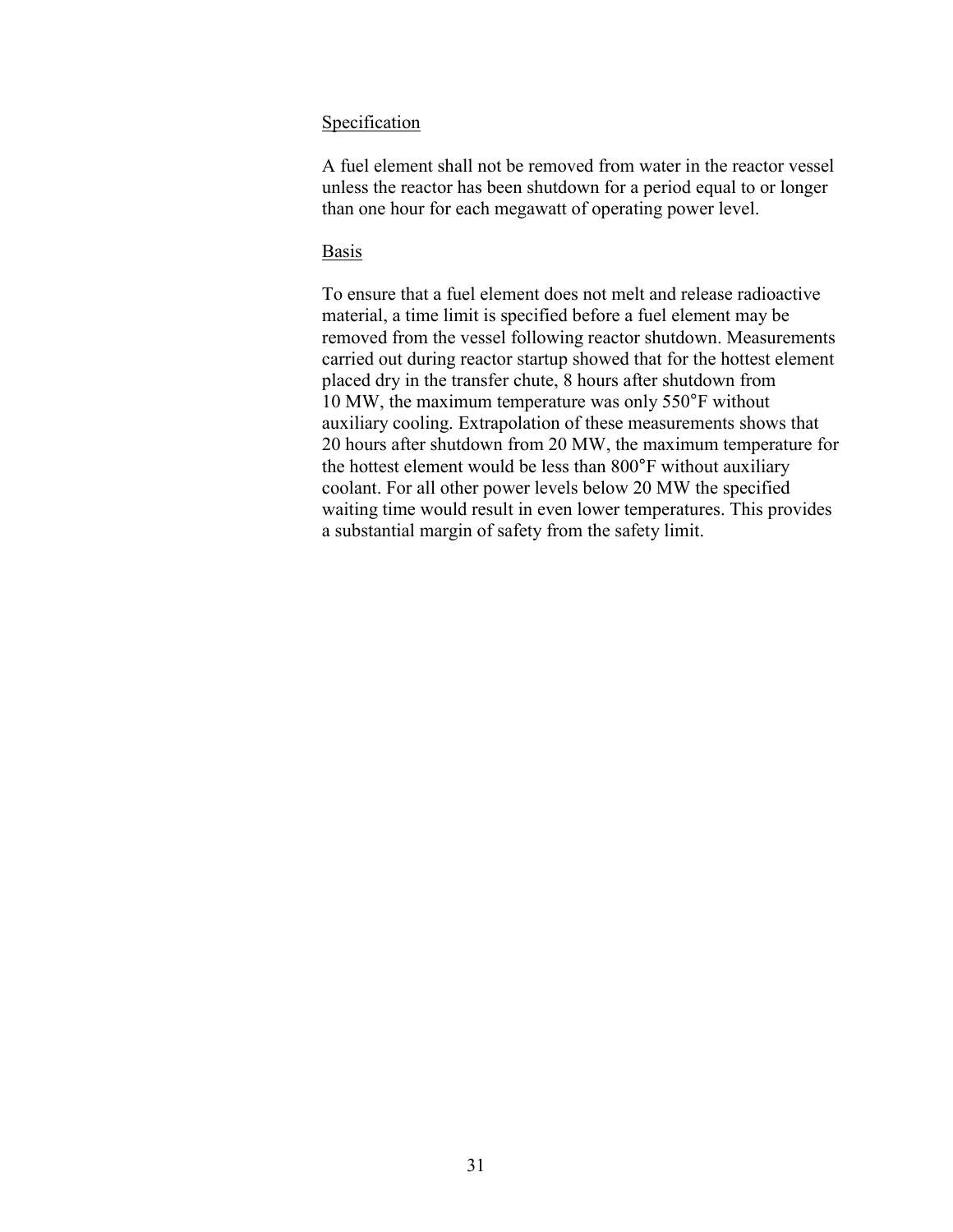### 4.0 Surveillance Requirements

# Introduction

The Surveillance frequencies denoted herein are based on continuing operation of the reactor. Surveillance activities scheduled to occur during an operating cycle which can not be performed with the reactor operating may be deferred to the end of that current reactor operating cycle. If the reactor is not operated for a reasonable time, a reactor system or measuring channel surveillance requirement may be waived during the associated time period. Prior to reactor system or measuring channel operation, the surveillance shall be performed for each reactor system or measuring channel for which surveillance was waived. A reactor system or measuring channel shall not be considered operable until it is successfully tested. Surveillance intervals shall not exceed those defined in these Technical Specifications. Discovery of noncompliance with any of the surveillance specifications below shall limit reactor operations to that required to perform the surveillance.

# 4.1 Reactor Core Parameters

4.1.1 Reactor Power

Applicability: Reactor Safety System channels

Objective: To ensure operability of the safety system channels.

# Specifications

- (1) The reactor safety system channels shall be channel tested before each reactor startup, following a reactor shutdown that exceeds 24 hours, or quarterly.
- (2) The reactor safety system channels shall be channel calibrated annually.
- (3) A channel check of power range indication, with flow multiplied by  $\Delta T$ , shall be performed weekly when the reactor is operating above 5 MW.
- (4) Following maintenance on any portion of the reactor control or reactor safety systems, the affected portion of the system shall be tested before the system is considered operable.

### Basis

The channel tests, calibrations and flow  $\Delta T$  comparison will ensure that the indicated reactor power level is correct. The power level channel calibration is performed by comparison of nuclear channels with the thermal power measurement channel (flow times  $\Delta T$ ). Because of the small  $\Delta T$  (about 15°F at 20 MW), these calibrations will not be performed below 5 MW.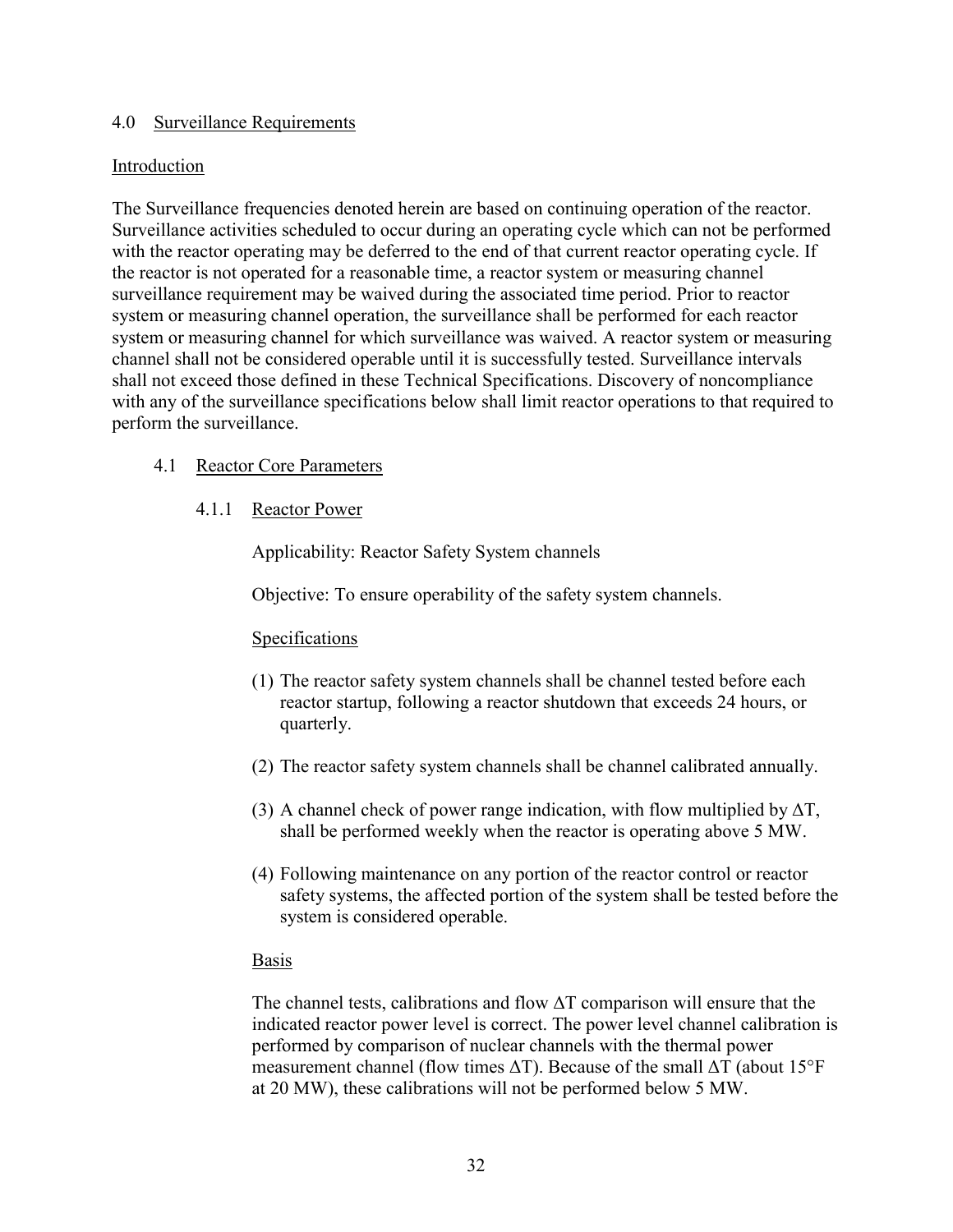### 4.1.2 Reactivity Limitations

Applicability: Core reactivity and shim arm worth.

Objective: To ensure that the reactor can be placed in a shutdown condition at all times and that the safety limit shall not be exceeded.

# Specifications

- (1) The excess reactivity (reference core conditions) shall be verified annually or following any significant changes in the core or shim arm configuration.
- (2) The total reactivity worth of each shim arm and the regulating rod, and the shutdown margin shall be verified annually as described in these Technical Specifications, or following any significant change in the core or shim arm configuration.

### Basis

- (1) Determining the core excess reactivity annually will ensure that the critical shim arm positions do not change unexpectedly.
- (2) Measurements of reactivity worth of the shim arms and regulating rod over many years of operation have shown rod worths vary slowly as a result of absorber burnup, and only slightly with respect to operational core loading and experimental changes. An annual check shall ensure that adequate reactivity margins are maintained.

### 4.2 Reactor Control and Safety Systems

### 4.2.1 Shim Arms

Applicability: Shim arm motion

Objective: To ensure proper shim arm reactivity insertion.

- (1) The withdrawal and insertion speeds of each shim arm shall be verified semi-annually.
- (2) Scram times of each shim arm shall be measured semi-annually.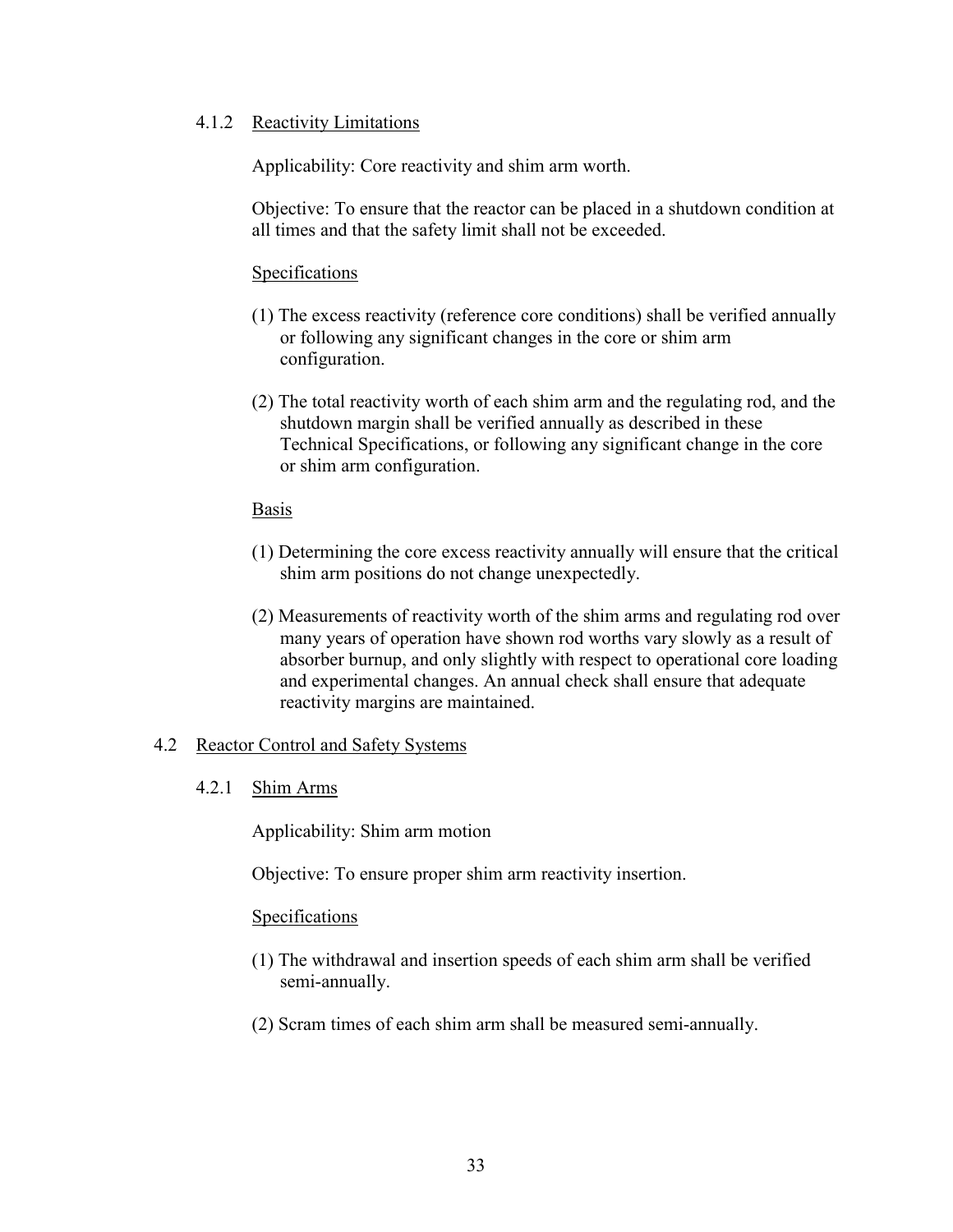The shim arm drives are constant speed mechanical devices. A reactor scram is aided by a spring that opposes drive motion during shim arm withdrawal. Withdrawal and insertion speeds or scram time should not vary except as a result of mechanical wear. The surveillance frequency is chosen to provide a significant margin over the expected failure or wear rates of these devices.

### 4.2.2 Reactor Safety System Channels

Applicability: Required instrument channels

Objective: To ensure reliability of protective action for nuclear and process variables.

#### Specifications

The Scram and Confinement Channels shall have the surveillance requirements shown in Table 4.2.2.

#### Table 4.2.2

Surveillance Requirements for the Scram and Confinement Channels

| Channel                                    | <b>Action Required</b> | <b>Surveillance Required</b> |
|--------------------------------------------|------------------------|------------------------------|
| $(1)$ High Flux level                      | Scram                  | X, A                         |
| $(2)$ Short period below 5% rated power    | Scram                  | X, A                         |
| (3) Low reactor vessel $D_2O$ level        | Scram                  | X, A                         |
| (4) Low flow reactor outlet                | Scram                  | X, A                         |
| (5) Low flow reactor inner or outer plenum | Scram                  | X, A                         |
| (6) Manual (outside of the Control Room)   | Scram                  | X, A                         |
| $(7)$ Manual                               | Scram                  | X, A                         |
| (8) Normal Air Exhaust Activity High       | Major Scram            | X, A                         |
| (9) Irradiated Air Activity High           | Major Scram            | X, A                         |
| (10) Stack Air Activity High               | Major Scram            | X, A                         |
| (11) Reactor Coolant Outlet Temperature    | Rundown                | X, A                         |

X - Channel test before startup after a shutdown of longer than 24 hours, or quarterly.

A - Annual Channel Calibration.

### Basis

To ensure that instrument failures do not go undetected, frequent surveillance of the listed channels is required and operating experience has shown these frequencies to be adequate to ensure channel operability.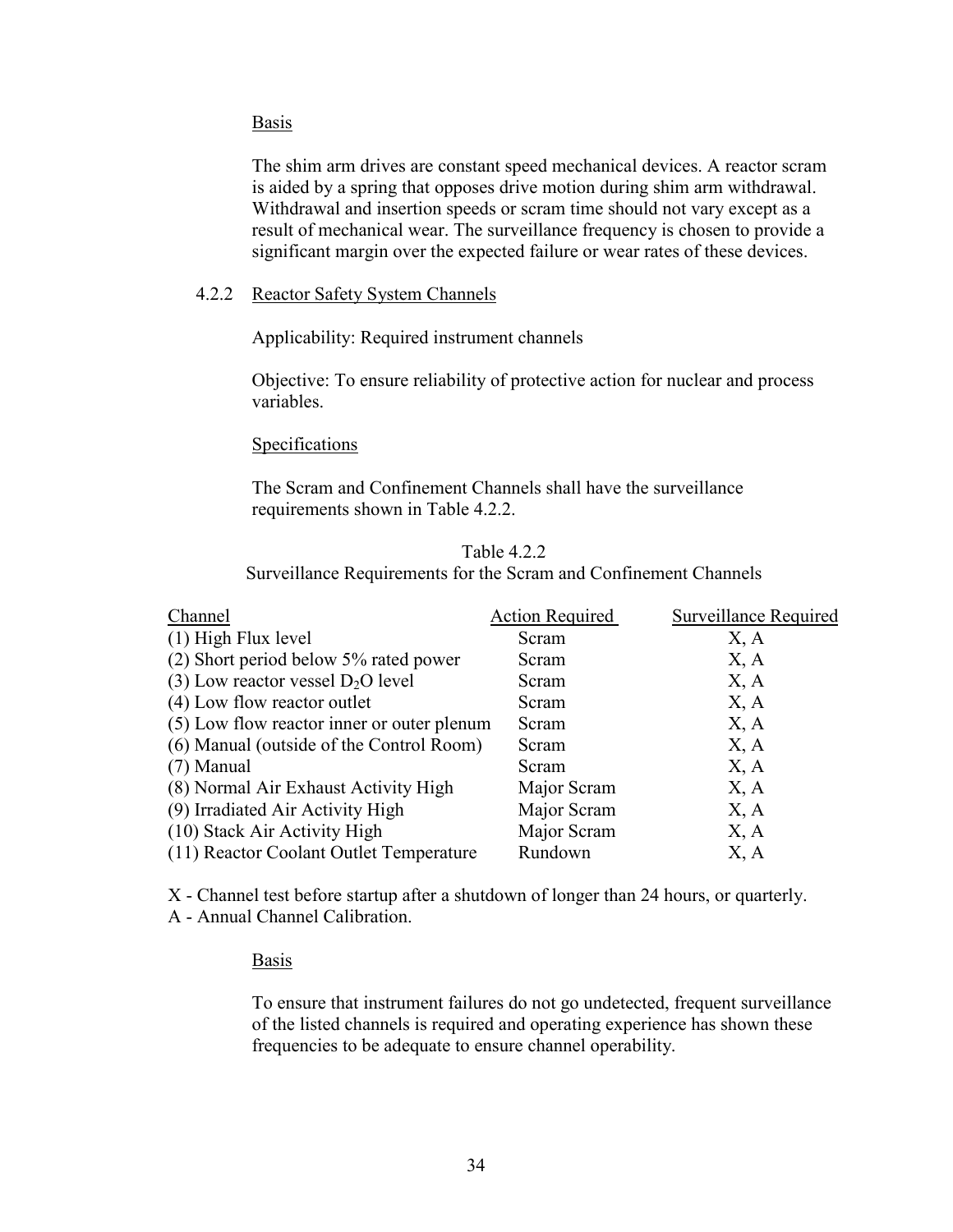### 4.3 Coolant Systems

### 4.3.1 Primary and Secondary

Applicability: Primary fluid systems

Objective: To prevent degradation of primary system materials.

#### **Specifications**

- (1) The primary cooling system relief valve shall be tested annually.
- (2) Major additions, modifications, or repairs of the primary cooling system or its connected auxiliaries shall be tested before the affected portion of the system is placed into service.
- (3) The  $D_2$  concentration in the helium sweep gas shall be verified every five (5) years.

#### **Basis**

- (1) The frequency for testing the pressure at which the relief valve opens is consistent with industry practices on this type of valve for clean water service conditions.
- (2) Major additions, modifications, or repairs of the primary system shall be either pressure tested or checked by X-ray, ultrasonic, gas leak test, dye penetrants or other methods.
- (3) Recombination of deuterium and oxygen is accomplished primarily by the reactor. Operational experience and data suggests that the specified frequency is appropriate for verifying  $D_2$  levels.

### 4.3.2 Emergency Core Cooling System

Applicability: Emergency Core Cooling System

Objective: To ensure an emergency supply of coolant.

- (1) Control valves in the emergency core cooling system shall be exercised quarterly.
- (2) The operability of the emergency sump pump, using either heavy or light water, shall be tested annually.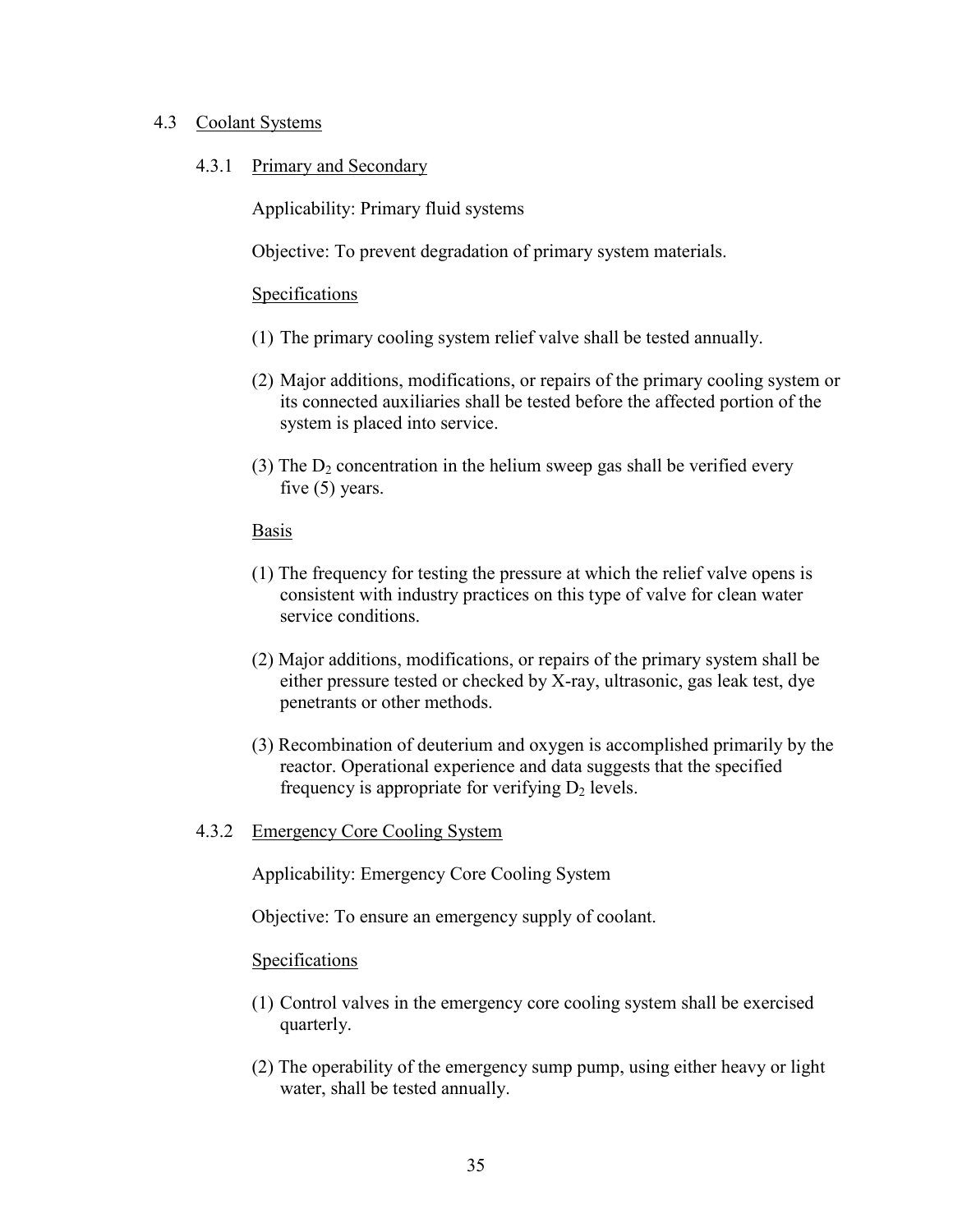(3) The light water injection valves shall be exercised semi-annually.

Basis

The equipment in this system is not used in the course of normal operation, so its operability shall be verified periodically. The frequencies are chosen so that deterioration or wear would not be expected to be an important consideration. Moreover, the frequency should be sufficient to ensure that the pumps and valves will not fail because of corrosion buildup or other slow acting effects during extended periods of standby operation. Control and injection valves specified are those leading to or from the  $D<sub>2</sub>O$  emergency cooling tank.

4.3.3 Moderator Dump System

Applicability: Moderator dump valve

Objective: To provide a backup shutdown mechanism.

# **Specification**

The Moderator Dump valve shall be cycled annually.

Basis

The moderator dump valve is of proven dependable design. Operating the dump valve annually is and has been a reliable predictor of performance.

### 4.4 Confinement System

Applicability: Confinement building and components

Objective: To ensure the continued integrity and reliability of the confinement building.

- (1) A test of the operability of the confinement closure system shall be performed quarterly. The trip feature shall be initiated by each of the radiation monitors that provides a signal for confinement closure, as well as by the manual major scram switch. A radiation source shall be used to test the trip feature of each of the radiation monitors annually.
- (2) An integrated leakage test of the confinement building shall be performed annually at a gauge pressure of at least 6.0 inches of water and a vacuum of at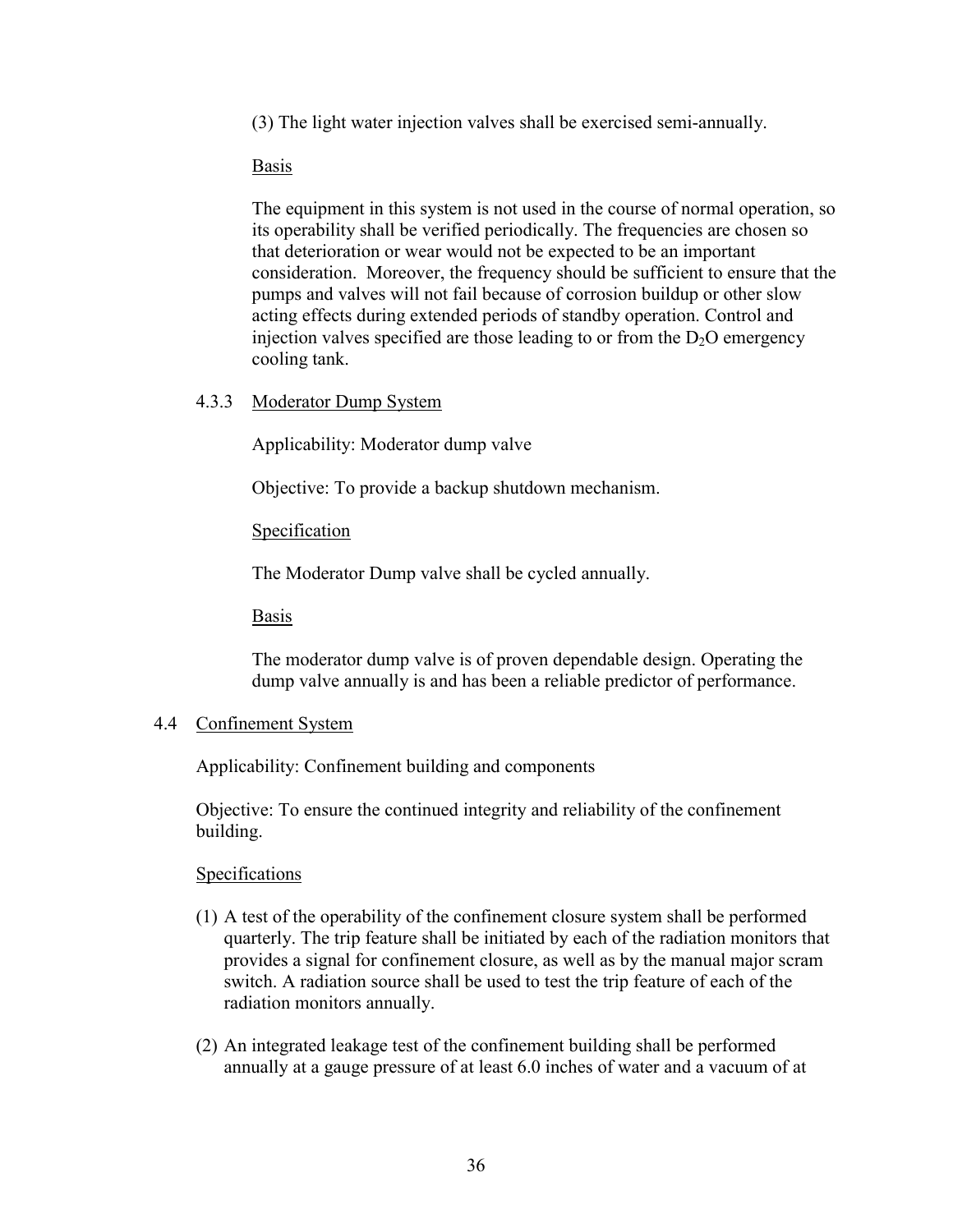least 2.0 inches of water, with a maximum allowable leak rate of 24 cfm/inch of water.

(3) Any additions, modifications, or maintenance to the confinement building or its penetrations shall be tested to verify that the building can maintain its required leak tightness.

# Basis

- (1) The confinement closure system is initiated either by a signal from the confinement building gaseous effluent radiation detectors or manually by the major scram switch and each of these signal sources is used to initiate the test. In addition, each radiation detector is tested for proper response to ionizing radiation.
- (2) A preoperational test program was conducted to measure the representative leakage characteristics at values of a gauge pressure of +7.5 inches of water and –2.5 inches of water. The specified test pressures and vacuums are acceptable because past tests have shown leakage rates to be linear with applied pressures and vacuums.
- (3) Changes in the building or its penetrations shall be verified to withstand specified test pressures; therefore, tests shall be performed before the building Confinement System can be considered to be operable.

# 4.5 Ventilation System

Applicability: Normal and Emergency ventilation system

Objective: To ensure the operability of the ventilation system.

- (1) An operability test of the emergency exhaust system, including the building static pressure controller and the vacuum relief valve, shall be performed quarterly.
- (2) An operability test of the controls in the Emergency Control Station and an inspection to determine that all instruments in the Emergency Control Station are indicating normally shall be made monthly.
- (3) The efficiency of the absolute filters in both normal and emergency exhaust systems shall be verified biennially. It shall be verified that the absolute filters remove 99% of particles with diameters of 0.3 μm and greater.
- (4) It shall be verified biennially that the charcoal filter banks in the emergency exhaust and recirculation systems have a removal efficiency of 99% for Iodine.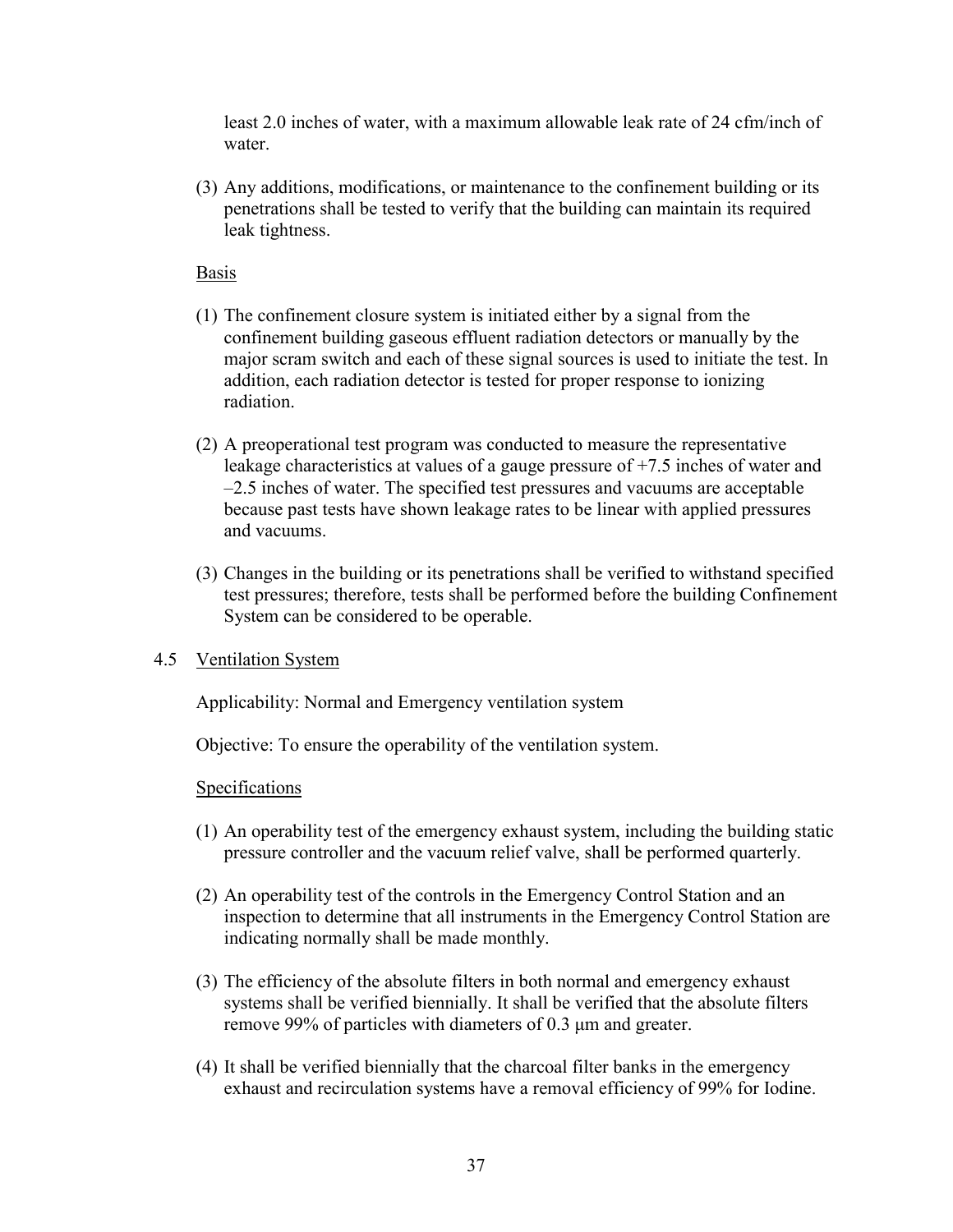- (1) The emergency ventilation system depends on the proper operation of the emergency exhaust system fans, valves, and filters, which are not routinely in service. Because they are not continuously used, their failure rate as a result of wear should be low. Since they are not being used continuously, their condition in standby shall be checked sufficiently often to ensure that they shall function properly when needed. An operability test of the active components of the emergency exhaust system quarterly will ensure that each component will be operable if an emergency condition should arise. The quarterly frequency is considered adequate since this system receives very little wear and since the automatic controls are backed up by manual controls.
- (2) The Emergency Control Station instrumentation must be operable to monitor the reactor's condition in the event the Control Room becomes uninhabitable. Therefore, monthly checks of the instrumentation have been shown to be adequate to ensure operability.
- (3) The biennial verification of the absolute filter efficiency has been shown to be appropriate for filters subject to continuous air flow. Because the absolute filters in the emergency exhaust system will be idle except during brief periods of fan operation, deterioration should be much less than for filters subjected to continuous air flow where dust overloading and air breakthrough are possible after long periods of use. Therefore, a biennial frequency should be adequate to detecting filter deterioration.
- (4) Biennial verification of filter banks, which are subjected to flow only during brief periods of fan operation ensures that the filters will perform as analyzed.

#### 4.6 Emergency Power System

Applicability: Emergency electrical power supply equipment

Objective: To ensure emergency power for vital equipment after the reactor is shutdown.

- (1) Each diesel generator shall be tested for automatic starting and operation quarterly.
- (2) Should one of the diesel generators become inoperative, the operable generator shall be started monthly.
- (3) All emergency power equipment shall be tested under a simulated complete loss of outside power annually.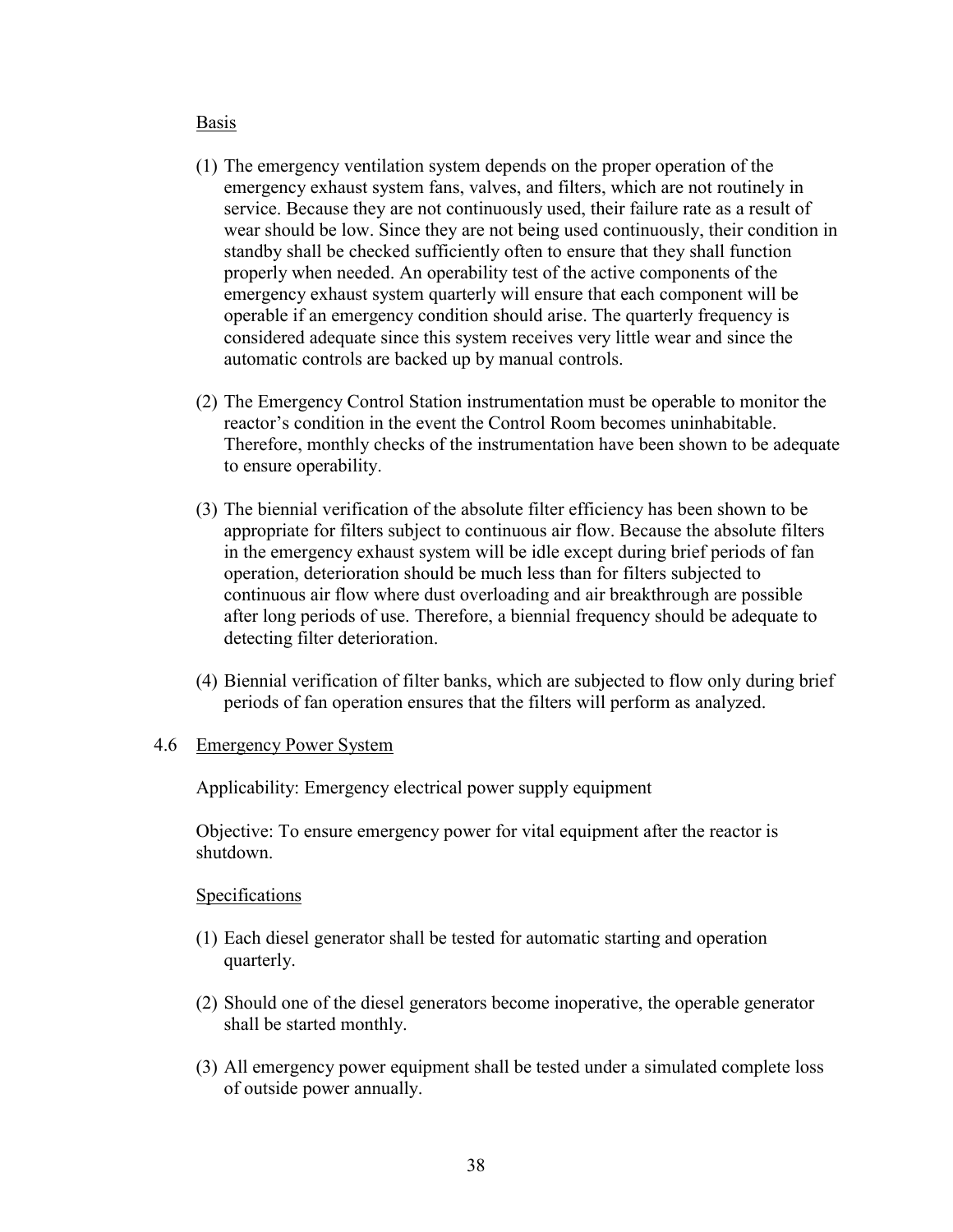- (4) The voltage and specific gravity of each cell of the Vented Lead Acid (VLA) battery shall be tested annually. A discharge test of the entire battery shall be performed once every 5 years.
- (5) A discharge test of the Valve-Regulated Lead Acid (VRLA) batteries shall be performed once every two years.

- (1) The NBSR is equipped with two diesel power generators, each capable of supplying full emergency load; therefore, only one of the generators shall be required. The diesel generators have proven to be very reliable over decades of service. The quarterly test frequencies are consistent with industry practice and are considered adequate to ensure continued reliable emergency power for emergency equipment.
- (2) This testing frequency of the operable generator will ensure that at least one of the required emergency generators will be operable.
- (3) An annual test of the emergency power equipment under a simulated complete loss of outside power will ensure the source will be available when needed.
- (4) and (5), Specific gravity and voltage checks of individual cells are the accepted method of ensuring that all cells of a VLA battery are in satisfactory condition. The annual frequency for these detailed checks is considered adequate to detect any significant changes in the ability of the battery to retain its charge. During initial installation, the station batteries were discharge tested to measure their capacity. Experience has shown that repeating these tests at the specified intervals is adequate to detect deterioration of the cells and loss of battery capacity.

# 4.7 Radiation Monitoring System and Effluents

# 4.7.1 Monitoring System

Applicability: Radiation monitoring equipment

Objective: To ensure operability of radiation monitors.

- (1) The gaseous effluent monitors for normal air, irradiated air and stack air shall be channel tested before startup, after a shutdown of longer than twenty-four (24) hours, or quarterly. Each of the above air monitors shall be channel calibrated annually.
- (2) The fission products monitor shall be channel tested monthly and channel calibrated annually.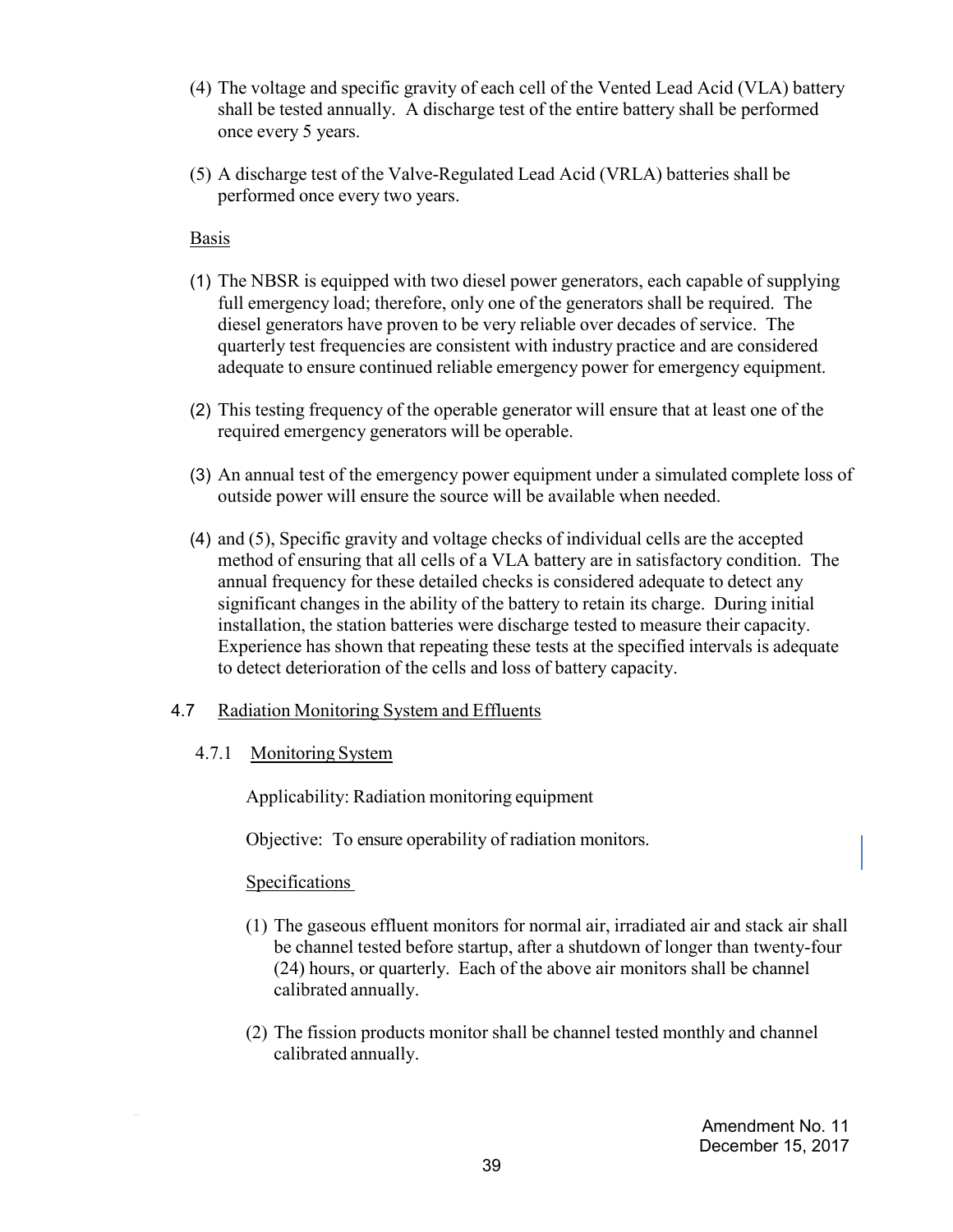- (3) The secondary coolant activity monitor shall be channel tested monthly and channel calibrated annually. Analysis of the secondary water for tritium shall be conducted monthly. Should the secondary cooling water activity monitor be inoperable, analysis for tritium shall be performed daily.
- (4) The Area Radiation Monitors shall be channel tested monthly and channel calibrated annually.
- (5) For primary tritium concentrations of less than or equal to 4 Ci/l, the primary water shall be sampled annually. For tritium concentrations of greater than 4 Ci/l, the primary water shall be sampled quarterly.

- (1) A channel test ensures the monitoring systems will respond correctly to an input signal. An annual channel calibration ensures the detection and response capability of the channels.
- (2) A channel test monthly is considered reasonable for a device of this type. A channel calibration annually is considered adequate to ensure that a significant deterioration in accuracy from its normal setting does not occur.
- (3) The secondary cooling water activity monitor usually gives the first indication of a primary-to-secondary leak. This monitor employs a simple radiation detector, the operability of which has been shown to be very good. Therefore, a monthly channel test is considered reasonable. An annual channel calibration frequency is considered adequate to ensure that a significant deterioration in accuracy from its normal settings does not occur. Assuming operation of the secondary cooling water activity monitor and no detectable loss of primary coolant, a monthly sampling for tritium should be adequate to detect small tritium leaks. If the secondary cooling water activity monitor is out of service, then sampling is the primary means of leak detection and more frequent sampling is required. A daily frequency is judged adequate since large leaks would still be detected by a decreasing level in the  $D_2O$  storage tank.
- (4) The area radiation monitors (ARM) may give the first indication of a radioactive release resulting from an experiment or reactor malfunction. A monitor employs a simple radiation detector, the operability of which has been shown to be very good over many years. Therefore, a monthly channel test is considered reasonable. These monitors are primarily used to detect an increase in activity over that which has previously existed, so they are normally set at some reasonable value above background and their absolute accuracy is not critical. Hence, the annual calibration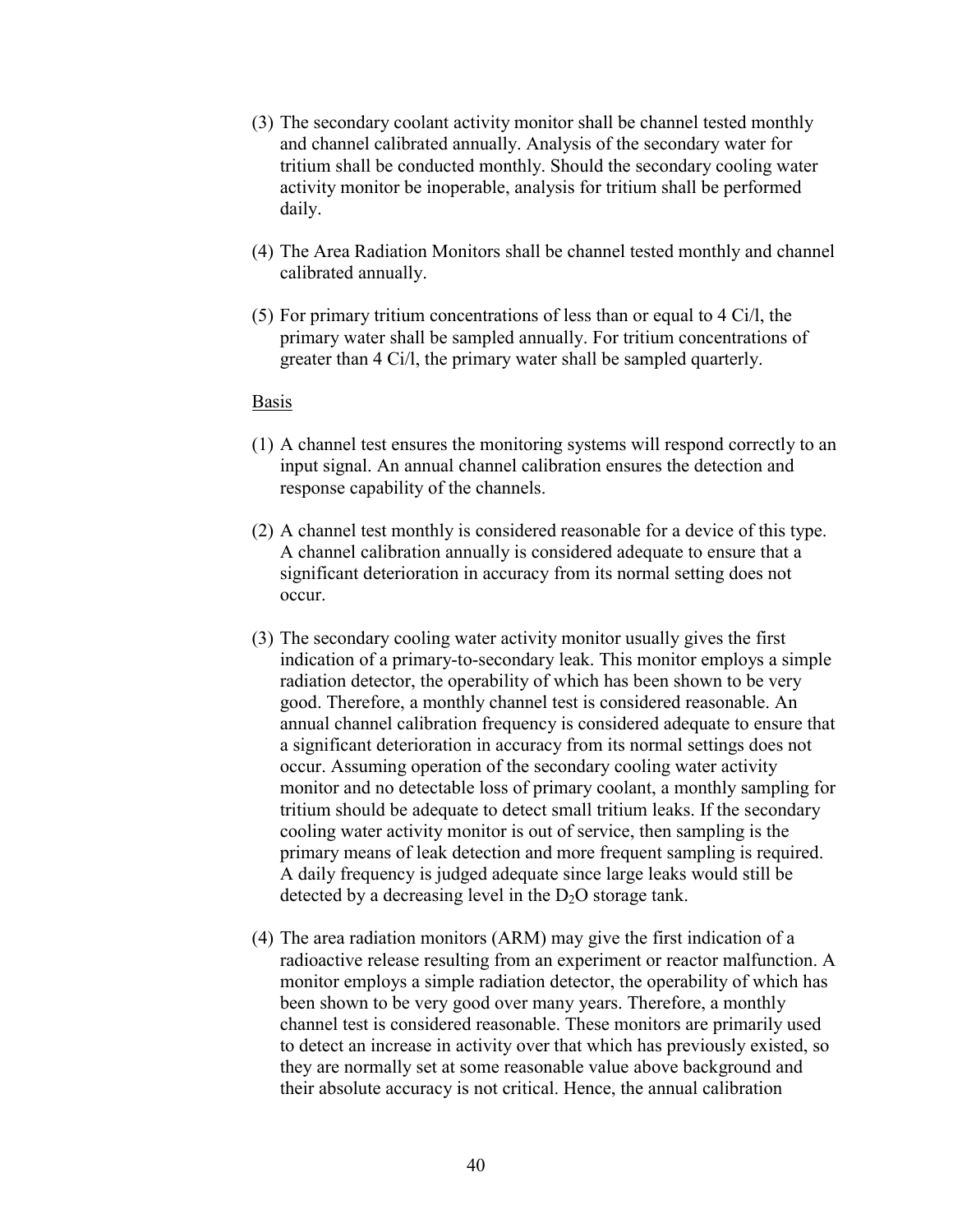frequency is considered adequate to ensure that a significant deterioration in accuracy does not occur.

(5) The primary tritium concentration can be carefully monitored by annual analysis of the primary water. All new water is tested prior to addition to the system. Operational experience and well established neutron activation principles provide a good basis for predicting tritium buildup in the primary. Increasing the sampling frequency after concentrations exceed 4 Ci/l will ensure that the tritium concentration limit is not exceeded.

# 4.7.2 Effluents

Applicability: Environmental monitoring sampling program

Objective: To minimize radiation exposures outside of the confinement building.

# **Specifications**

- (1) Water, and soil or vegetation samples shall be collected quarterly with the exception that grass samples are collected during the growing season, April through September, and soil samples during the non-growing season, October through March.
- (2) Thermoluminescent dosimeters shall be collected quarterly.
- (3) Air sampling shall be done quarterly.

### Basis

- (1) Collecting and analyzing the water, and soil or vegetation samples on a quarterly basis will provide information that environmental limits are not being exceeded.
- (2) Collecting and analyzing the thermoluminescent dosimeters on a quarterly basis will provide information that radiation limits are not being exceeded.
- (3) Sampling the air on a quarterly basis will provide information that release limits are not being exceeded.

### 4.8 Experiments

Applicability: Irradiation Experiments

Objective: To ensure that experiments conform to the limits of the specifications of Section 3.8.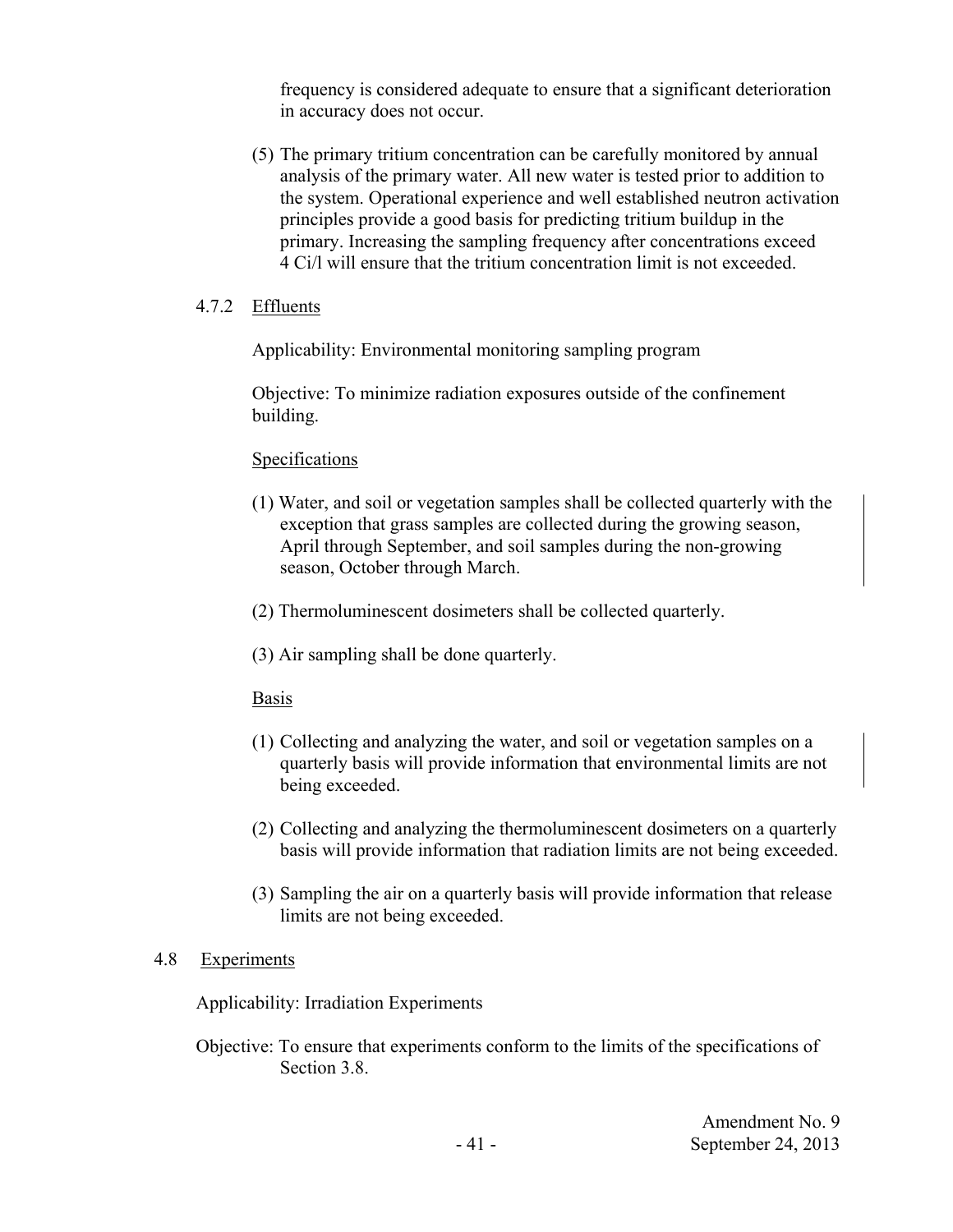# **Specification**

The reactivity worth of any experiment installed in a pneumatic transfer tube, or in any other NBSR irradiation facility inside the thermal shield shall be estimated before reactor operation with said experiment.

# **Basis**

Estimation of the reactivity worth based either on calculation or on previous or similar measurements ensures that the experiment is within authorized reactivity limits.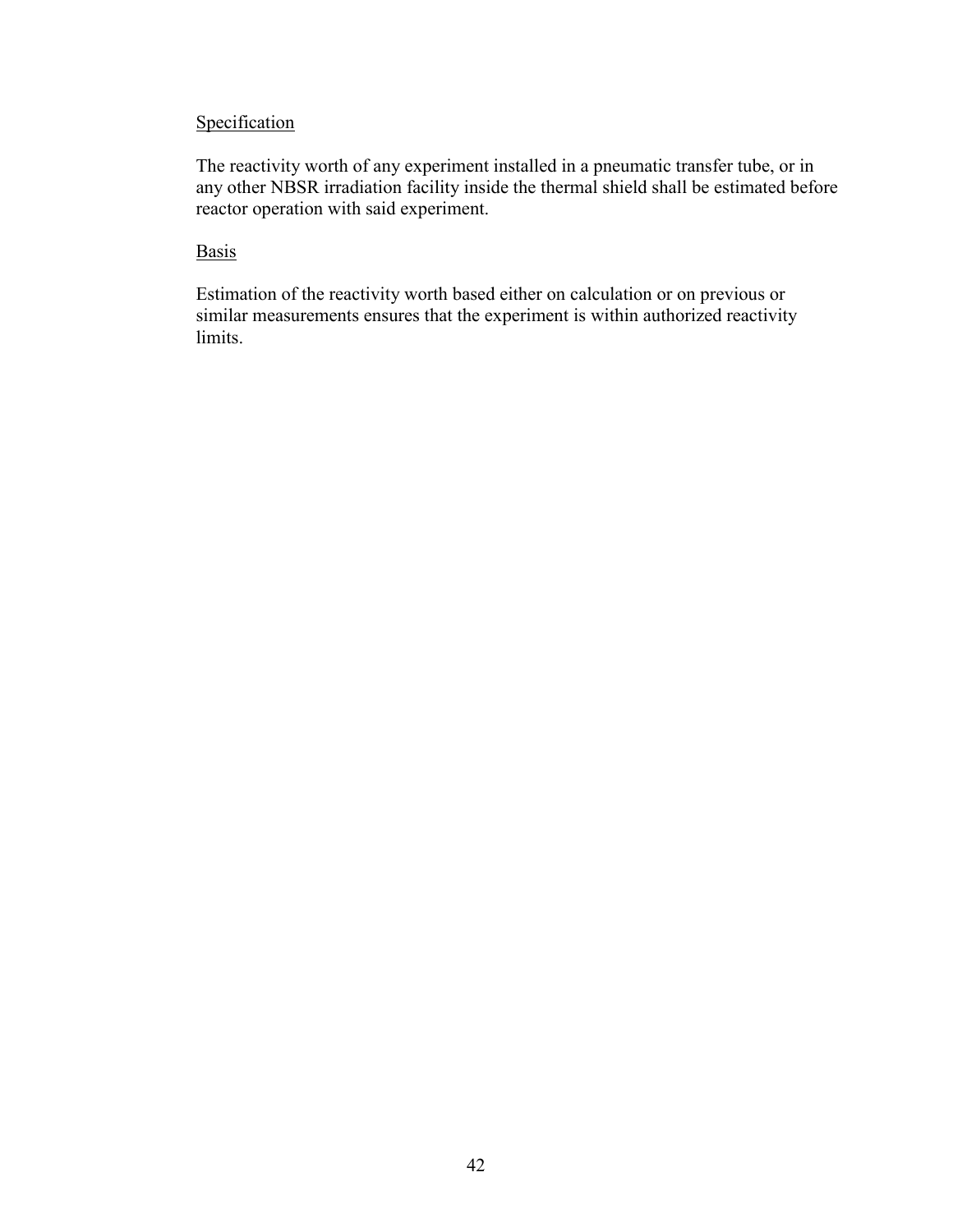### 5.0 Design Features

### 5.1 Site Description

#### **Specifications**

- (1) The NBSR complex is located within the National Institute for Standards and Technology grounds and access to the reactor shall be controlled.
- (2) The reactor shall have a minimum exclusion radius of 400 meters, as measured from the reactor stack.

#### Basis

The location and government ownership of the NBSR site ensures auxiliary services including fire and security are available. The exclusion radius of 400 meters is the distance on which all unrestricted doses are calculated. Should this value decrease for any reason, a recalculation of the unrestricted doses would be necessary. Access to the reactor complex is controlled either by the facility staff or by NIST Police.

### 5.2 Reactor Coolant System

#### Specifications

- (1) The reactor coolant system shall consist of a reactor vessel and a single cooling loop containing heat exchangers, pumps, and valves.
- (2) The reactor vessel shall be designed in accordance with Section VIII of the American Society of Mechanical Engineers (ASME) Code for Unfired Pressure Vessels. The vessel shall be designed for 50 psig and 250°F. The heat exchangers shall be designed for 100 psig and a temperature of 150°F. The connecting piping shall be designed for 125 psig and a temperature of 150°F.

### Basis

- (1) The reactor coolant system has been described and analyzed as a single cooling loop system containing heat exchangers, pumps and valves.
- (2) The design temperature and pressure of the reactor vessel and other primary system components provide adequate margins over operating temperatures and pressures. The reactor vessel was designed to Section VIII, 1959 Edition of the ASME Code for Unfired Pressure Vessels. Any subsequent changes to the vessel should be made in accordance with the most recent edition of this Code.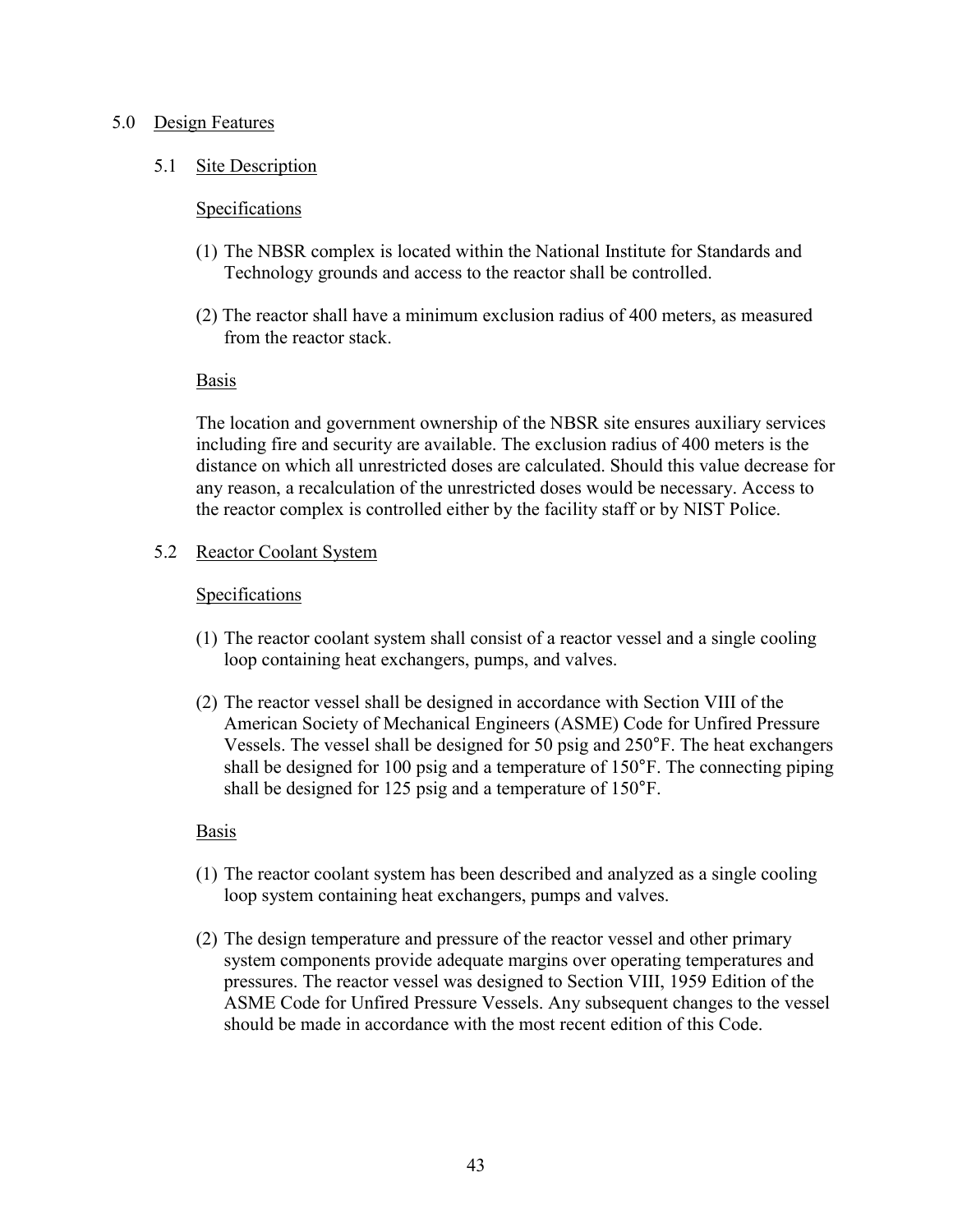#### 5.3 Reactor Core and Fuel

#### Specifications

- (1) The 20 MW reactor core consists of 30, 3.0 x 3.3 inch (7.6 x 8.4 cm) MTR curved plate-type fuel elements. The NBSR MTR-type fuel element shall be such that the central 7 inches of the fuel element contains no fuel. The middle 6 inches of the aluminum in the unfueled region of each plate shall have been removed.
- (2) The side plates, unfueled outer plates, and end adaptor castings of the fuel element shall be aluminum alloy.
- (3) The fuel plates shall be  $U_3O_8$  dispersed in a matrix of aluminum, clad in aluminum alloy.

#### Basis

- (1) The neutronic and thermal hydraulic analysis was based on the use of 30 NBSR MTR-type thirty-four (34) plate fuel elements. The NBSR fuel element has a 7 inch centrally located unfueled area, in the open lattice array. The middle 6 inches of aluminum in the unfueled region has been removed. The analysis requires that the fuel be loaded in a specific pattern. Significant changes in core loading patterns would require a recalculation of the power distribution to ensure that the CHFR would be within acceptable limits.
- (2) and (3) The aluminum clad dispersion fuels used in the MTR fuel elements have a 50 year record of reliability at many research reactors.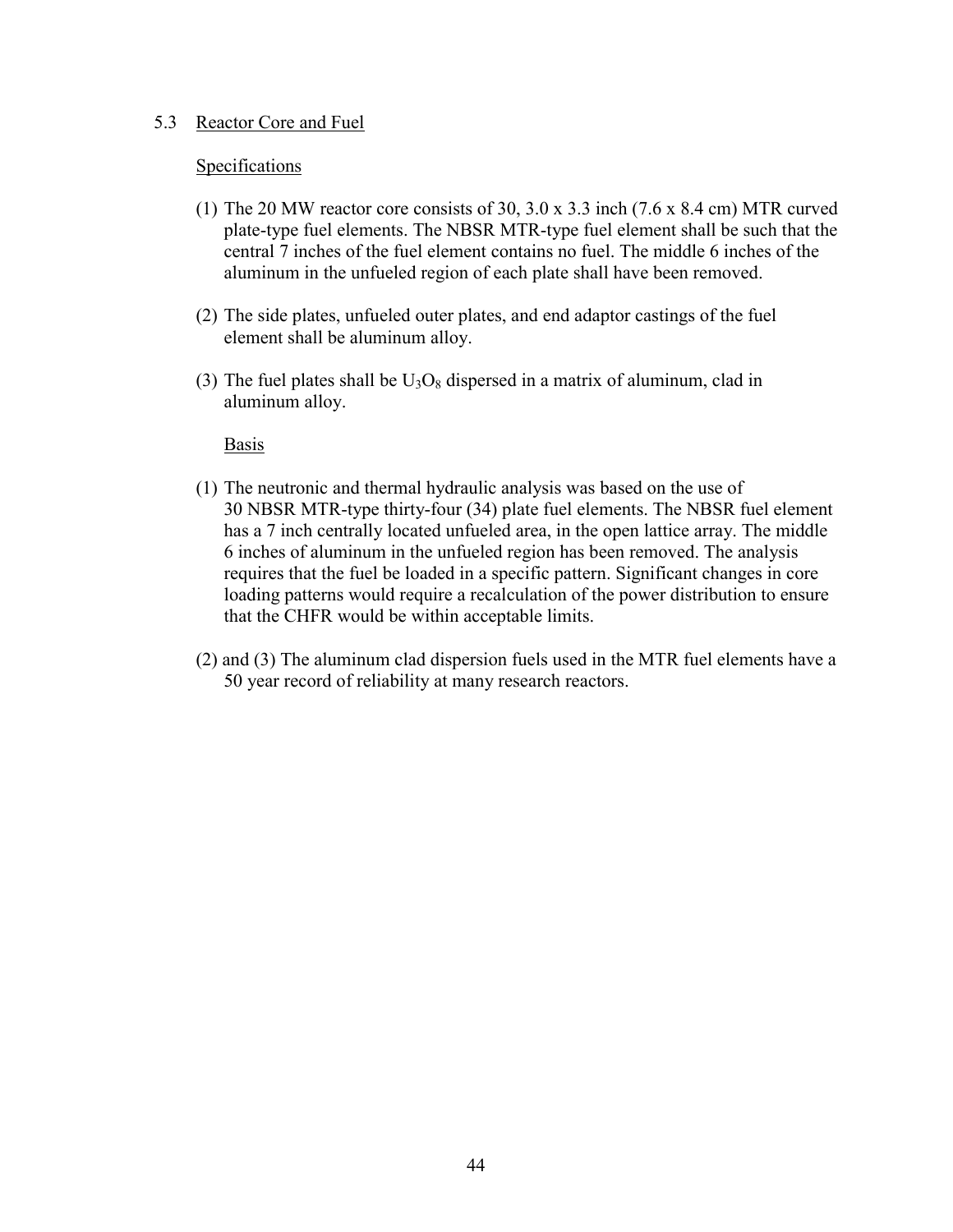#### 6.0 Administrative Controls

#### 6.1 Organization

The Director, NIST Center for Neutron Research shall be the licensee for the NBSR. The NBSR shall be under the direct control of the Chief, Reactor Operations and Engineering. The Chief, Reactor Operations and Engineering shall be accountable to the Director, NCNR for the safe operation and maintenance of the NBSR.

### 6.1.1 Structure

 The management for operation of the NBSR shall consist of the organizational structure as shown in Figure 6.1.

# 6.1.2 Responsibility

Responsibility for the safe operation of the NBSR shall be with the chain of command established in Figure 6.1. Individuals at the various management levels shall be responsible for the policies and operation of the NBSR, for safeguarding the public and facility personnel from undue radiation exposures, and for adhering to all requirements of the operating license and technical specifications.

# 6.1.3 Staffing

- (1) The minimum staffing when the reactor is not secured shall be:
	- (a) A Reactor Operator in the Control Room.
	- (b) A Reactor Supervisor present within the reactor exclusion area.
	- (c) An SRO present in the facility whenever a reactor startup is performed, fuel is being moved within the reactor vessel, experiments are being placed in the reactor vessel or a recovery from an unplanned or unscheduled shutdown or a significant power reduction.
- (2) A list of reactor facility personnel by name and telephone number shall be available to the reactor operator in the Control Room. This list shall be updated annually. The list shall include:
	- (a) Management personnel.
	- (b) Health Physics personnel.
	- (c) Reactor Operations personnel.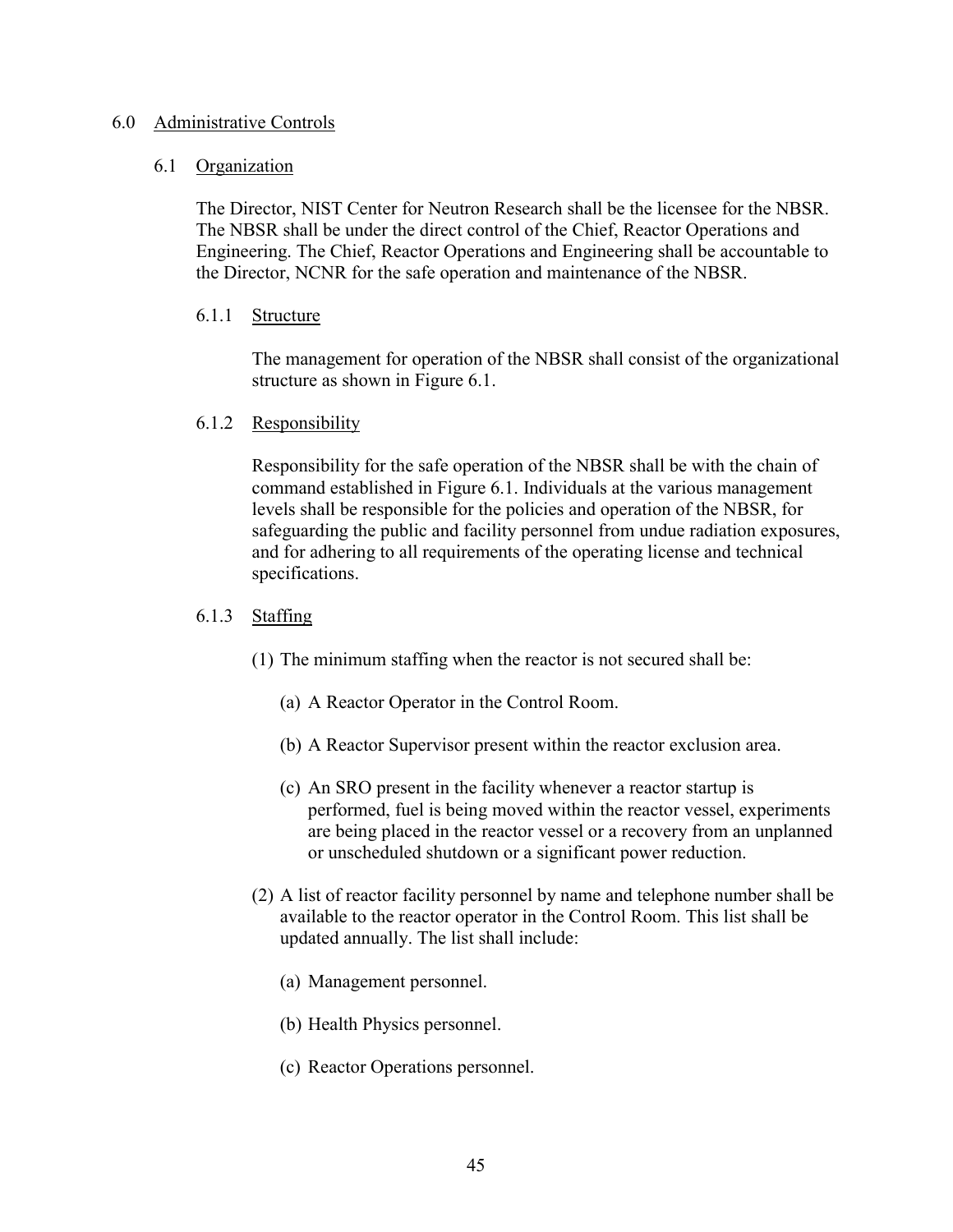### 6.1.4 Selection and Training of Personnel

The selection, training and requalification of operations personnel shall meet or exceed the requirements of the American National Standard for Selection and Training of Personnel for Research Reactors (ANSI/ANS 15.4-2007). Qualification and requalification of licensed reactor operators shall be performed in accordance with a Nuclear Regulatory Commission (NRC) approved program.

# 6.1.4.1 Selection of Personnel

Minimum educational and experience requirements for those individuals who have line responsibility and/or authority for the safe operation of the facility are as follows:

### (1) Chief, Reactor Operations and Engineering

The Chief, Reactor Operations and Engineering shall have an advanced college degree in engineering or a science related field, or equivalent experience and training. Equivalent experience for this position requires five years experience in a responsible position in reactor operations or reactor engineering, including one year experience in senior reactor facility management or supervision.

### (2) Chief, Reactor Operations

The Chief, Reactor Operations shall have a college degree in engineering or a science related fields or a combined seven years of college level education and nuclear reactor experience. Three years of reactor operations experience is required. The individual shall demonstrate the capability to be an SRO at the NBSR.

### (3) Reactor Supervisor

- (a) Four years experience in reactor operations, including experience in the operation and maintenance of equipment and in the supervision of technicians and/or senior reactor operators.
- (b) A high school diploma or equivalent and formal training in reactor technology and reactor operations. An additional two years of experience may be substituted for education and formal training.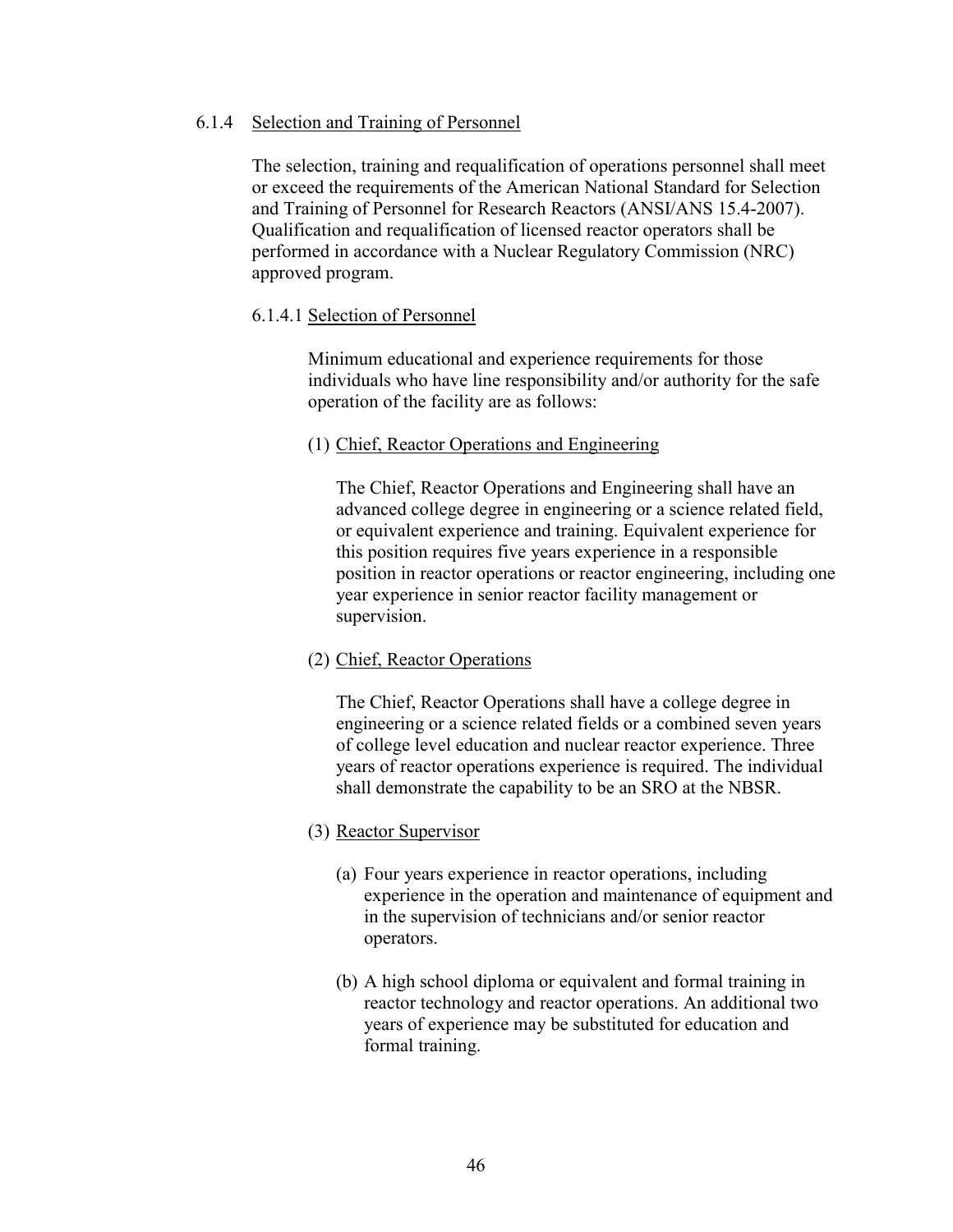(c) Shall have been licensed as a Senior Reactor Operator at the NBSR.

### (4) Senior Reactor Operator

A Senior Reactor Operator shall have a high school diploma or equivalent and one year experience in reactor operations. The individual shall be licensed as a Senior Reactor Operator.

# (5) Reactor Operator

A Reactor Operator shall have a high school diploma or equivalent and six months of technical training. The individual shall be licensed as a Reactor Operator.

# (6) Auxiliary Operator

An Auxiliary Operator shall have a high school diploma or equivalent.

# 6.1.4.2 Training of Personnel

- (1) A training program shall be established to maintain the overall proficiency of the Reactor Operations organization. This program shall include components for both initial licensing and requalification, consistent with ANSI/ANS 15.4-2007.
- (2) The training program shall be under the direction of the Chief, Reactor Operations and/or the Chief, Reactor Operations and Engineering.
- (3) Records of individual reactor operations staff members' qualifications, experience, training, and requalification shall be maintained as described in the specification of Section 6.8.2.

### 6.2 Review and Audit

The NCNR Safety Evaluation Committee (SEC) is established to provide an independent review of NCNR reactor operations to ensure the facility is operated and maintained in such a manner that the general public, facility personnel and property shall not be exposed to undue risk.

The NCNR Safety Assessment Committee (SAC) is established to provide an independent review or audit of NCNR reactor operations. This audit is to ensure that safety reviews and reactor operations are being performed in accordance with regulatory requirements and public safety is being maintained.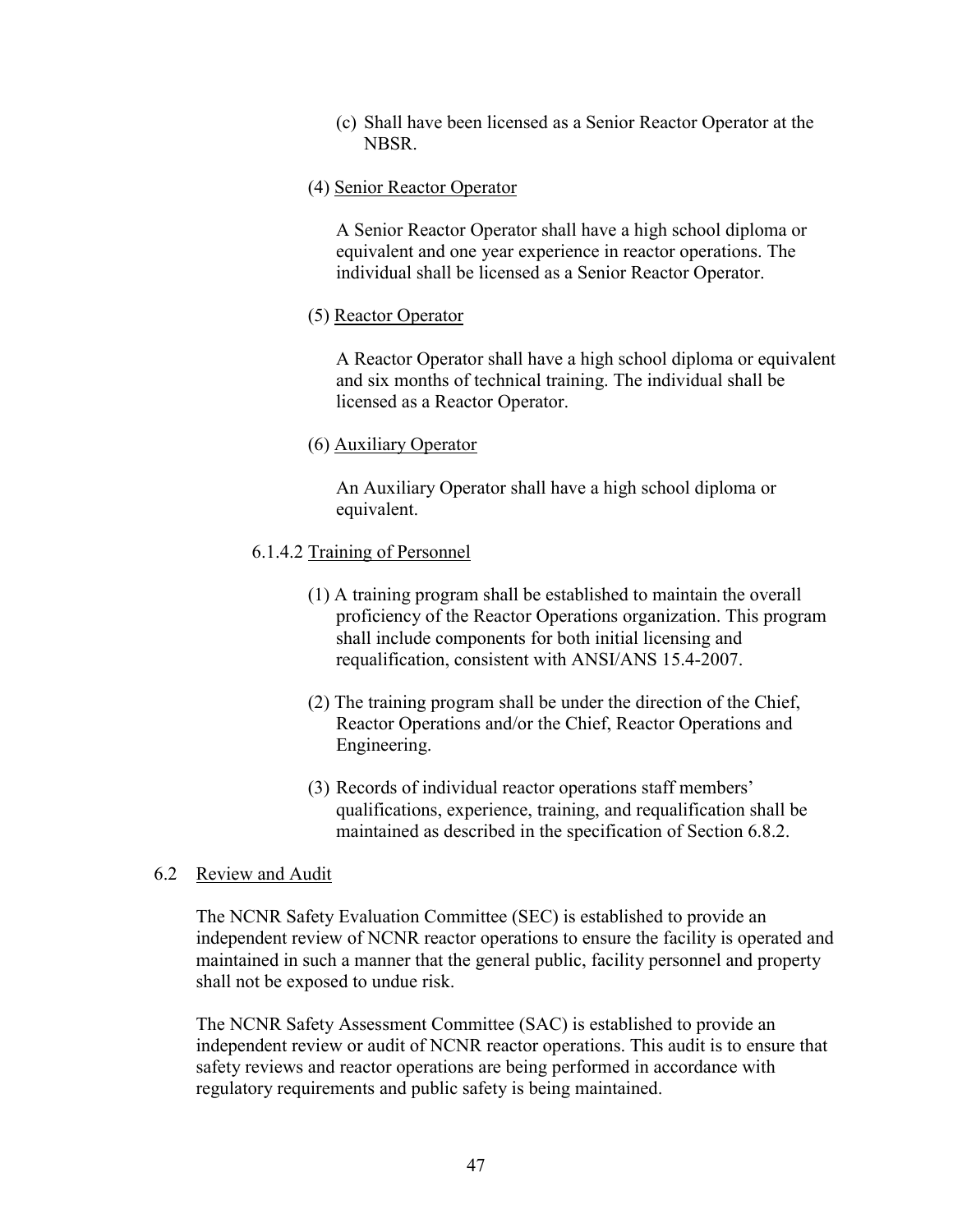### 6.2.1 Composition and Qualifications

 The Director, NCNR, upon recommendation of the Chief, Reactor Operations and Engineering, shall appoint all members and alternates to the SEC. The SEC shall be composed of no less than four members and membership terms are indefinite and at the discretion of the Director. Members and alternates shall be selected on their ability to provide independent judgment and to collectively provide a broad spectrum of expertise in reactor technology and operation. At least two members shall be from the NCNR and one from Health Physics. Unless otherwise designated by the Director, the SEC shall include the following ex officio members: the Chief, Reactor Operations; Chief, Reactor Engineering; and the Senior Supervisory Health Physicist.

# 6.2.2 Safety Evaluation Committee Charter and Rules

 The SEC shall conduct its review functions in accordance with a written charter and the charter shall be consistent with ANSI/ANS 15.1-2007. This charter shall include provisions for:

- (1) Meeting frequency.
- (2) Voting rules.
- (3) Quorums.
- (4) Method of submission and content of presentation to the committee.
- (5) Use of subcommittees.
- (6) Review, approval and dissemination of minutes.

### 6.2.3 SEC Review Function

 The responsibilities of the SEC, or a designated subcommittee thereof, shall include but are not limited to the following:

- (1) Review proposed tests or experiments significantly different from any previously reviewed or which involve any questions pursuant to 10 CFR 50.59 and determine whether proposed changes or reactor tests or experiments have been adequately evaluated, documented, approved and recommendations sent to the NCNR director for action.
- (2) Review the circumstances of all events described in Section 6.7.2 and the measures taken to preclude a recurrence and provide recommendations to the NCNR director for action.
- (3) Review proposed changes to the NBSR facility equipment or procedures when such changes have safety significance, or involve an amendment to the facility license, a change in the Technical Specifications incorporated in the facility license, or questions pursuant to 10 CFR 50.59 and provide recommendations to the NCNR director for action. Review SAC reports.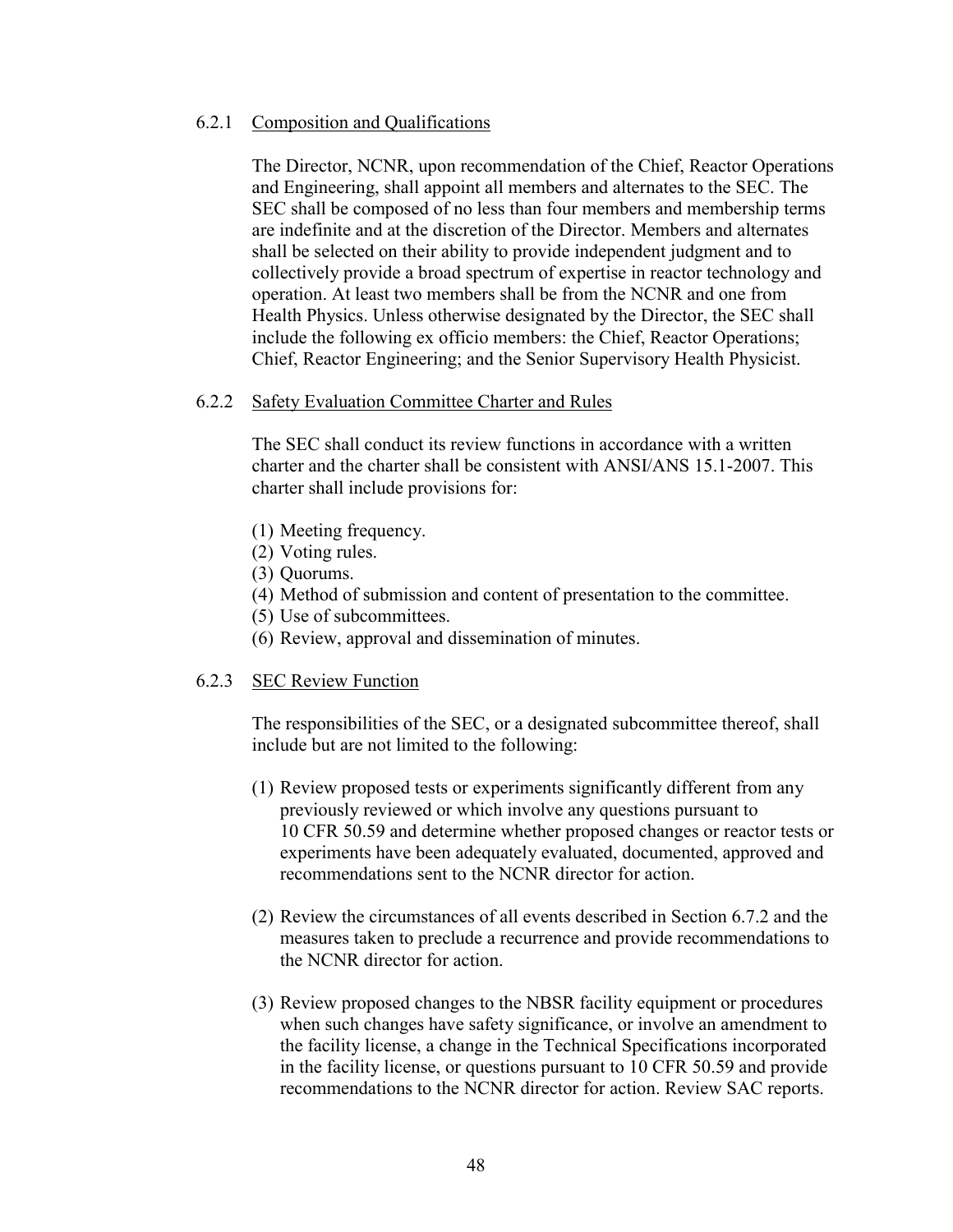(4) The SEC shall on a biennial basis review its charter and recommend to the NCNR director any changes necessary to ensure the continued effectiveness of the charter.

### 6.2.4 SEC Audit Function

The responsibility of the SEC, or a designated subcommittee thereof, shall include but not be limited to the following audits:

- (1) Facility operations at a frequency of once per calendar year, not to exceed fifteen (15) months.
- (2) Results of actions taken to correct deficiencies that affect reactor safety at a frequency of once per calendar year, not to exceed fifteen (15) months.
- (3) Requalification program at a frequency of once every other calendar year, not to exceed thirty (30) months.
- (4) NBSR Emergency Plan at a frequency of once every other calendar year, not to exceed thirty (30) months.

# 6.2.5 Safety Assessment Committee (SAC)

The Safety Assessment Committee (SAC) shall be composed of at least three senior technical personnel who collectively provide a broad spectrum of expertise in reactor technology. The Committee members shall be appointed by the Director, NIST Center for Neutron Research. Members of the SAC shall not be regular employees of NIST. At least two members shall pass on any report or recommendation of the Committee. The SAC shall meet annually and as required. The Committee shall review or audit the NCNR reactor operations and the performance of the SEC. The SAC shall report in writing to the Director, NIST Center for Neutron Research.

### 6.3 Radiation Safety

The NIST Reactor Health Physics Group shall be responsible to support the licensee in the implementation of the radiation protection and ALARA program at the reactor using the guidelines of the American National Standard for Radiation Protection at Research Reactor Facilities, ANSI/ANS 15.11-2004. The NIST Reactor Health Physics Group leader shall report to the Director, NIST Center for Neutron Research for radiological matters concerning the NBSR.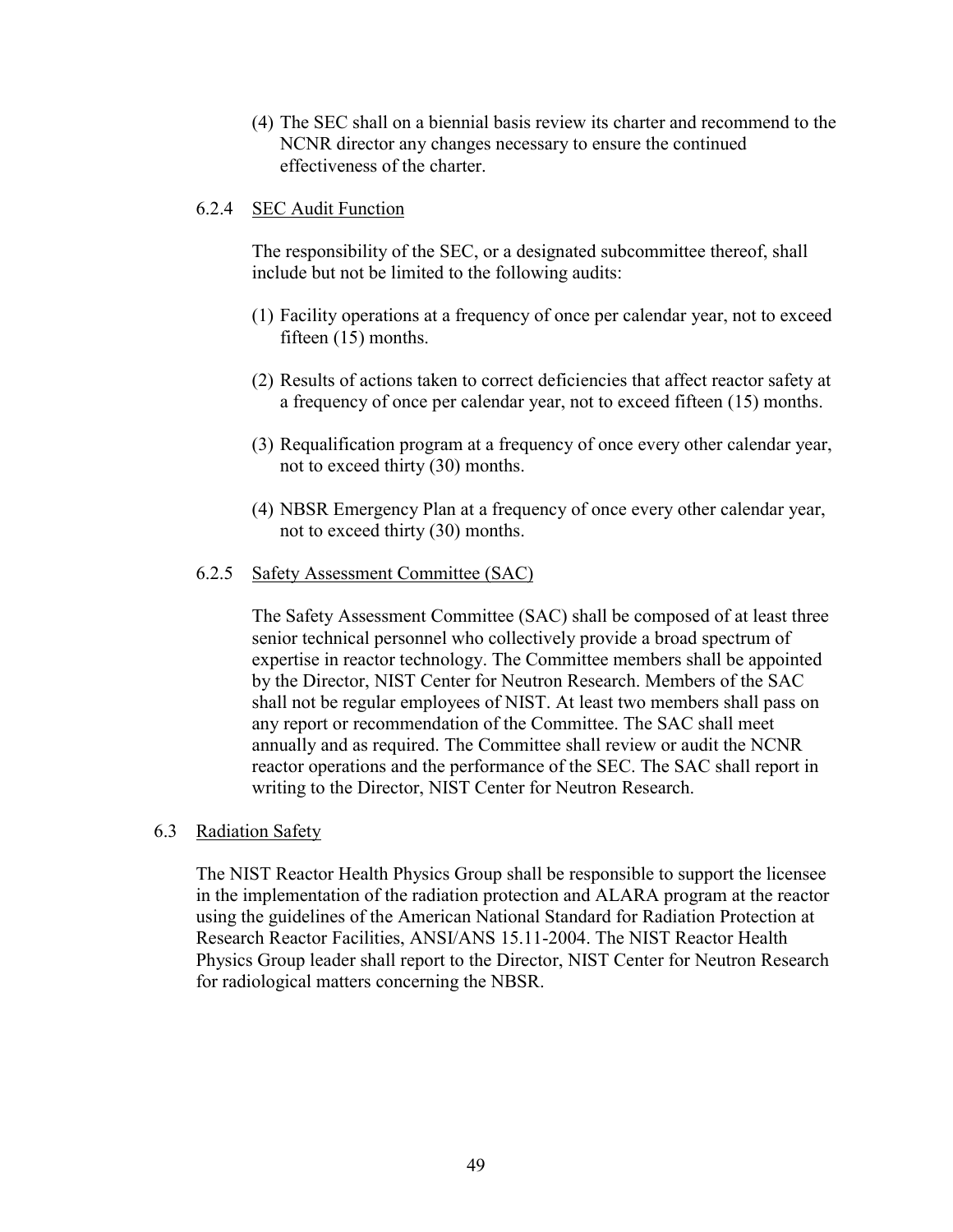### 6.4 Procedures

 Written procedures shall be prepared, reviewed and approved prior to initiating any of the activities listed in this section. The safety significant changes (determined by the Chief, Reactor Operations and Engineering or the Chief, Reactor Operations) to operating procedures shall be reviewed by the SEC and approved by the Chief, Reactor Operations and Engineering or the Chief, Reactor Operations. Such reviews and approvals shall be documented in a timely manner. Activities requiring written procedures are:

- (1) Startup, operation, and shutdown of the reactor.
- (2) Fuel loading, unloading, and fuel movement within the reactor vessel.
- (3) Surveillance checks, calibrations, inspections and maintenance of equipment required by the technical specifications that may have an effect on reactor safety.
- (4) Personnel radiation protection, consistent with applicable regulations or guidelines. The procedures shall include management commitment and programs to maintain exposures and releases as low as is reasonably achievable in accordance with the guidelines of ANSI/ANS 15.11-2004.
- (5) Conduct of irradiations and experiments that could affect reactor safety or core reactivity.
- (6) Implementation of required plans such as emergency or security plans.
- (7) Use receipt, and transfer of byproduct material, if appropriate.

Substantive changes to the procedures listed above shall be made effective only after documented review by the SEC and approval by the Chief, Reactor Operations and Engineering or the Chief, Reactor Operations. Minor modifications or temporary deviations to the original procedures which do not effect reactor safety or change their original intent may be made by the Reactor Supervisor in order to deal with special or unusual circumstances or conditions. Such changes shall be documented and reported within 24 hours or the next working day to the Chief, Reactor Operations and Engineering or the Chief, Reactor Operations.

### 6.5 Experiment Review and Approval

Experiments shall be carried out in accordance with established and approved procedures. The following provisions shall be implemented:

(1) All new experiments or class of experiments shall be reviewed by the SEC and approved in writing by the Director, NCNR.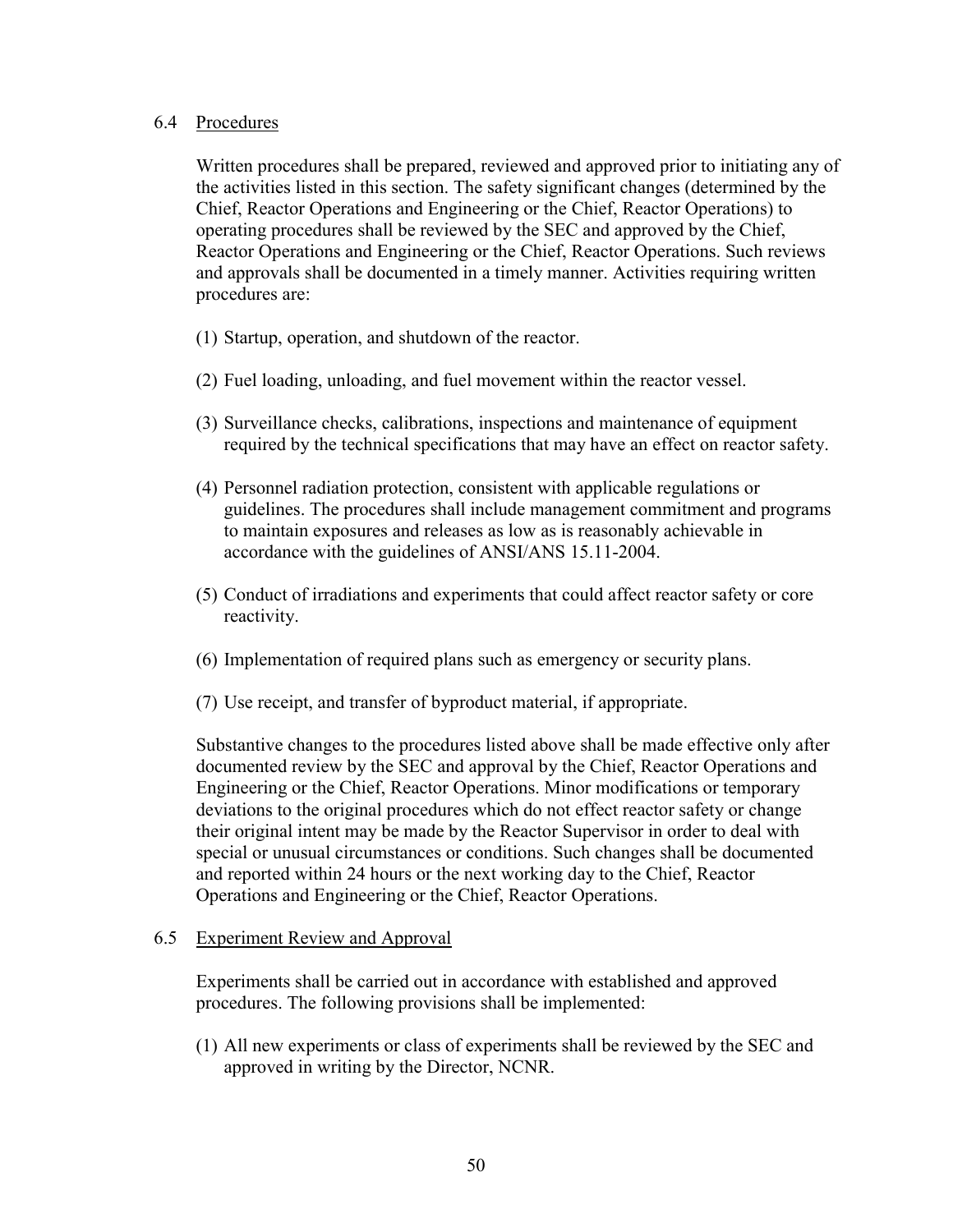(2) Substantive changes to previously approved experiments shall be made only after review by the SEC and approved in writing by the Director, NCNR. Minor changes that do not significantly alter the experiment safety envelope may be made in accordance with the SEC charter.

### 6.6 Required Actions

#### 6.6.1 Actions to Be Taken in the Event the Safety Limit is Exceeded

- (1) The reactor shall be shutdown and reactor operations shall not be resumed until authorized by the NRC.
- (2) An immediate notification of the occurrence shall be made to the Chief, Reactor Operations and Engineering and the Chief, Reactor Operations. The Chief, Reactor Operations and Engineering shall inform the NCNR director.
- (3) Reports shall be made to the NRC in accordance with the specifications of Section 6.7.2. A written report shall include an analysis of the causes and extent of possible resultant damage, efficacy of corrective action, and recommendations for measures to prevent or reduce the probability of recurrence. The report shall be prepared by the Chief, Reactor Operations and Engineering and submitted to the SEC for review. The SEC shall review the report and submit it to the Director, NIST Center for Neutron Research director for approval. The Director shall then submit the report to the NRC.
- 6.6.2 Actions to Be Taken in the Event of an Occurrence of the Type Identified in Section 6.7.2 other than a Safety Limit Violation
	- (1) The reactor shall be secured and the Chief, Reactor Operations and Engineering and the Chief, Reactor Operations notified.
	- (2) Operations shall not resume unless authorized by the Chief, Reactor Operations and Engineering.
	- (3) The SEC shall review the occurrence at their next scheduled meeting.
	- (4) Where appropriate and in addition to the initial notification, a report shall be submitted to the NRC in accordance with the specifications of Section 6.7.2.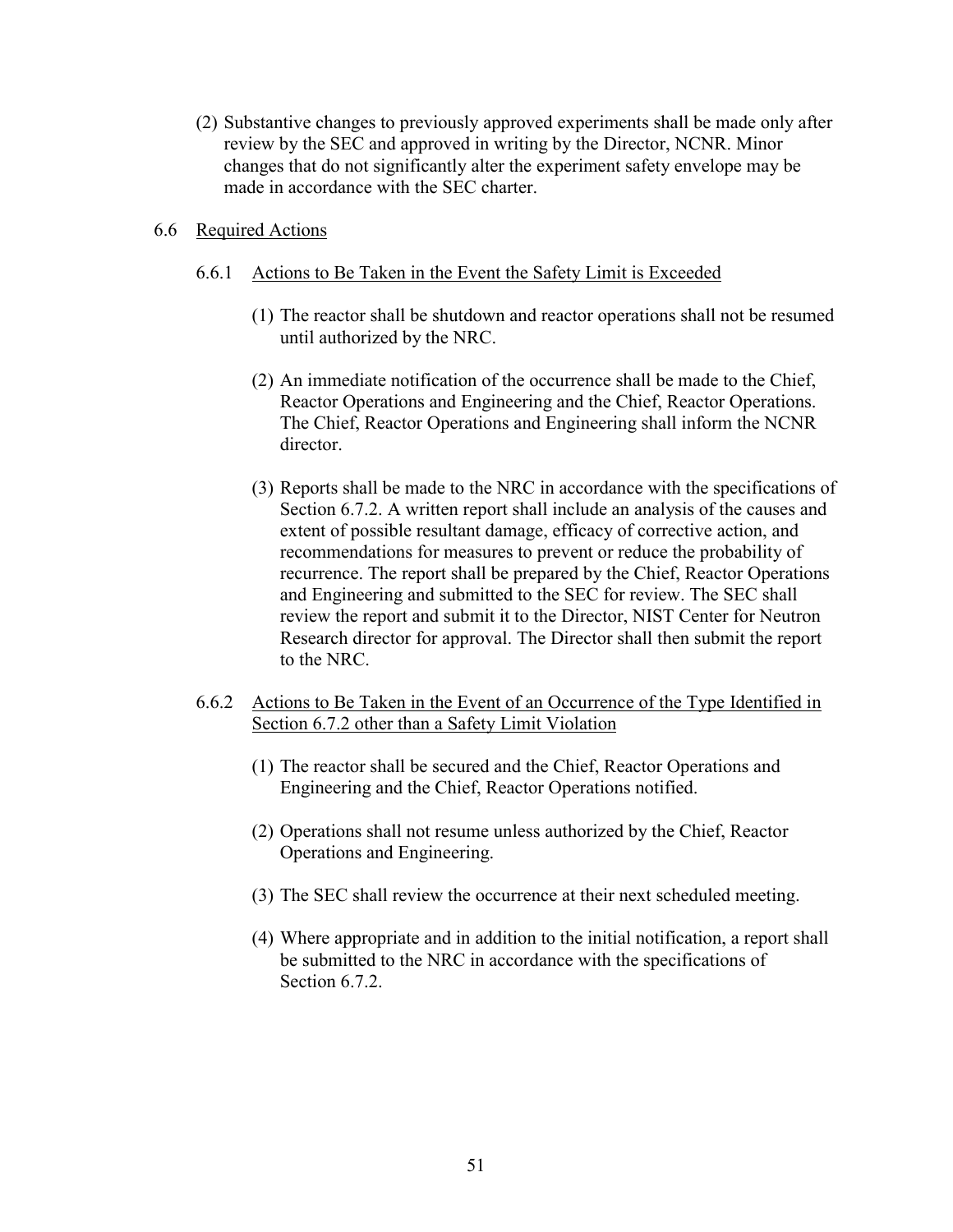### 6.7 Reports

#### 6.7.1 Annual Operating Report

A report shall be submitted annually to the NRC and include:

- (1) A brief summary of operating experience including the energy produced by the reactor and the hours the reactor was critical.
- (2) The number of unscheduled shutdowns, including reasons therefore.
- (3) A tabulation of major preventative and corrective maintenance operations having safety significance.
- (4) A brief description, including a summary of the safety evaluations, of changes in the facility or in procedures and of test and experiments carried out pursuant to 10 CFR 50.59 (2007).
- (5) A summary of the nature and amount of radioactive effluents released or discharged to the environs and the sewer beyond the effective control of the licensee as measured at or prior to the point of such release or discharge.
- (6) A summary of environmental surveys performed outside the facility.
- (7) A summary of significant exposures received by facility personnel and visitors.

### 6.7.2 Special Reports

In addition to the requirements of applicable regulations, and in no way substituting therefore, reports shall be made by the Director, NCNR or the Chief, Reactor Operations and Engineering, to the NRC as follows:

- (1) There shall be a report within 24 hours by telephone, facsimile, or other NRC approved method, to the NRC Operations Center and confirmed in writing by facsimile or similar conveyance, to be followed by a written report within 14 days that describes the circumstances associated with any of the following:
	- (a) Accidental release of radioactivity above applicable limits in unrestricted areas, whether or not the release resulted in property damage, personal injury, or exposure.
	- (b) Violation of the safety limit.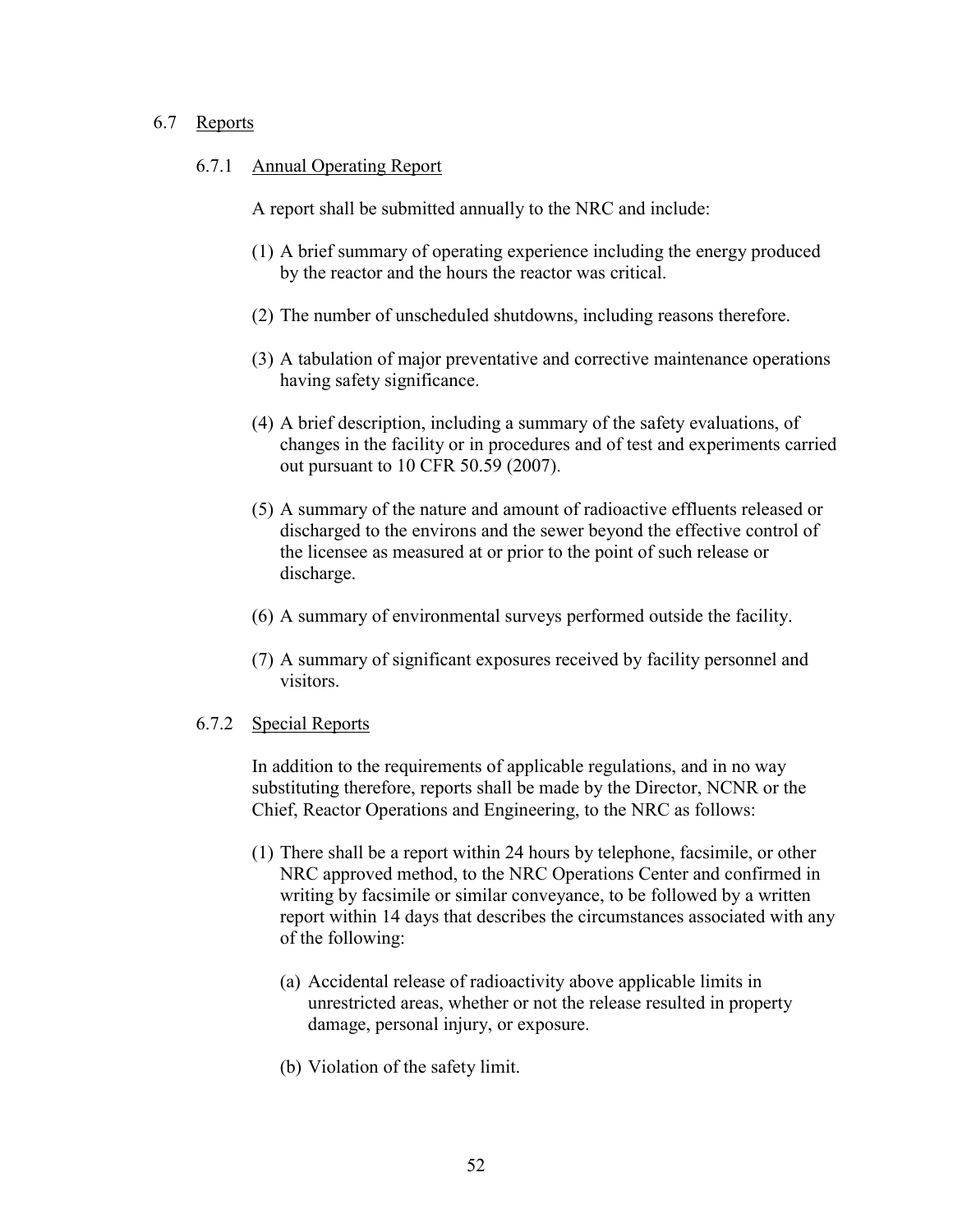- (c) Operation with a safety system setting for required systems less conservative than the Limiting Safety System Setting values.
- (d) Operation in violation of a Limiting Condition for Operation (LCO) established in the technical specifications unless prompt remedial action is taken as permitted by exception statements.
- (e) A reactor safety system component malfunction which renders or could render the reactor safety system incapable of performing its intended safety function. If the malfunction or condition is caused by maintenance, then no report is required.

Where components or systems are provided in addition to those required by the technical specifications, the failure of the extra components or systems is not considered reportable.

- (f) Any change in reactivity greater than one dollar (\$1.00) that could adversely affect reactor safety.
- (g) An observed inadequacy in the implementation of either administrative or procedural controls, such that the inadequacy could have caused the existence or development of conditions which could result in operation of the reactor outside the safety limit.
- (h) Abnormal and significant degradation in reactor fuel, cladding, coolant boundary, or confinement boundary (excluding minor leaks) where applicable.
- (2) There shall be a report submitted in writing within 30 days to the NRC, Document Control Desk, Washington D.C. 20555, of:
	- (a) Permanent changes in the facility organization involving the Director, NCNR, or the Chief, Reactor Operations and Engineering.
	- (b) Significant changes in the accident analyses as described in the Safety Analysis Report.

# 6.8 Records

 Records of this section may be in the form of logs, data sheets, or other retrievable forms. The required information may be contained in single or multiple records, or a combination thereof.

6.8.1 Records to be Retained for a Period of at Least Five Years or for the Life of the Component Involved if Less than Five Years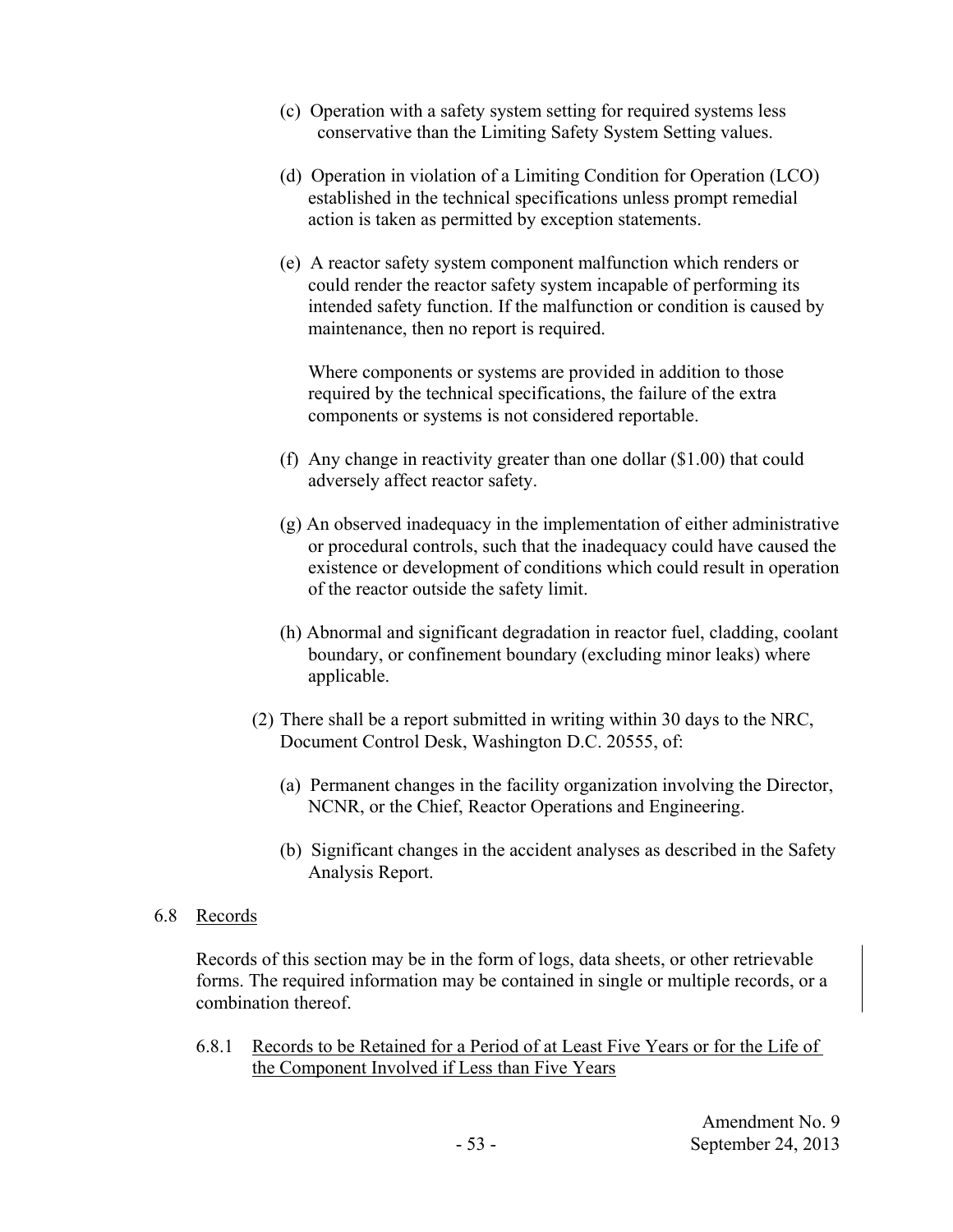- (1) Normal reactor operation logs, not including supporting documents such as checklists and log sheets. (Supporting documents shall be retained for a period of at least one year.)
- (2) Principal maintenance activities.
- (3) Special Reports.
- (4) Surveillance activities required by these Technical Specifications.
- (5) Solid radioactive waste shipped off-site.
- (6) Fuel inventories and transfers.
- (7) Reactor facility radiation and contamination surveys where required by applicable regulations.
- 6.8.2 Records to be Retained for at Least One Operator Licensing Cycle

Records of retraining and requalification of licensed operations personnel shall be maintained for the period the individual is employed or until the license is renewed.

6.8.3 Records to be Retained for the Life of the Reactor Facility

Annual reports as described in the specifications of Section 6.7.1, to the extent the reports contain all of the required information, may be used as the record of the following:

- (1) Gaseous and liquid radioactive effluents released to the environs.
- (2) Off-site environmental monitoring surveys required by these Technical Specifications.
- (3) Radiation exposure for all personnel monitored.
- (4) Drawings of the reactor facility.

Amendment No. 9 - 54 - September 24, 2013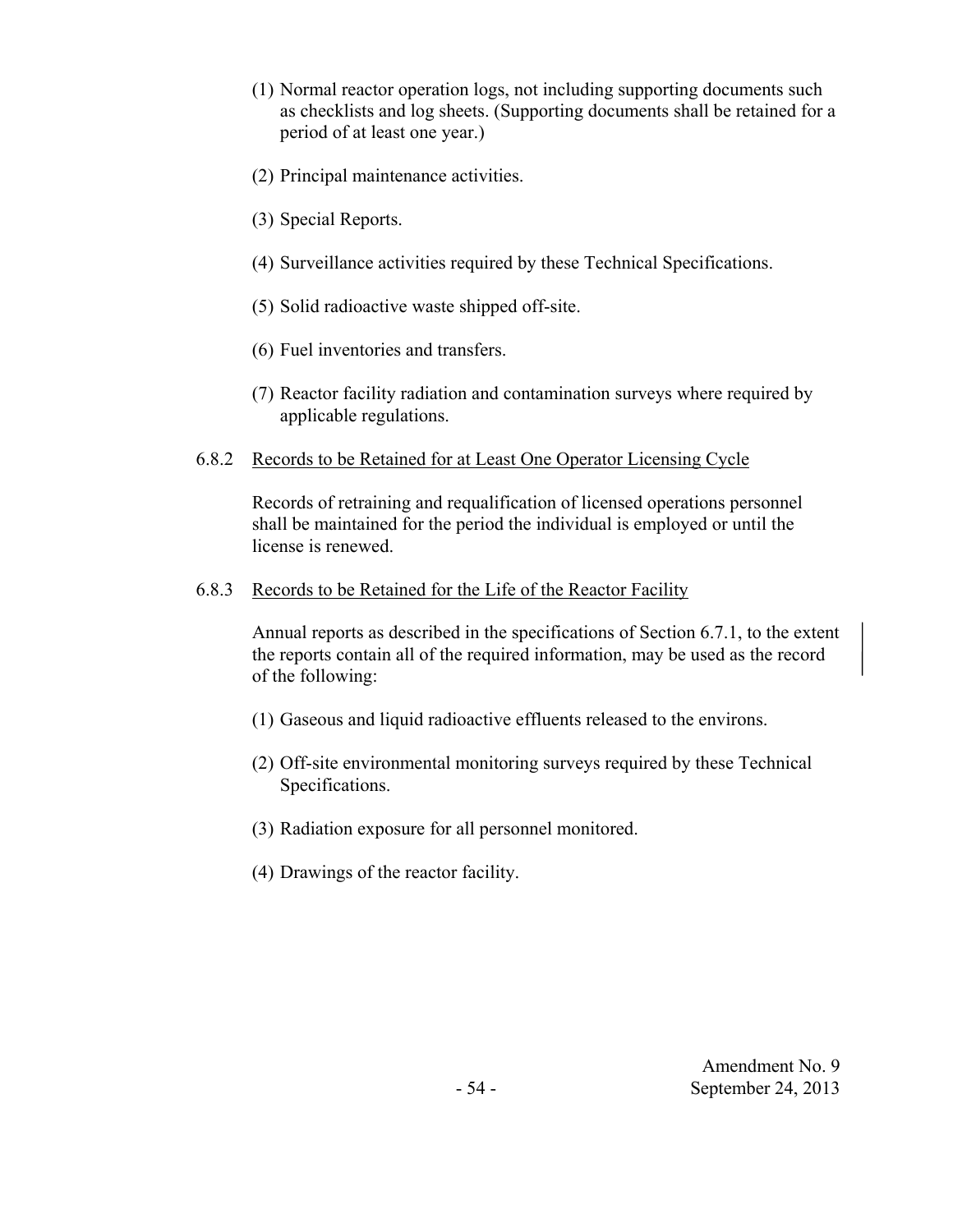

**EXECOMMENDER** Recommendations and Technical Advice Administrative Reporting Channels

Figure 6.1